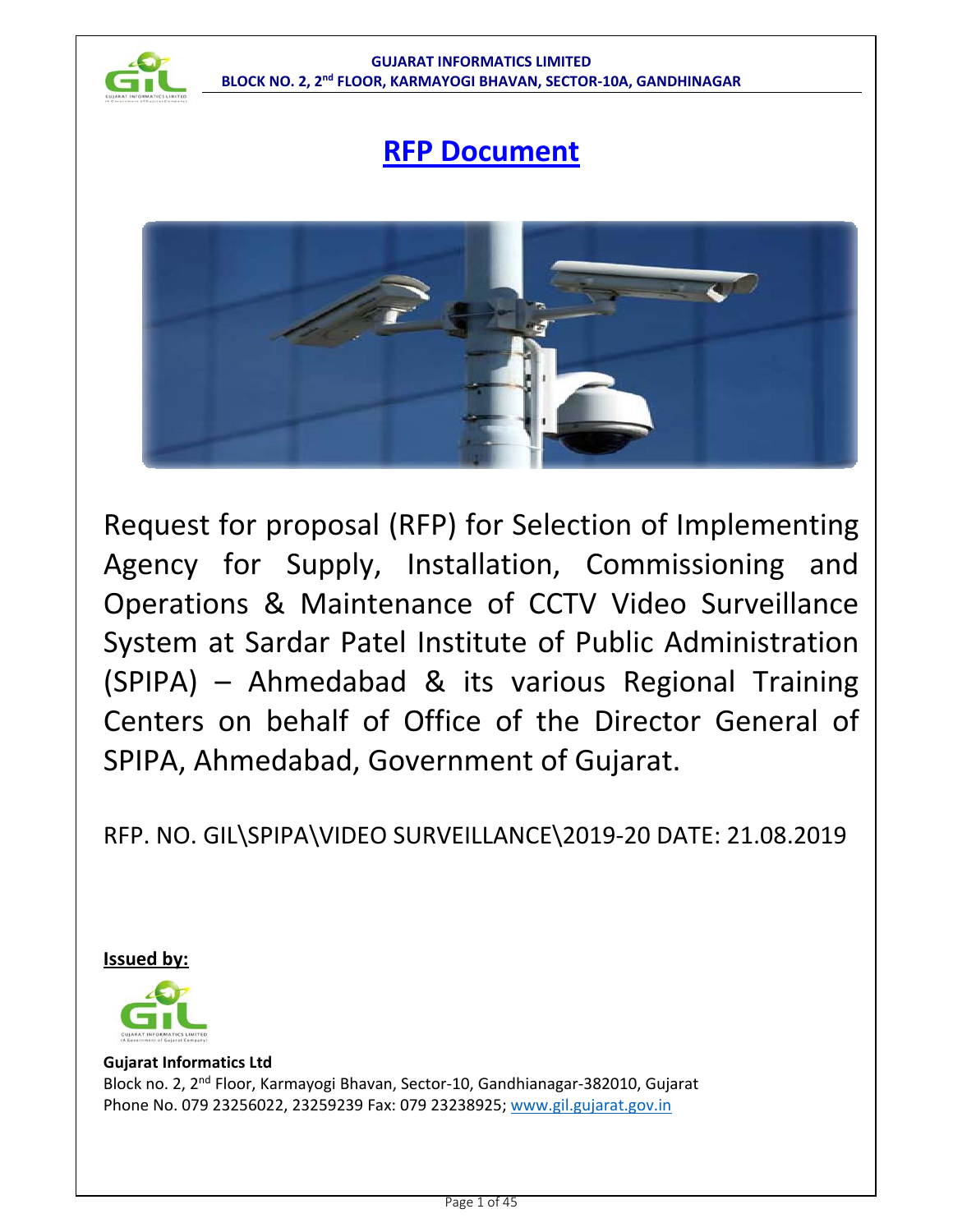

# **Important Date & Time**

# **Pre Bid Meeting:**

**Date & Time: 31.08.2019, 1500 hrs.** 

- **Venue: Gujarat Informatics Limited**  Block No.2, 2nd floor, Karmayogi Bhavan, Sector 10 A, Gandhinagar – 382 010
- **Bid Due Date: 13.09.2019 up to 1500 hrs.**

# **Un-priced Bid Opening:**

**Date & Time: 13.09.2019 at 1700 hrs.** 

**Venue: Gujarat Informatics Limited** Block No.2, 2nd floor, Karmayogi Bhavan, Sector 10 A, Gandhinagar – 382 010

**Note:** Please address all queries and correspondence to

# **DGM (Tech)**

Gujarat Informatics Limited, Block No.2, 2nd floor, Karmayogi Bhavan, Sector 10 A, Gandhinagar – 382 010 Phone: 079 - 232 56022 E-mail: viveku@gujarat.gov.in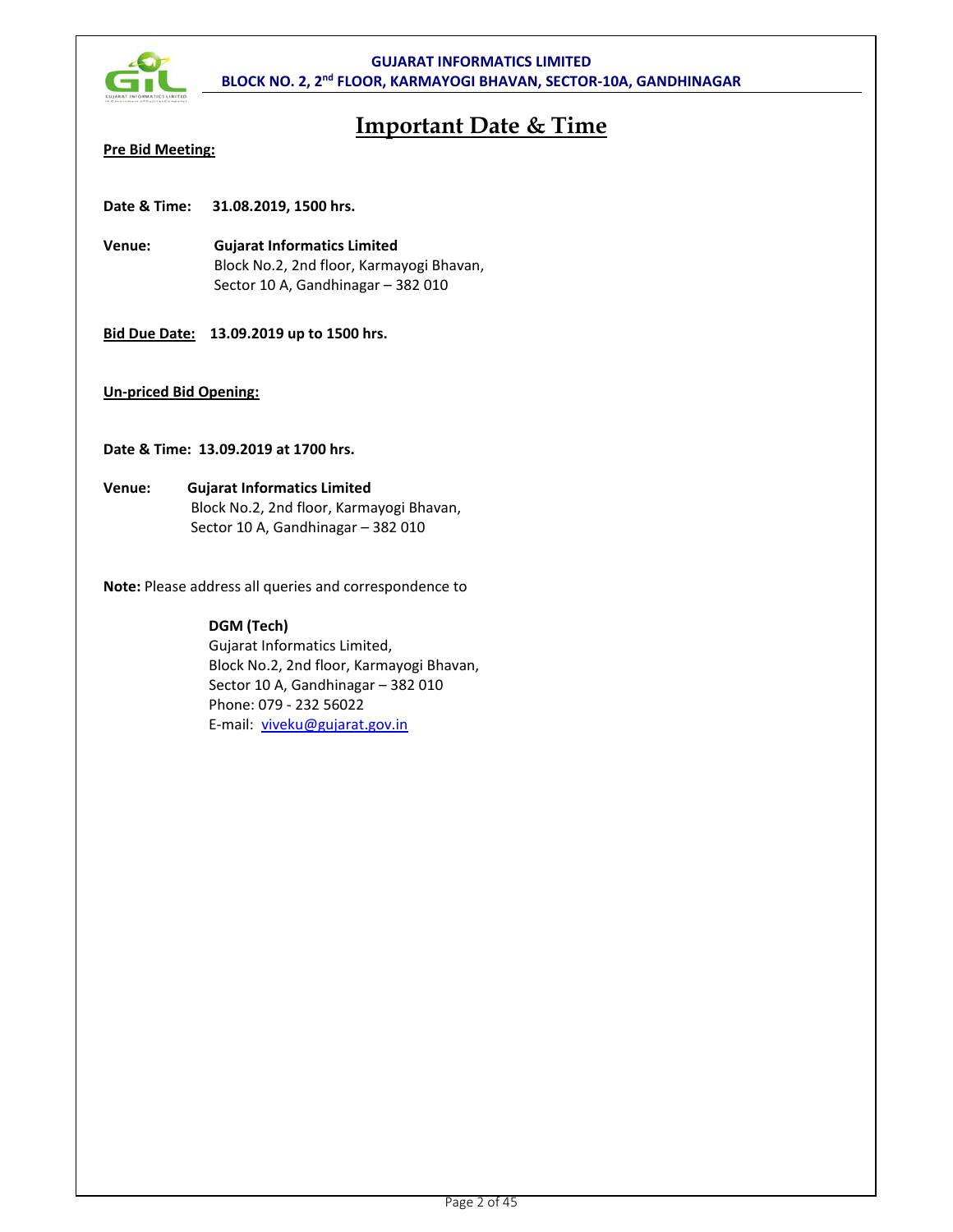

# **DISCLAIMER**

The information contained in this Request for Proposal (RFP) document or subsequently provided to Bidder(s), whether verbally or in documentary or any other form by or on behalf of the TENDERER or any of their employees or consultants, is provided to Bidder(s) on the terms and conditions set out in this RFP and such other terms and conditions subject to which such information is provided.

The purpose of this RFP is to provide interested parties with information that may be useful to them in eliciting their financial offers (the "Proposal") pursuant to this RFP. This RFP includes statements, which reflect various assumptions and assessments arrived at by the TENDERER, in relation to the RFP. Such assumptions, assessments and statements do not purport to contain all the information that each bidder may require. This RFP may not be appropriate for all persons, and it is not possible for TENDERER, its employees or Consultants to consider the investment objectives, financial situation and particular needs of each party who reads or uses this RFP. The assumptions, assessments, statements and information contained in this RFP, may not be complete, accurate, adequate or correct. Each bidder should, therefore, conduct its own surveys and analysis and should check the accuracy, adequacy, correctness, reliability and completeness of the assumptions, assessments, statements and information contained in this RFP and obtain independent advice from appropriate sources before filling up the RFP. Any deviation in the specification or proposed solutions will be deemed as incapability of the respective Agency and shall not be considered for final evaluation process.

Information provided in this document to the Bidder(s) is on a wide range of matters, some of which depends upon interpretation of law. The information given is not an exhaustive account of statutory requirements and should not be regarded as a complete or authoritative statement of law. The TENDERER accepts no responsibility for the accuracy or otherwise for any interpretation or opinion on law expressed herein.

The TENDERER - its employees and advisors make no representation or warranty and shall have no liability to any person, including any Applicant or Bidder under any law, statute, rules or regulations or tort, principles of restitution or unjust enrichment or otherwise for any loss, damages, cost or expense which may arise from or be incurred or suffered on account of anything contained in this RFP or otherwise, including the accuracy, adequacy, correctness, completeness, delay or reliability of the RFP and any assessment, assumption, statement or information contained therein or deemed to form part of this RFP or arising in any way during the Bidding process.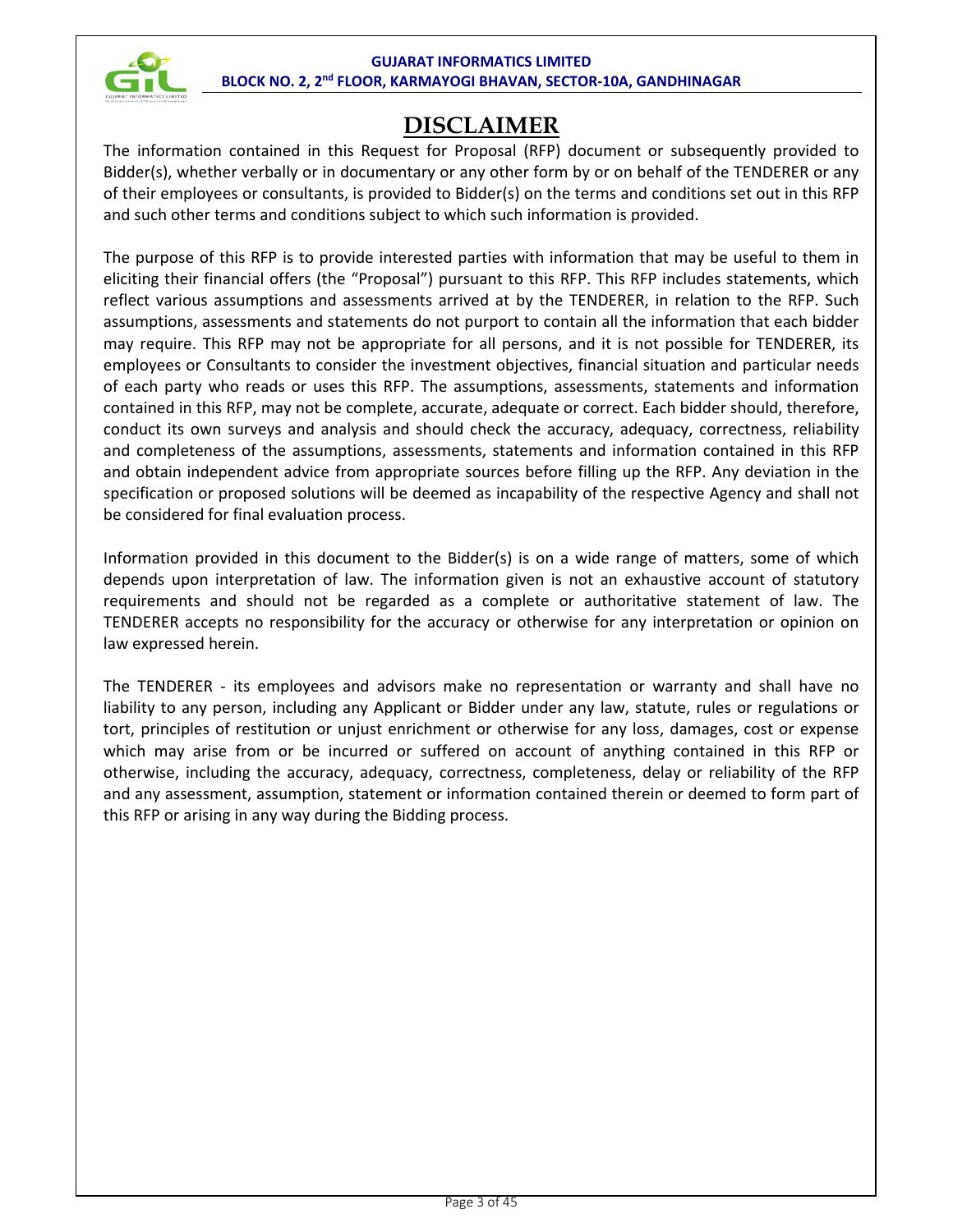

# **Introduction**

Gujarat Informatics Limited (GIL), on behalf of Office of the Director General of SPIPA, Ahmedabad (herein after referred as the "TENDERER") invites the bid for Selection of Implementing Agency for Supply, Installation, Commissioning and Operations & Maintenance of CCTV Video Surveillance System at Sardar Patel Institute of Public Administration (SPIPA) – Ahmedabad and its various Regional Training Centres (the details are as per Annexure I) on behalf of Office of the Director General of SPIPA, Ahmedabad, Government of Gujarat.

The selected Agency shall be fully capable and experienced in the work of carrying out Video Surveillance / CCTV System including Application Software. The Selected Agency must have trained and certified manpower including technicians capable of carrying out this job. The agency is required to deploy the trained & experienced manpower for this project. Successful bidder will have to supply, install & perform the acceptance test of the supplied equipment(s) at each location as per terms and conditions of the bid document. Bidder is requested to offer the cost for all the items and all the accessories as mentioned in bid document. GIL does not guarantee any fixed quantity at the time of signing the tender. Proposal in the form of BID are requested for the item(s) in complete accordance with the documents to be uploaded as per following guidelines:

- 1) Bidder shall submit their bids on https://www.gil.nprocure.com.
- 2) The Bidder will have to remit Non-Refundable Bid Processing Fees of **Rs. 2,950/-** & Earnest Money Deposit (E.M.D.) of **Rs. 80,000/-** (Eighty Thousand Only) (Refundable) **on or before the date & hours of submission of bid (i.e.13.09.2019 up to 1500 Hrs)** in a sealed cover at GIL office with the heading "Bid processing fees & EMD for RFP NO. GIL\SPIPA\Video Surveillance\2019-20 for Selection of Agency for Supply, Installation, Commissioning and warranty & Maintenance support of various Equipment's for the Implementation of Video Surveillance System at Training center.
	- a. Bid processing fees must be in the form of Demand Draft in the name of "Gujarat Informatics Ltd." payable at Gandhinagar along with the covering letter.
	- b. EMD as mentioned above, shall be submitted in the form of Demand Draft OR in the form of an unconditional Bank Guarantee (which should be valid up to validity of 9 months from the date of bid submission) of any Nationalized Bank (operating in India having branch at Ahmedabad/ Gandhinagar) in the name of "Gujarat Informatics Ltd." payable at Gandhinagar (as per prescribed format given at as per prescribed format given at Annexure A) and must be submitted along with the covering letter.
	- c. Please affix the stamp of your company on the overleaf of demand draft.
	- d. **Note:** Failing to submit physical covers of EMD and bid processing fees at GIL on or before **13.09.2019 up to 1500 Hrs** may lead to the rejection of the bid
- 3) Bid complete in all respects should be uploaded on or before the Bid due date.
- 4) Interested and eligible Bidders are required to upload the eligibility related document in Eligibility Bid Section, technical related document in Technical Bid Section & commercial bid in Commercial Bid Section. The Bids should be accompanied by a bid security & bid processing fees (nonrefundable) as specified in this Bid Document. The Eligibility, Technical & Commercial Bid must be uploaded to **https://gil.nprocure.com** & the Bid Security and Bid Processing Fees must be delivered to the office of Gujarat Informatics Ltd.
- 5) **The Bidder may quote only one option i.e. one Make and model can be quoted against each line item.** Bidders are required to mention Make and Model of the product (Do not write "OEM" against items).
- 6) The Bid Processing Fees & Bid Security Section and Eligibility Section will be opened on the specified date & time in presence of the committee members and representatives of the bidders who choose to attend. The representative will be held responsible for all commitments made on behalf of the bidder and that will be considered valid for all further dealings related to this tender process.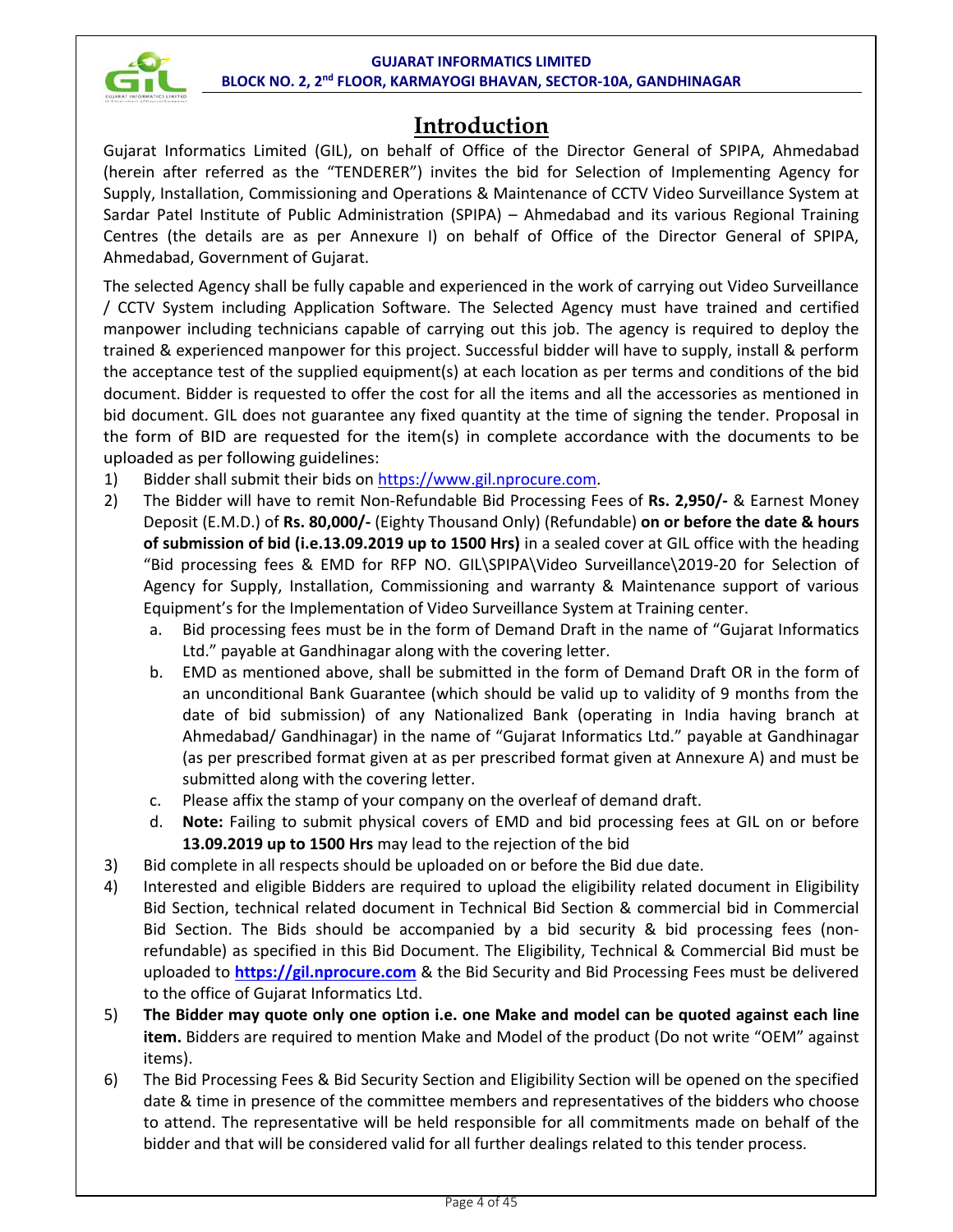

7) Services offered should be strictly as per requirements mentioned in this Bid document. Please spell out any unavoidable deviations, Clause / Article-wise in your bid under the heading Deviations.

Once quoted, the bidder shall not make any subsequent price changes, whether resulting or arising out of any technical/commercial clarifications sought regarding the bid, even if any deviation or exclusion may be specifically stated in the bid. Such price changes shall render the bid liable for rejection.

| <b>Abbreviation</b> | <b>Description</b>                  |  |
|---------------------|-------------------------------------|--|
| BoQ/BoM             | <b>Bill of Quantity/Material</b>    |  |
| <b>EMD</b>          | <b>Earnest Money Deposit</b>        |  |
| <b>FAT</b>          | <b>Final Acceptance Testing</b>     |  |
| GIL                 | <b>Gujarat Informatics Limited</b>  |  |
| ΙP                  | <b>Internet Protocol</b>            |  |
| Lol                 | Letter of Intent                    |  |
| <b>NMS</b>          | <b>Network Monitoring System</b>    |  |
| <b>NVR</b>          | Network Video Recorder              |  |
| 0&M                 | <b>Operations and Maintenance</b>   |  |
| <b>PBG</b>          | Performance Bank Guarantee          |  |
| PoE                 | Power Over Ethernet                 |  |
| SOP                 | <b>Standard Operating Procedure</b> |  |
| SoW                 | Scope of Work                       |  |

# **Abbreviations**

# **DEFINITIONS: In this document, the following terms shall have following respective meanings:**

- 1) "TENDERER" here shall mean "Office of the Director General of SPIPA Ahmedabad and its various Regional Training Centers, Government of Gujarat / Gujarat Informatics Limited (GIL)."
- 2) "Agreement" means the Service Level Agreement to be signed between the successful bidder and TENDERER including all attachments, appendices, all documents incorporated by reference thereto together with any subsequent modifications, the RFP, the bid offer, the acceptance and all related correspondences, clarifications, presentations.
- 3) "Authorized Representative" shall mean any person/authorized by either of the parties.

 "Bidder" means any agency who fulfils the requirement laid in the RFP documents and is possess the required expertise and experience as per the RFP document. The word Bidder when used in the preaward period shall be synonymous with Bidder, and when used after award of the Contract shall mean the successful Bidder with whom the TENDERER Signs the Service Level Agreement for executing the said project.

- 4) "Contract" is used synonymously with Agreement.
- 5) "Corrupt Practice" means the offering, giving, receiving or soliciting of anything of value or influence the action of a public official in the process of Contract execution.
- 6) "Days" means calendar days in a week, month or year.
- 7) "Default Notice" means the written notice of Default of the Agreement issued by one Party to the other in terms hereof.
- 8) "Final Acceptance Test (FAT)" means the acceptance testing of the network End Points/ Access Points commissioned for the project at all/specified locations.
- 9) "Fraudulent Practice" means a misrepresentation of facts in order to influence a procurement process or the execution of a Contract and includes collusive practice among Bidders (prior to or after Bid submission) designed to establish Bid prices at artificial non-competitive levels and to deprive TENDERER of the benefits of free and open competition.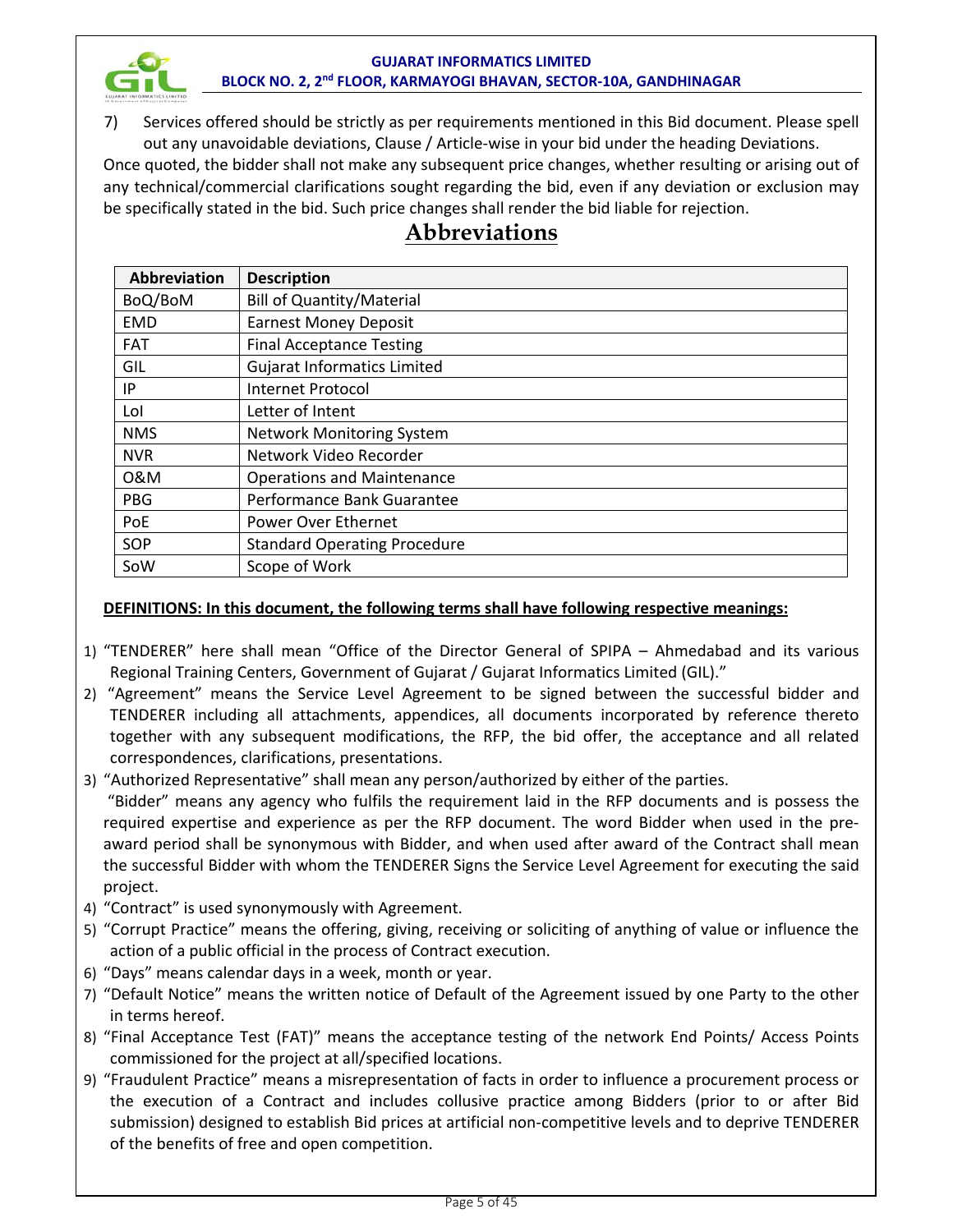

- 10) "Good Industry Practice" means the exercise of that degree of skill, diligence and prudence which would reasonably and ordinarily be expected from a reasonably skilled and experienced Operator engaged in the same type of undertaking under the same or Similar circumstances.
- 11) "Implementation Period" shall mean the period from the date of Formal Work order and up to the issuance of Final Acceptance Test.
- 12) "Law" shall mean any act, notification, by-law, rules and regulations, directive, ordinance, order or instruction having the force of law enacted or issued by the Central Government and/ or the Government of Gujarat or any other Government or regulatory authority or political subdivision of government.
- 13) "Request for Proposal", means the detailed notification seeking a set of solutions(s), services(s), materials and/or any combination of them.
- 14) "Site" means the location(s) of the SPIPA, Ahmedabad and its various Regional Training Centers.
- 15) "Service" means provision of Contracted service viz., operation, maintenance and associated services for this project.
- 16) "Service Down Time" (SDT) means the time period when specified services/network segments with specified technical and operational requirements as mentioned in this document are not available to TENDERER. The service shall be operational on all days of a year and 24-hours/ day with in the uptime specified in the Service Level Agreement (SLA). The service is considered as operational when all centers/ Sites at all tiers/ levels are working, providing all/ specified services as mentioned in full capacity at all locations in the network.
- 17) "Third Party / Third party Agency" means any, if/as appointed by the TENDERER for monitoring the project components at all times.
- 18) "Termination Notice" means the written notice of termination of the Agreement issued by one Party to the other in terms hereof.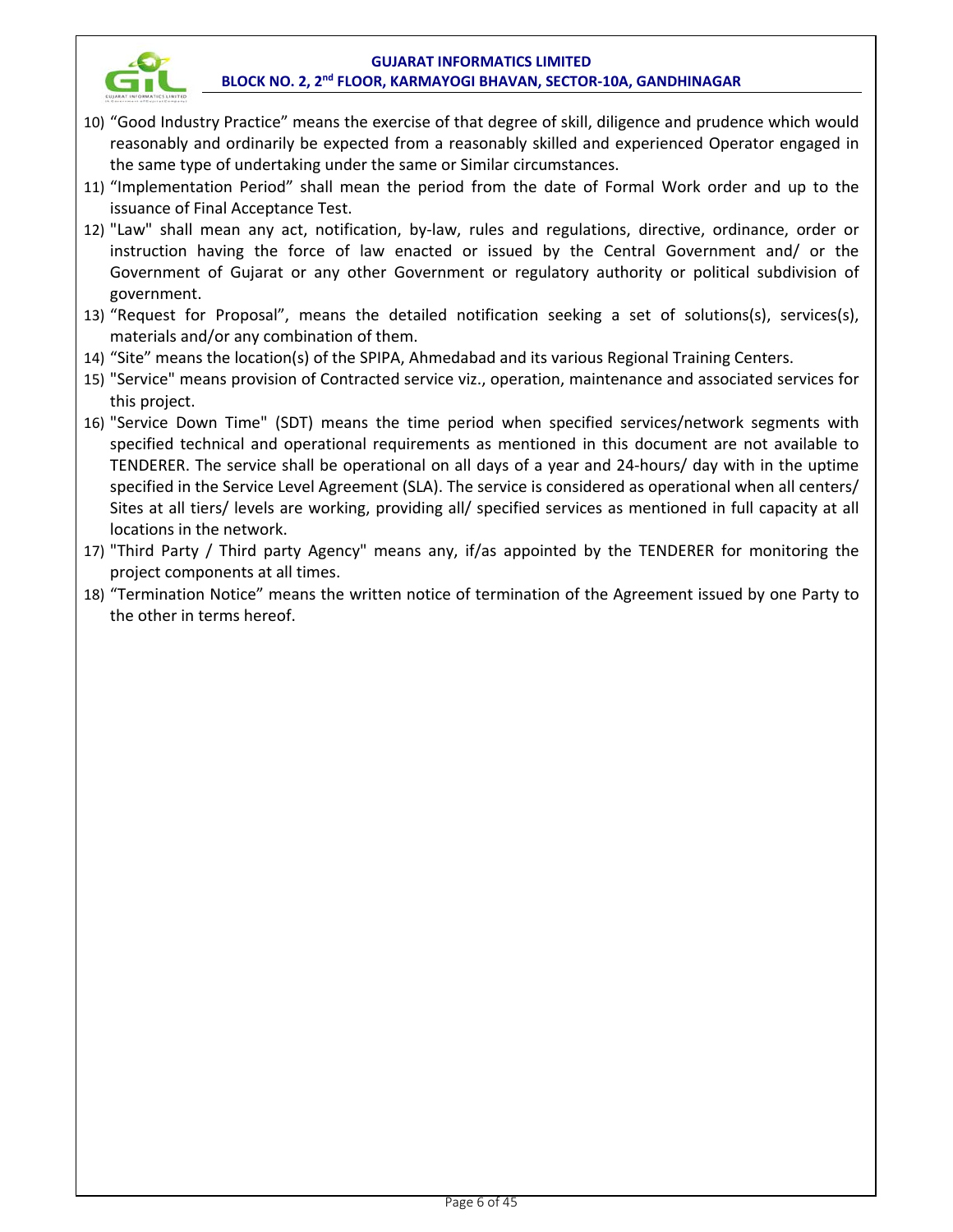

# **Section – 1 Eligibility Criteria**

| S/n            | <b>Specific Requirements</b>                                                                                                                         | <b>Documents Required</b>                                                     |
|----------------|------------------------------------------------------------------------------------------------------------------------------------------------------|-------------------------------------------------------------------------------|
| $\mathbf{1}$   | <b>Company Registration:</b>                                                                                                                         | Certificates of incorporation AND Self                                        |
|                | The Bidder should be a company registered in India under companies                                                                                   | - Declaration Certificates and copies of                                      |
|                | Act 1956/2013 or Limited Liability Partnership (LLP) or Partnership Firm<br>and operating in India since last Three years as on bid submission date. | required certificates                                                         |
| $\overline{2}$ | Turn Over Criteria:                                                                                                                                  | <b>Copy of the Following Documents:</b>                                       |
|                | The bidder should have a total sum of turnover of Rs. 05 Crore                                                                                       | Audited and Certified Balance Sheet                                           |
|                | (Minimum) in the last three financial years as on March 2019.                                                                                        | and Profit/Loss Account of last three                                         |
|                |                                                                                                                                                      | Financial Years and CA certificate                                            |
|                |                                                                                                                                                      | should be enclosed. For FY 18-19 in                                           |
|                |                                                                                                                                                      | case of non-availability of audited<br>accounts CA certificate confirming the |
|                |                                                                                                                                                      | turnover as per the criteria should be                                        |
|                |                                                                                                                                                      | enclosed. (Form no. E-1).                                                     |
| 3              | <b>Bidder's Experience Criteria:</b>                                                                                                                 | <b>Copy of the Following Documents:</b>                                       |
|                | The Bidder should have at least 3 years' experience in setting up<br>a)                                                                              | Copy of Work Orders or Client<br>a)                                           |
|                | LAN / WAN, and should have installed minimum 05 LAN / WAN                                                                                            | Certificates or Work completion                                               |
|                | Systems with minimum 50 nodes at each site (here node means                                                                                          | certificate confirming year and                                               |
|                | IP Camera or Computer or any other networking device) installed<br>and operational in the same campus or different campus. OR                        | work as per the criteria should be<br>Enclosed. (Form no. E-3).               |
|                | Bidder should have experience of executing CCTV / Surveillance<br>b)                                                                                 | Copy of Work Orders or Client<br>b)                                           |
|                | System Project for at least 5 customer reference sites of IP CCTV                                                                                    | Certificates or Work completion                                               |
|                | Camera & related accessories installation having total 50 IPCCTV                                                                                     | certificate confirming year and                                               |
|                | cameras at each site.                                                                                                                                | work as per the criteria should be                                            |
|                |                                                                                                                                                      | Enclosed (Form no. E-4).                                                      |
| 4              | <b>OEM's/CCTV Product Company's Experience Criteria:</b>                                                                                             | Please attach the copies of any<br>a)                                         |
|                | The OEM / CCTV Camera Product Company should have registered<br>a)<br>office and service center in India since last 3 years (i.e. If bidder          | two of the following: Property Tax<br>Bill of last year/Electricity Bills of  |
|                | wants to quote the "X" brand of CCTV Camera, then OEM of "X"                                                                                         | last one year/Telephone Bills of                                              |
|                | brand of CCTV Camera should have registered office and service                                                                                       | last<br>year/VAT<br>one                                                       |
|                | center in India since last 3 years).                                                                                                                 | Registration/CST                                                              |
|                | The OEM /IP CCTV Camera Product Company should have<br>b)                                                                                            | Registration/Valid<br>Lease                                                   |
|                | installation base of at least 500 IP CCTV Cameras in a single project<br>in India (of quoted camera brand) OR 2 projects containing                  | Agreement (Form no. E-6).                                                     |
|                | minimum 250 IP CCTV Cameras (of quoted camera brand).                                                                                                | Copies of Purchase Order(s) /<br>b)<br>Contract<br>Agreement<br>and           |
|                |                                                                                                                                                      | Certificates<br>of<br>Successful                                              |
|                |                                                                                                                                                      | Completion from Customer should                                               |
|                |                                                                                                                                                      | be submitted (Form no. E-7).                                                  |
| 5              | <b>Blacklisting/Debarment:</b>                                                                                                                       | A Self Certified letter by an authorized                                      |
|                | Bidder/OEM should not be under the effect of blacklisting/debarment<br>by any Ministry of Government of India or by any State Government of          | Signatory with Signature and stamp.                                           |
|                | any other State in India or by Government of Gujarat or any of the                                                                                   |                                                                               |
|                | Government PSUs at the time of bidding.                                                                                                              |                                                                               |
| 6              | <b>OEM Authorization:</b>                                                                                                                            | OEM Authorization certificate (Form                                           |
|                | Bidder should attach Authorization certificate from the OEM of the                                                                                   | no. E-5).                                                                     |
|                | equipment specified in Form, for the authenticity, authorized                                                                                        |                                                                               |
| $\overline{7}$ | representation and after sales support.<br>Office in Gujarat:                                                                                        | Copies of any two of the followings:                                          |
|                | The bidder should have an Office in Gujarat preferably at Ahmedabad                                                                                  | Property Tax bill of last year/                                               |
|                | or Gandhinagar. The bidder should have service support infrastructure                                                                                | Electricity of last one year/ Telephone                                       |
|                | to provide warranty and post warranty services. The details of such                                                                                  | Bill of last one year / VAT                                                   |
|                | service support infrastructure must be enclosed. OR                                                                                                  | registration/GST registration/<br><b>CST</b>                                  |
|                | Should setup in 45 days from the award of Work Order.                                                                                                | Registration /Valid Lease agreement                                           |
|                |                                                                                                                                                      | (Form no. E-2). OR Undertaking to                                             |
|                |                                                                                                                                                      | open an Office in Gujarat.                                                    |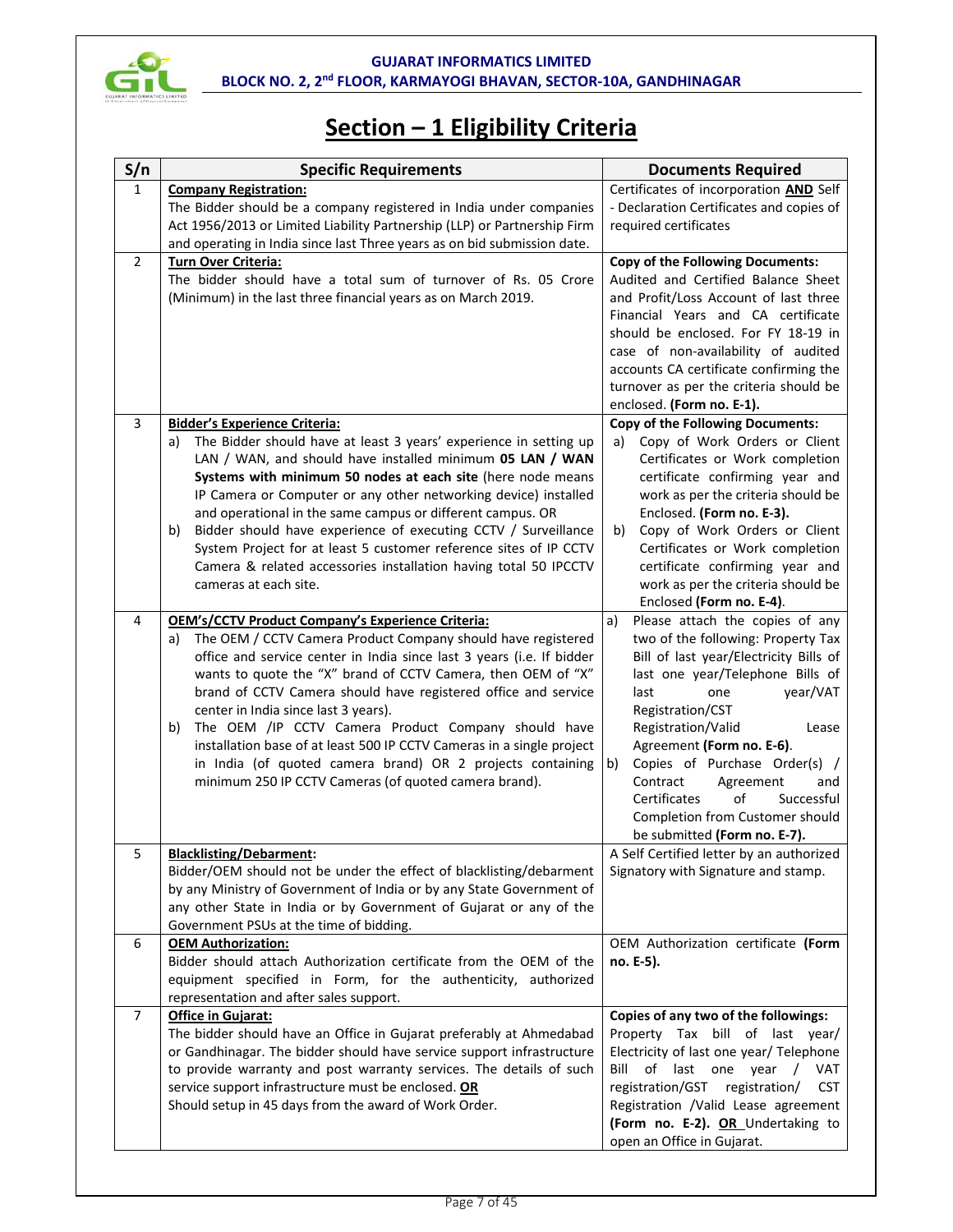

#### **Note:**

- 1. Consortium is not allowed for bidding in this bid.
- 2. All the details and the supportive documents for the above-mentioned items should be uploaded in eligibility section in the bid.
- 3. All the proposed equipment should not be declared End-of-Support by the OEMs for next 5 years and should not be end of production for next one year from the date of issuance of LOI.
- 4. Bidders who wish to participate in this bid will have to register on https://gil.nprocure.com. Further bidders who wish to participate in online bids will have to procure Digital Certificate as per Information Technology Act 2000 using which they can sign their electronic bids. Bidders can procure the same from (n) code solutions – a division of GNFC Ltd., or any other agency licensed by Controller of Certifying Authority, Govt. of India. Bidders who already have a valid Digital Certificate need not procure a new Digital Certificate.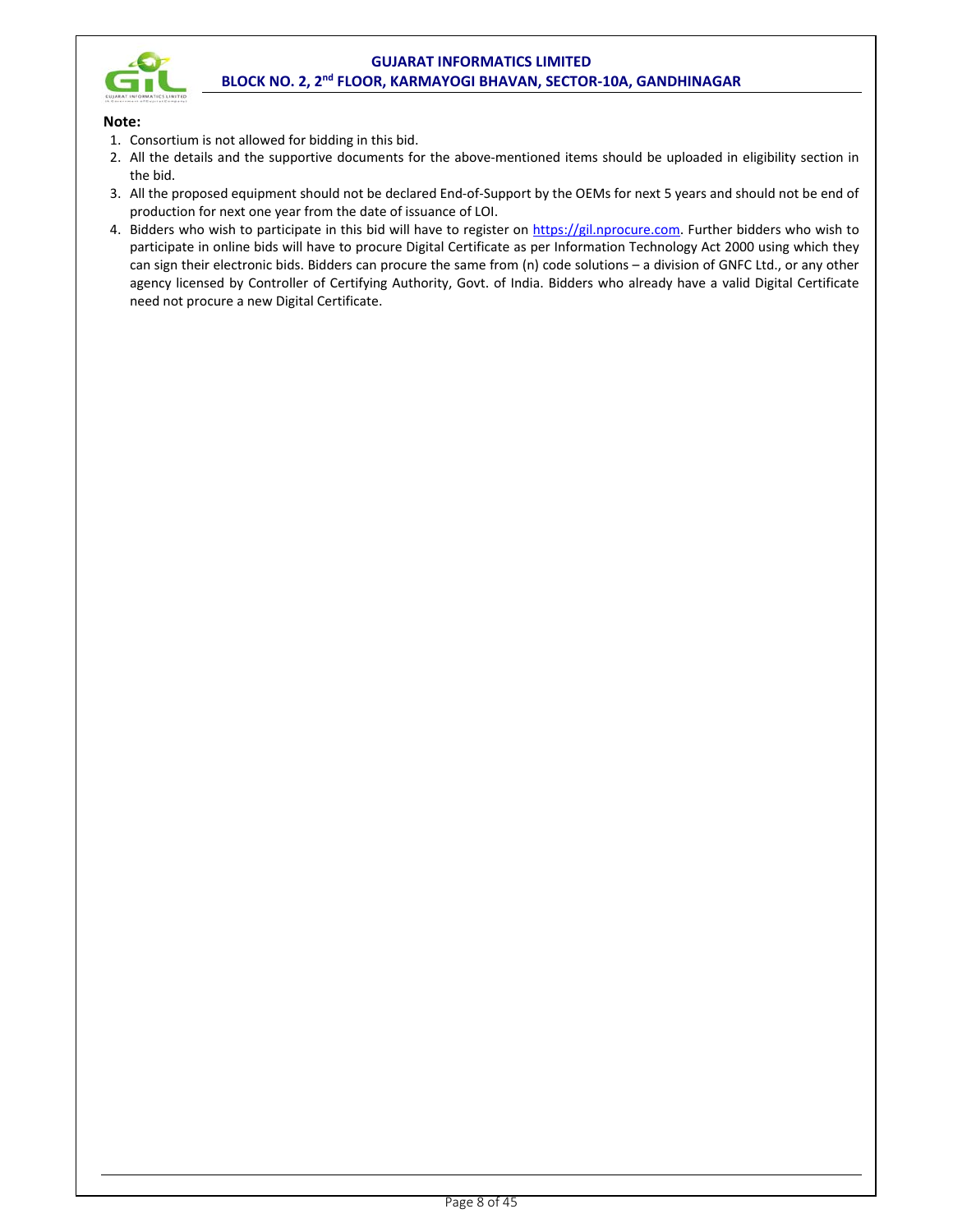

# **Section – 2: Scope of Work**

The Bidder under the scope of work in this RFP is envisaged to design the solution including but not limited to Supply, Installation and Commissioning of Equipment's/hardware, software required for the successful Implementation and operations of Video Surveillance System at Sardar Patel Institute of Public Administration (SPIPA) – Ahmedabad and its various Regional Training Centers (the details are as per Annexure I) (herein after referred to as the "SITE"), on behalf of the Office of the Director General of SPIPA, Ahmedabad, Government of Gujarat (herein after referred to as the "TENDERER") as per the functional and technical specifications, scope of work mentioned in this Bid document. The bidder shall be responsible for implementation of the work as defined in the bid document.

Software deployed under this project should be supplied with required OEM support for software update/patches/upgrades during the contract duration and licenses should be valid perpetual for life.

# **At SPIPA, Ahmedabad premises LAN cabling (passive work) has already been carried out, however, bidder have to visit the site and if additional LAN/CAT-6 cabling/OFC cabling required then bidder has to install required cabling works at SPIPA, Ahmedabad without additional cost.**

Bidder is also responsible for all the components like networking devices, LAN/CAT6/OFC/Electrical cabling including digging, laying, tagging and ducting, earthing, Surge protection, power backup, network & architecture design, Racks and accessories, Junction box, furniture, PC's availability of the system, indoor/outdoor IP cameras, NVR, video storage and any other devices/accessories like mounting bracket, pole etc. required for the successful running of envisage solution. Bidder have to use existing LAN cabling for CCTV surveillance if available at SITE as well as install new LAN cabling if required.

This is a Turnkey/EPC kind of project. Wherein, bidder is required to propose an appropriate solution to meet the outcome envisaged. However, Bidder is responsible for any other components inadvertently missed out but it is required as per the proposed solution of the bidder and is essential for overall solution to successfully run during entire project duration than bidder has to consider the same in his proposed solution. TENDERER will not be liable for payment of any additional cost outside of Financial bid.

The location of the SPIPA, Ahmedabad and various regional training centers are mentioned in Annexure I.

The complete scope of work would broadly be: design, engineering, supply, testing, installation, commissioning & maintenance of all project deliverables.

Quoted item is required to be offered with 5 (Five) year OEM warranty. All equipment including material to be installed by the Bidder shall be new and the product should not be declared end of support for 7 (seven) years and end of production for the next 1 (one) year by the OEM's. A certificate to that effect should be furnished from OEM on its letter head confirming the same. All equipment shall conform to the codes, standards and regulations applicable and benefit from the usual manufacturer's guarantees.

# **2.1 Scope of work for IP Video Surveillance / CCTV System:**

- 1. The Scope of complete work would broadly include Design, Engineering, Supply, Testing, Installation, Commissioning, Site Acceptance Test, Training, Documentation, Warranty and Maintenance during the contract period.
- 2. Supply, Installations, Testing & Commissioning, Operations & maintenance of High-performance IP based video surveillance system with complete recording and storage solution.
- 3. The scope is to Supply, Installation, Testing and Commissioning of the entire system end-to-end. The Successful Bidder will be responsible to make the system entirely operational for its intended use, by addition of components specific to its make/model even if not specifically mentioned in the BoQ. Also, latest versions of software and applications shall be provided by the Successful Bidder, as applicable at the time of execution and commissioning.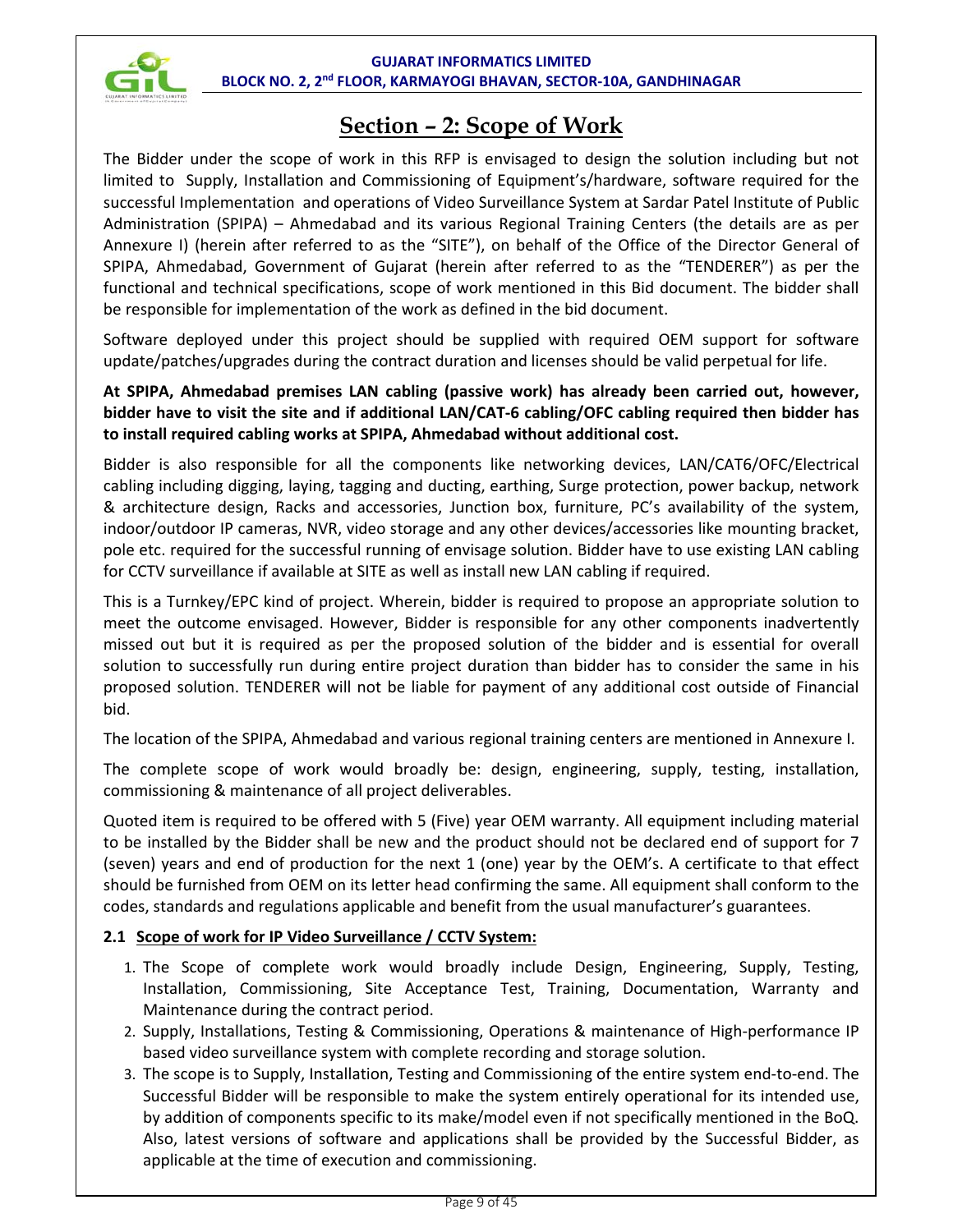

- 4. This shall include suitable brackets for mounting the cameras, weather-proof enclosures, fixtures, cables, connectors & any other devices / peripherals required for the proper functioning of installed cameras.
- 5. The Successful Bidder has to furnish working drawings, solution design document and as-built drawings, which shall be an essential component of commissioning.
- 6. The storage should be designed, supply, implement and configured in such a way that it is capable to store & retrieve feeds of all the CCTV cameras in respective site/Location for last 30 days along with the earmarked/flagged feeds by the TENDERER without any additional cost to the TENDERER.
- 7. All the licenses procured, deployed by the bidder for this RFP should be in the name of TENDERER and valid perpetual for life.
- 8. The system shall support storage of H.264, H.265 or better compression formats for all IP cameras connected to the system. The Video feeds being stored should not result in any loss of quality of video data due to further compression at the time of storage.

# 9. **Network Video Recorder (NVR)/ Video Recording System**

- a) Proposed NVR/Video recording system should have the following features:
	- i. Video recording from multiple Camera Sources
	- ii. Live Monitoring Functionality
	- iii. Video viewing and playback in desired matrix formats and playback controls
	- iv. Web Browser Viewing on Portable Devices
	- v. PTZ Control through multiple Pre-sets
	- vi. Import & Export of Video and databases in various file formats
- b) The proposed NVR / Video recording System shall provide a complete end-to-end solution for security surveillance application. The central control center shall allow an operator to view live / recorded video from any camera on the IP Network.
- c) The recording system should support viewing of multiple cameras in one screen or viewing of one camera feed on one screen based on user selection.
- d) The above-mentioned requirements are only functional and the detailed module wise specification is given under technical Specification.
- e) Proposed solution should be ONVIF compliant and it should support any ONVIF compliant IP CCTV camera to be procured in future by TENDERER from open market and successful bidder will be responsible for the O&M of any such equipments.
- f) NVR / Video recording system should be designed to cater the need of future expansion at respective site/location with required licenses, if any.

# 10. **Camera installation in Training center:**

- a) During the installation, the camera lens position has to be adjusted to get the desired view in the specific location.
- b) The cameras should be configured with a suitable IP address as per the IP addressing scheme in the SITE.
- c) The camera should be configured in such a way that images and video feeds can be identified distinctively/easily.
- d) The cameras should be configured for automatic day / night display, so that without manual intervention, camera switches to night mode when the light condition is less.

# 11. **Control Center at Training center:**

a) This shall include the supply, installation, testing, commissioning and O&M of active and passive components like Monitors, network switches, NVR/video recording software with adequate user licenses, along with cabinets, enclosures, fixtures, cables, connectors and any other devices, peripherals required for the proper functioning of various components. Bidder is also responsible for necessary electrification of all the devices including all accessories in the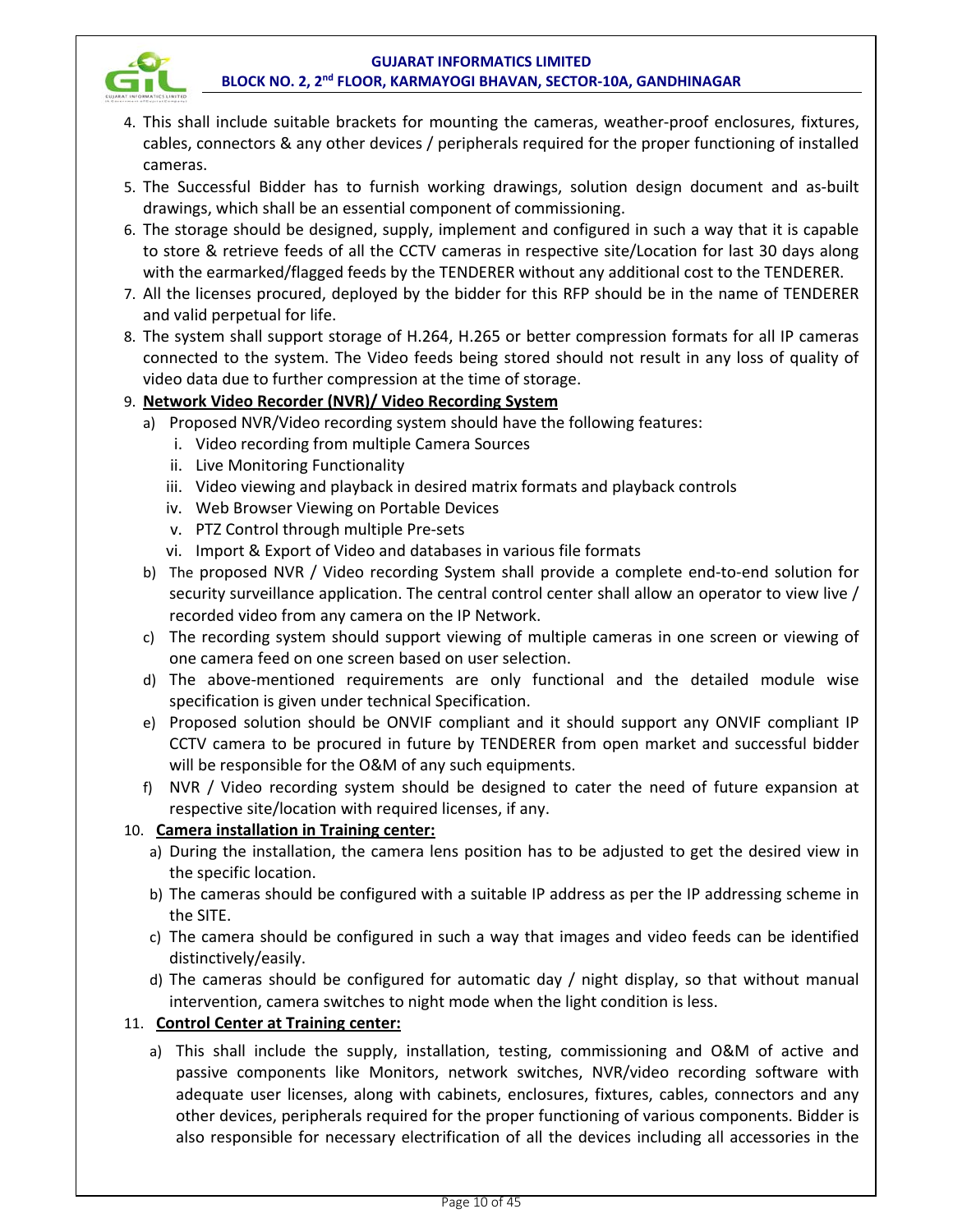control center. The control center will be located in a separate room within the same campus or as decided by respective TENDERER.

- b) The proposed solution shall be configured to view all the cameras in the site in a single screen.
- c) Actual power/electricity required will be provided by TENDERER. However, extension till the last mile/actual utility will be in the scope of successful bidder. Further the Recurring Electricity charges under the project shall be paid by the TENDERER.
- d) The images, video feeds displayed on the monitoring displays should display the camera ID for identification.
- e) The Control Room shall have, Monitoring device, networking devices as per the requirement and scope of work for monitoring the same.
- f) The successful bidder will be responsible for the integration of the Cameras with the proposed solution for recording of video feeds. The solution should be configured in such a way, so that the video feeds would be kept for 30 days. After 30 days, the video feeds would be overwritten unless it is flagged or marked by the Police/appropriate authority for investigation or any other purpose.
- 12. In future if, the TENDERER, wants to monitor camera remotely then the proposed solution shall be capable for the same.
- 13. Bidder is required to provide software(s) along with the required licenses for viewing of all the cameras. Proposed solution along with its licenses will deployed and installed based on the actual requirement of each SITE.
- 14. Tenderer should able to connect, view and monitor any Camera installed in the campus/Site from its existing local workstation if available.
- 15. All the hardware and software features mentioned in the tender specifications should be available at the time submission of tender.
- 16. The successful bidder has to carry out proper electrical earthing (as per IS-3043) at all the Training center where cameras to be installed. The cost for the earthing will be borne by the bidder.
- 17. The bidder is responsible for protecting all the devices or equipment from input power i.e. overload, over voltage or current, spikes, surge etc.
- 18. Tenderer will provide electric point at single location in each Training Center, thereafter, bidder is responsible for required electricity work for successful functioning of proposed surveillance system within the campus of respective site/location.
- 19. Bidder have to install single surge protection device/equipment as per the technical specification given in this RFP and distribute the raw power to all the devices of surveillance system.
- 20. **System Training:** This shall include providing 4-week hands on training related to system operation of the installed peripherals/equipment's to the designated/authorized representative of respective site after the successful commissioning of the project. Appropriate training material should be provided by the bidder during the training. All the cost associated with such training have to be borne by the bidder.
- 21. The bidder has to provide on-site warranty for all equipment's as mentioned in RFP.

# 22. **Structured Cabling work (OFC-6 Core Single mode, CAT 6):**

- i. Bidder is responsible for laying of required LAN, OFC cables (6 Core Single mode) along with its required accessories like PVC Conduit, HDPE Pipe, GI Pipe, LIU, Pig tail, laying, reinstating the site in its original condition, casing, capping, tagging etc.) for the surveillance infrastructures asked in the RFP. Bidder has to follow industry best practices of structured cabling like proper digging, laying, tagging, capping, casing, clamping etc.
- **ii. Best practices of OFC/CAT 6 cable Laying:** 
	- $\Rightarrow$  Based on the requirement of the RFP bidder will have to lay the Fiber, CAT6 cable, the same has to be underground only. The Below mentioned best practices to be followed for Underground Cable Laying: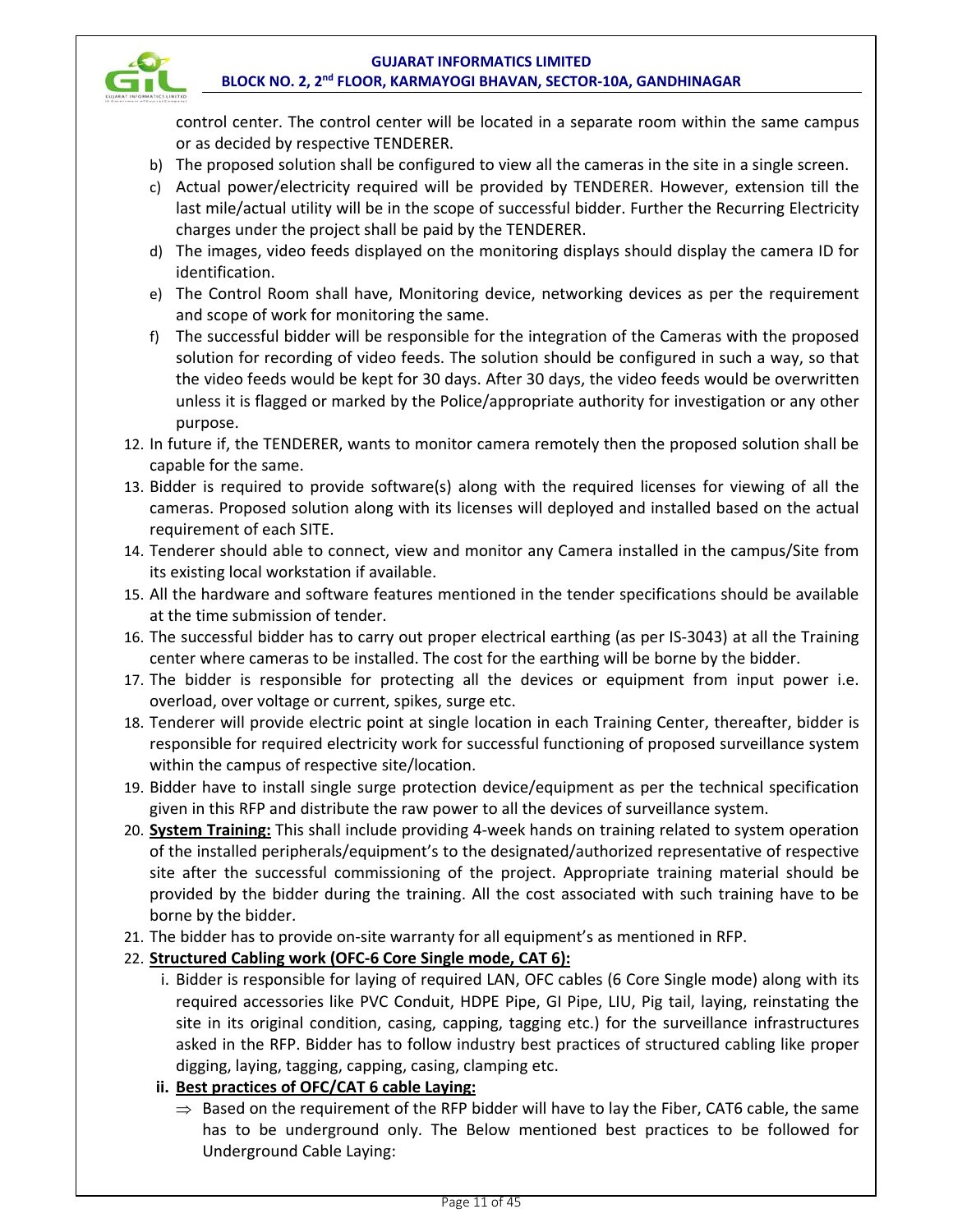

- The Under-Ground Cables should be buried to a depth such that the top of the cable is One meter below the normal ground level.
- Excavations of trench up to a depth such that the top of the cable is 0.5 meter below the normal ground.
- Laying and pulling of cables in trenches are through GI pipes / ducts.
- Placing of Half round RCC Pipes / Stones slabs / Pre-cast RCC Slabs / Layer of Bricks
- All PVC, HDPE, GI pipes should be ISO certified.
- All the cables should be weather proof, outdoor grade and compliant as per the industry standards
- OFC should be of TEC/ANSI/TIA/EIA Standard Compliant make only. The bidder is required to submit necessary supporting document in this regard along with the Technical Bid Document.
- Proper Route marker/indicators for OFC cable should be placed for every 100 meters.
- Digging and burying of OFC cable 1Km. Length and the OFC cables are to be laid in buried HDPE pipes.
- Back filling in compacting of the excavated trenches according to the construction's specifications and removal of excess earth from the site. Restoration of site in original condition upon completion of work.
- **iii.** The bidder will have to submit a detailed technical solution document including layout diagram and proposed network architecture at the time of bid submission indicating the location of equipment to be installed at SITE / Office of the TENDERER for approval before implementation. The bidder has to use the existing infrastructure of LAN, if available at each location. The bidder has to take approval of TENDERER for Schematics Diagram (Layout) within 15 days from the date of Work Order for Cabling & laying work. TENDERER will decide the location of installation within maximum 15 days from the date of Work Order.
- iv. The Bidder for better understanding may visit the site(s) with prior written permission from the TENDERER before submission of their bid. The bidder will have to do its own assessment/ measurements for finalization of scope of work / supply before submission of their bid.
- v. Installation, termination and identification of wiring between station outlets and equipment room shall be considered part of the bidder work.
- vi. All balanced twisted pair cable terminations shall comply with, and be tested to TIA/EIA568 standards for Category 6 installations.
- vii. The Successful Bidder has to furnish working drawings and as-built drawings, which shall be an essential component of commissioning.
- viii. The Bidder shall follow and adhere to the required References & Standards during the installation and commissioning:
	- $\bullet$  ANSI / TIA / EIA
	- International Electro Technical Commission (IEC)
	- European Committee for Electro Technical Standardization (CENELEC)
	- National Fire Protection Association (NFPA)
	- ix. The Passive Components of structured cabling distribution network will be free from manufacturing defects in material and workmanship under normal and proper use.
- 23. Installation of Active Components: The bidder shall be responsible for:
	- i. Supply, Installations, Testing & Commissioning of all the active components required for successfully running and maintenance of the entire system as per scope of work, functional and Technical specification of this RFP document.
	- ii. Required active components will be installed at the locations identified for the surveillance.
	- iii. The cameras have to be connected to the switches.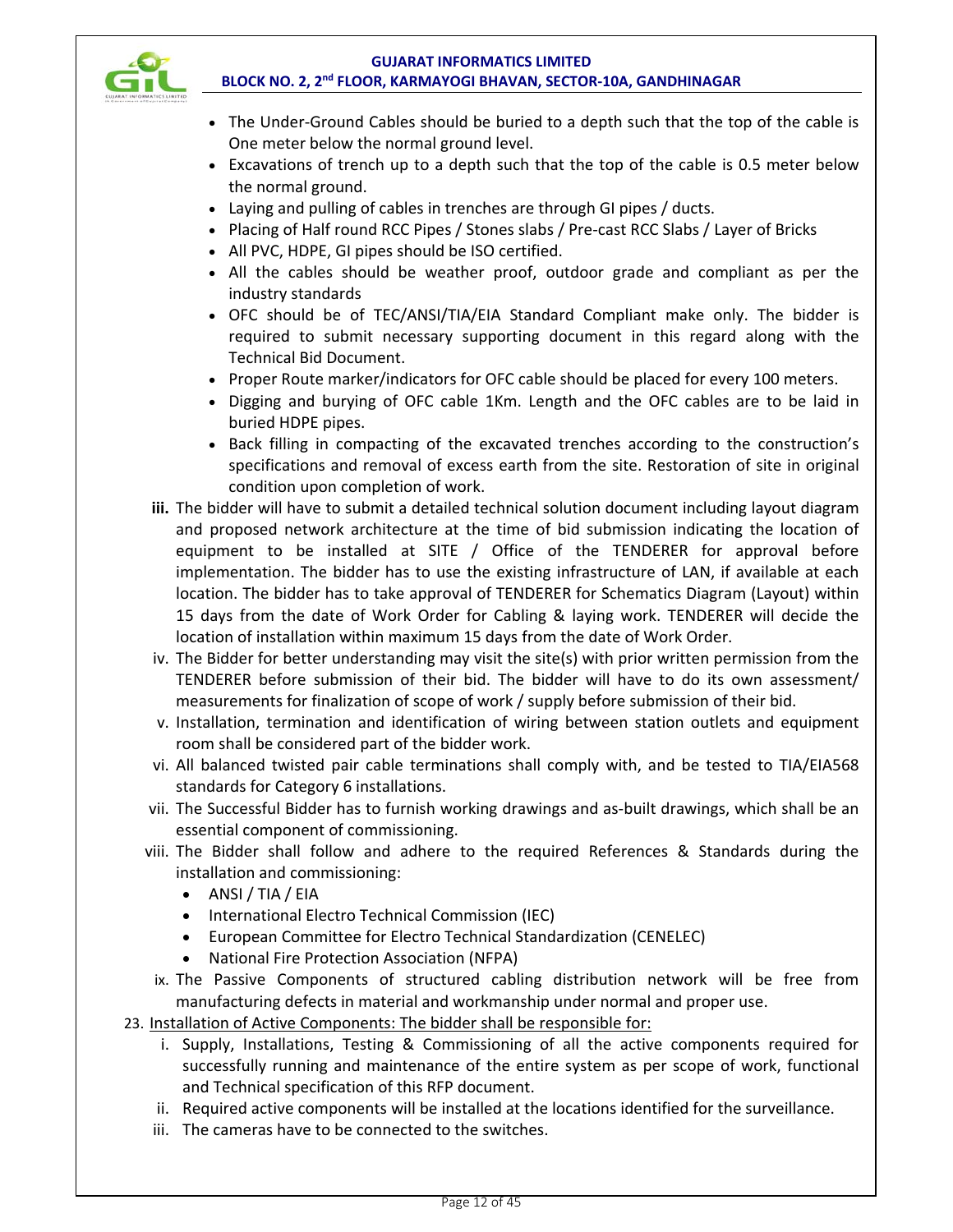

iv. Bidder has to install UPS along with necessary electrification, power protection and connecting it with all devices asked under this RFP.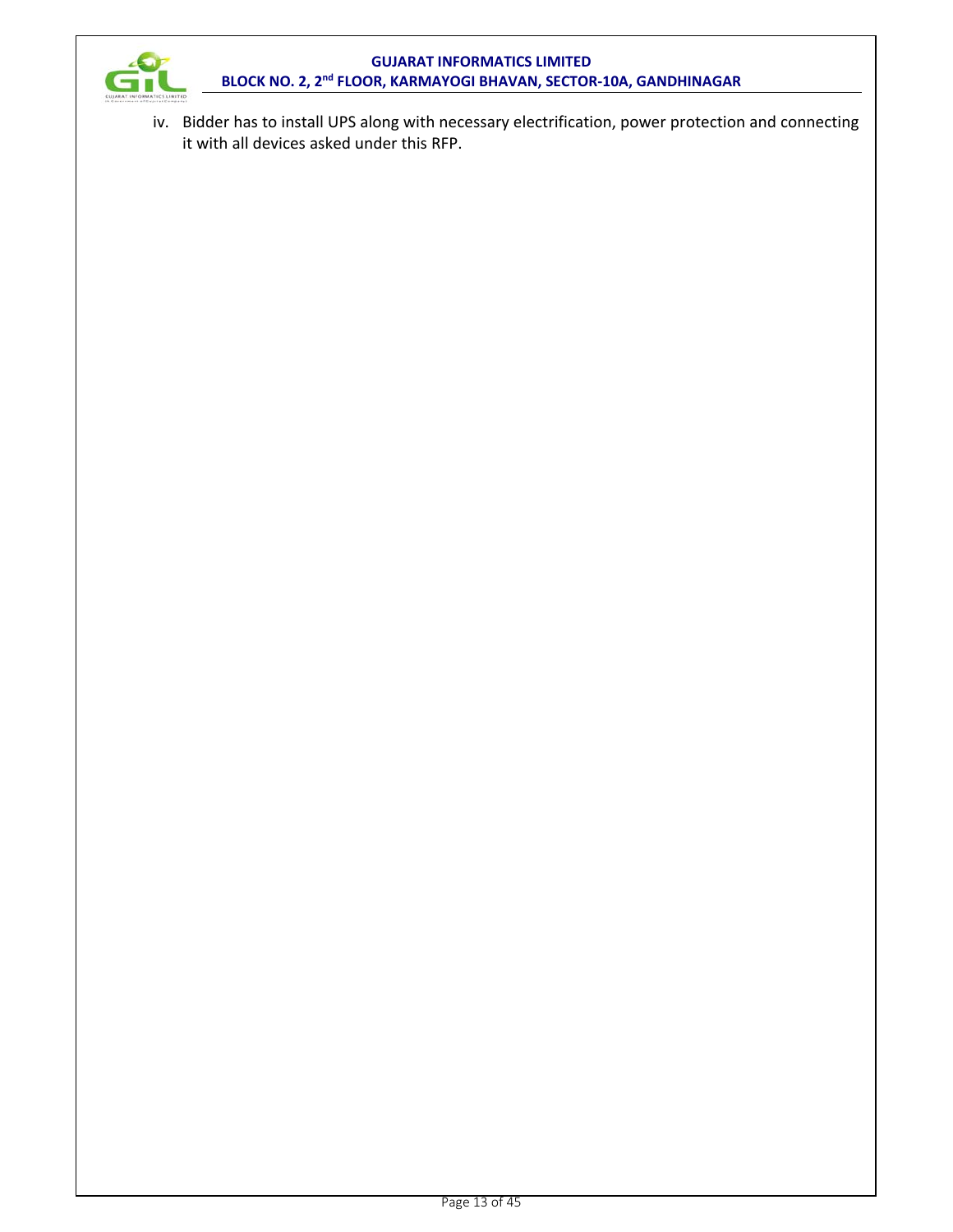

# **Section – 3: Instructions to Bidders**

# **ARTICLE - 1: GENERAL INSTRUCTION TO BIDDERS**

All information supplied by Bidders may be treated as contractually binding on the Bidders on successful award of the assignment by the TENDERER on the basis of this RFP. No commitment of any kind, contractual or otherwise shall exist unless and until a formal written contract has been executed by or on behalf of the TENDERER. Any notification of preferred bidder status by the TENDERER shall not give rise to any enforceable rights by the Bidder. TENDERER may cancel this public procurement at any time prior to a formal written contract being executed by or on behalf of GIL. This RFP supersedes and replaces any previous public documentation, communications, and Bidders should place no reliance on such communications. The TENDERER/ GIL may terminate the RFP process at any time and without assigning any reason. GIL makes no commitments, express or implied, that this process will result in a business transaction with anyone.

# **ARTICLE - 2: COST OF BIDDING**

- **2.1** The Bidder shall bear all costs associated with the preparation and submission of the Bid and Gujarat Informatics Ltd (GIL) \ THE OFFICE will in no case be responsible for those costs, regardless of the conduct or outcome of the bidding process.
- **2.2** Bidder is requested to pay **Rs. 2,950/-** as a bid processing fee (Non-refundable) & Earnest Money Deposit (E.M.D.) of **Rs. 80,000/-** (Refundable). In case of non-receipt of bid processing fees & EMD the bid will be rejected by GIL.

# **ARTICLE - 3: BIDDING DOCUMENTS**

The Bidder(s) can download the bid document and further amendment if any freely available on https://www.gil.gujarat.gov.in and https://www.gil.nprocure.com and submit the bid on https://www.gil.nprocure.com on or before due date & time of the tender. Bidder is expected to examine all instructions, forms, terms, and specifications in the bidding documents. Failure to furnish all information required by the bidding documents or submits a Bid not substantially responsive to the bidding documents in every respect may result in the rejection of the Bid. Under no circumstances physical bid will be accepted.

# **ARTICLE - 4: CLARIFICATION ON BIDDING DOCUMENTS & PRE-BID MEETING:**

4.1 Bidders can seek written clarifications up to **2 days before pre bid meeting** to DGM(Tech.), Gujarat Informatics Ltd., Block No. 2, 2<sup>nd</sup> Floor, Karmayogi Bhavan, Sector 10A, Gandhinagar - 382 010 and pre-bid meeting will be held as per the schedule. GIL / TENDERER will try to clarify & issue amendments if any to all the bidders in the pre-bid meeting. No further clarification what so ever will be entertained after the bid submission date.

# **ARTICLE - 5: AMENDMENT OF BIDDING DOCUMENTS**

- 5.1 At any time prior to the deadline for submission of bids, The TENDERER / GIL, for any reason, whether at its own initiative or in response to the clarifications requested by prospective bidders may modify the bidding documents by amendment.
- 5.2 All prospective bidders are requested to browse our website & any amendments / corrigendum / modification will be notified on our website and such modification will be binding on them. Bidders are also requested to browse the website of GIL/GoG i.e. www.gujaratinformtics.com & www.gil.nprocure.com for further amendments if any.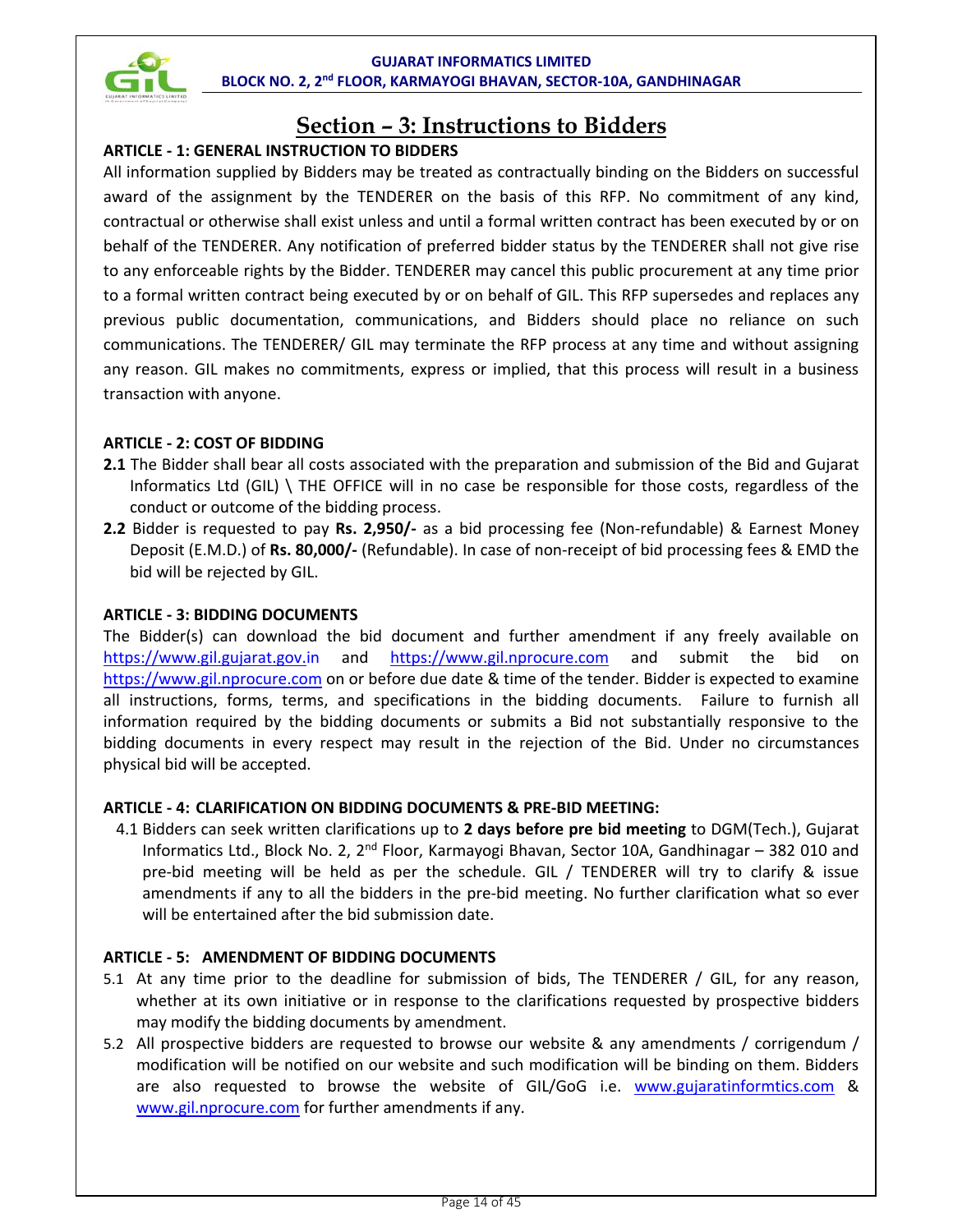

5.3 In order to allow prospective bidders a reasonable time to take the amendment into account in preparing their bids, GIL / TENDERER, at its discretion, may extend the deadline for the submission of bids.

# **ARTICLE - 6: LANGUAGE OF BID**

The Bid prepared by the Bidder, as well as all correspondence and documents relating to the Bid exchanged by the Bidder and GIL / THE OFFICE shall be in English. Supporting documents and printed literature furnished by the bidder may be in another language provided they are accompanied by an accurate translation of the relevant pages in English. For purposes of interpretation of the bid, the translation shall govern.

# **ARTICLE - 7: SECTIONS COMPRISING THE BIDS**

- 7.1 The quotation should be scan-able and distinct without any option stated in.
- 7.2 The bid submitted shall have the following documents:
	- a) EMD & Bid Processing Fees Section:

The EMD (refundable) & bid processing fee (non-refundable) to be furnished to GIL office on or before date & hours of submission of bid in a sealed cover super scribed with the bid document number. The details are required to be filled in this section.

- b) Eligibility & Technical Section:
	- i. Clause by clause Compliance statement for Bid document including annexure to be uploaded.
	- ii. All deviations and / or non-compliance clauses shall be listed separately & uploaded.
	- iii. Letter of Authority for signing the bid.
	- iv. All Annexure / Table, duly filled-in with necessary proofs, as required and stated in the bid document.
	- v. Make & Model of quoted item in the bid with brochures \ website literature.
	- vi. All Eligibility forms & technical specification & dealership \ distributorship authorized certificate & supporting document related Eligibility & Technical Stage.
- c) **Price Bid** Section in the prescribed format only.

# **ARTICLE - 8: BID FORMS**

- 8.1 Wherever a specific form is prescribed in the Bid document, the Bidder shall use the form to provide relevant information. If the form does not provide space for any required information, space at the end of the form or additional sheets shall be uploaded to convey the said information. Failing to upload the information in the prescribed format, the bid is liable for rejection.
- 8.2 For all other cases, the Bidder shall design a form to hold the required information.
- 8.3 GIL / THE OFFICE shall not be bound by any printed conditions or provisions in the Bidder's Bid Forms.

# **ARTICLE - 9: FRAUDULENT & CORRUPT PRACTICE**

- 9.1 Fraudulent practice means a misrepresentation of facts in order to influence a procurement process or the execution of a Contract and includes collusive practice among Bidders (prior to or after Bid submission) designed to establish Bid prices at artificial noncompetitive levels and to deprive the TENDERER / GIL of the benefits of free and open competition.
- 9.2 "Corrupt Practice" means the offering, giving, receiving or soliciting of anything of value, pressurizing to influence the action of a public official in the process of Contract execution.
- 9.3 GIL / THE OFFICE will reject a proposal for award and may forfeit the E.M.D. and/or Performance Guarantee if it determines that the bidder recommended for award has engaged in corrupt or fraudulent practices in competing for, or in executing, contract(s).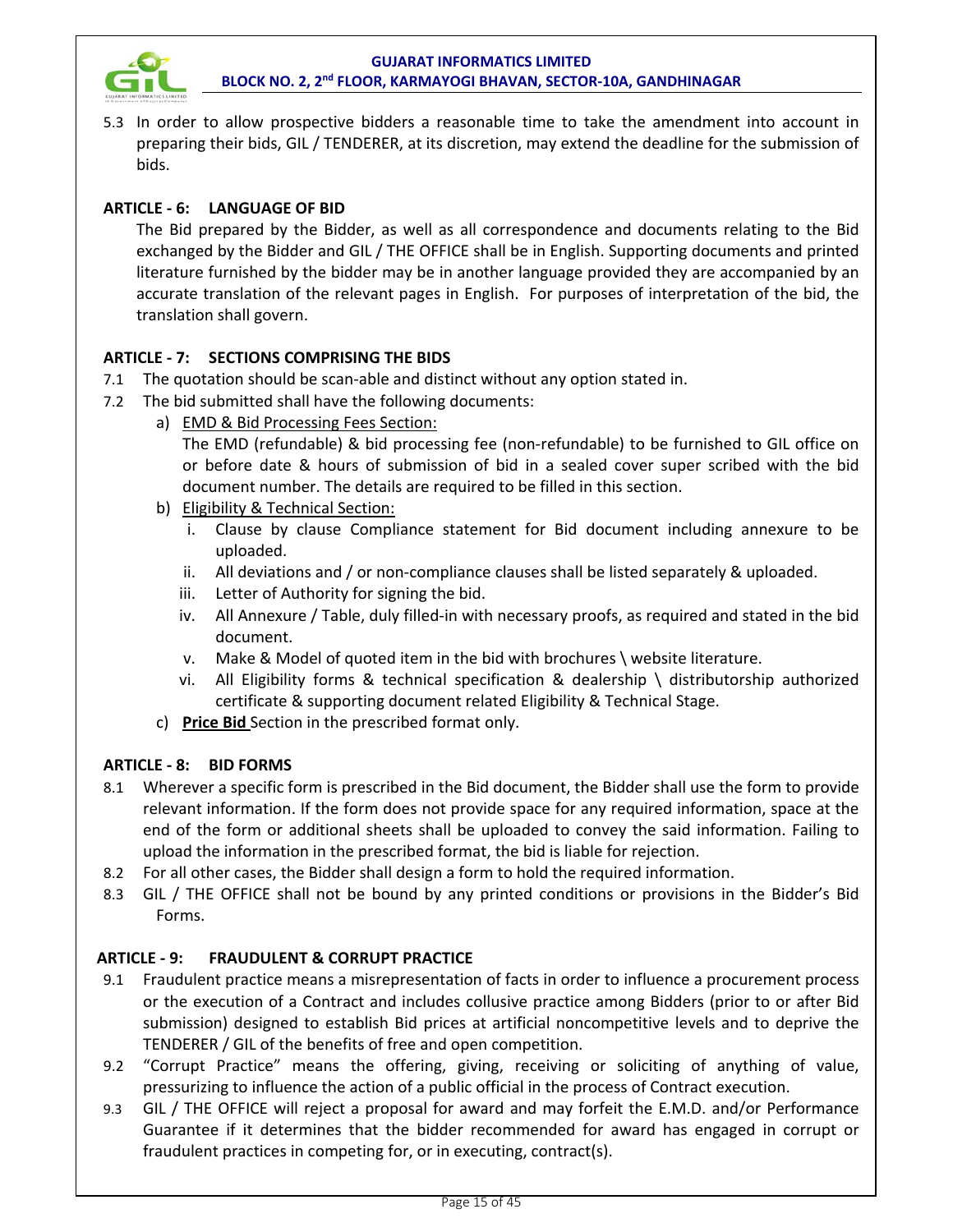

# **ARTICLE - 10: LACK OF INFORMATION TO BIDDER**

The Bidder shall be deemed to have carefully examined all contract documents to his entire satisfaction. Any lack of information shall not in any way relieve the Bidder of his responsibility to fulfill his obligation under the Contract.

# **ARTICLE - 11: CONTRACT OBLIGATIONS**

If after the award of the contract the Bidder does not sign the Agreement or fails to furnish the Performance Bank guarantee within fifteen (15) working days from the date of LoI/Work Order, along with the inception report and working schedule as per the tender requirements & if the operation are not started within fifteen (15) working days after submission of P.B.G. as mentioned, GIL / THE OFFICE reserves the right to cancel the contract and apply all remedies available to him under the terms and conditions of this contract.

# **ARTICLE - 12: BID PRICE**

- 12.1 The priced bid should indicate the prices in the format/price schedule only.
- 12.2 Offered price should be inclusive of Packing\Forwarding, Insurance, FOR destination (anywhere in the Gujarat state). GST needs to be shown separately.
- 12.3 Discount if offered, should not be mentioned separately. It should be included in offered price.
- 12.4 Any effort by a bidder or bidder's agent\consultant or representative howsoever described to influence the GIL\ THE OFFICE in any way concerning scrutiny\consideration\evaluation\comparison of the bid or decision concerning award of contract shall entail rejection of the bid.
- 12.5 Unit rates should be quoted separately for each item. Quantities can be increased or decreased by purchaser and bidder has to supply deviated quantities at the rates prescribed and approved by the purchaser in the tender document.

# **ARTICLE - 13: BID CURRENCY**

The prices should be quoted in Indian Rupees. Payment for the supply of equipment's as specified in the agreement shall be made in Indian Rupees only.

# **ARTICLE - 14: EARNEST MONEY DEPOSIT (EMD)**

- 14.1 The Bidder shall furnish, as part of the Bid, E.M.D. of **Rs. 80,000/-** shall be submitted in the form of Demand Draft OR in the form of an unconditional Bank Guarantee (which should be valid up to validity of bid + 90 days) of any Nationalized Bank including the public sector bank or Private Sector Banks or Commercial Banks or Co-Operative Banks and Rural Banks (operating in India having branch at Ahmedabad/ Gandhinagar) as per the G.R. no. EMD/10/2018/18/DMO dated 16.04.2018 issued by Finance Department or further instruction issued by Finance department time to time; in the name of "Gujarat Informatics Ltd." payable at Gandhinagar (as per prescribed format given at Annexure A) in a separate envelope. The un-priced bid (Technical-bid) will be opened subject to the confirmation of valid EMD and bid processing fees.
- 14.2 Unsuccessful bidder's E.M.D. will be returned as promptly as possible within 30 days after the expiration of the period of bid validity OR upon the successful Bidder signing the Contract, and furnishing the Performance Bank Guarantee @ 10% of the total order value as prescribed by GIL, whichever is earlier.
- 14.3 The successful Bidder's EMD will be discharged upon the Bidder signing the Contract/Agreement, and furnishing the Performance Bank Guarantee.
- 14.4 EMD amount is interest free and will be refundable to the unsuccessful bidders without any accrued interest on it.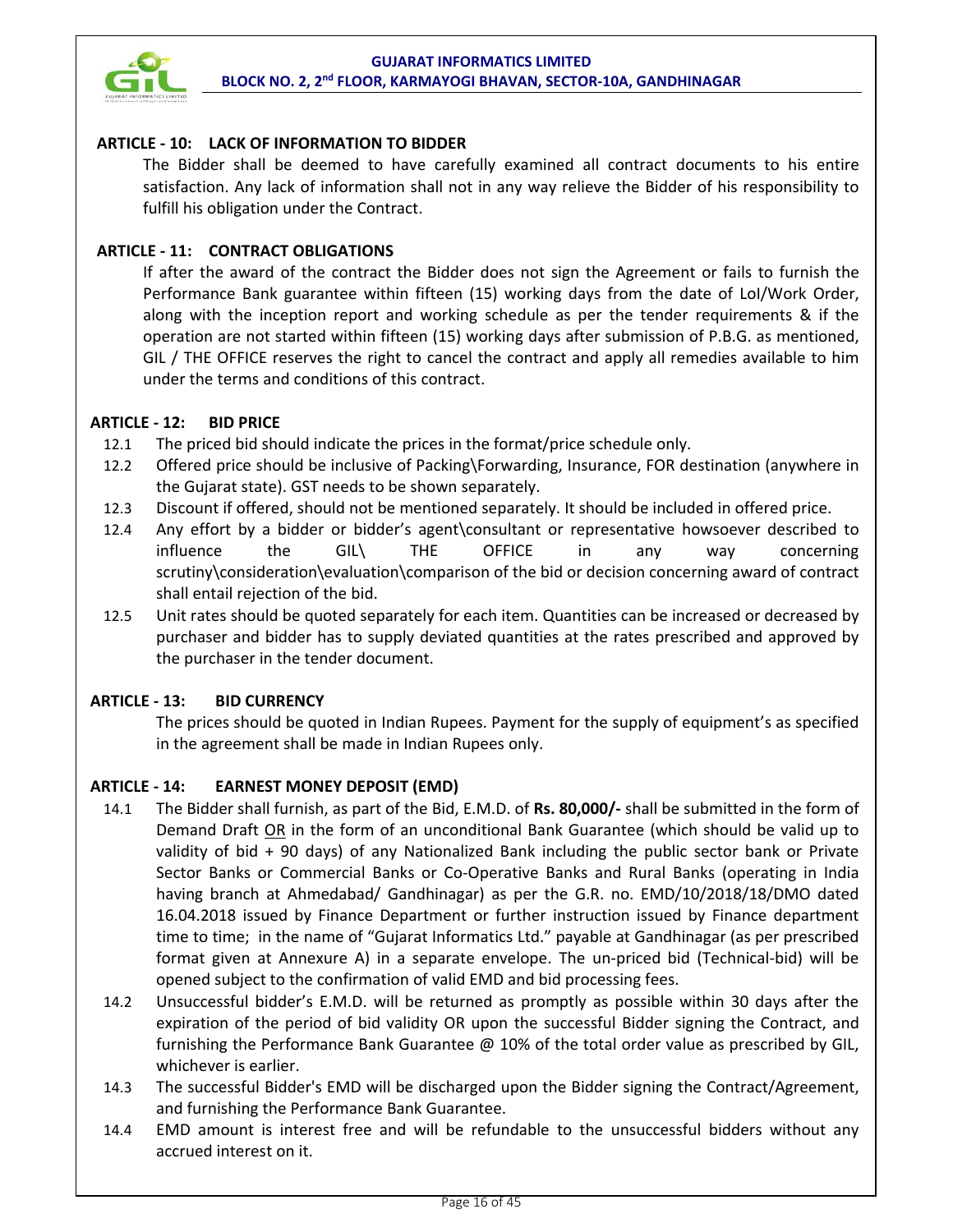

- 14.5 The EMD may be forfeited, on account of one or more of the following reasons:
	- a) The Bidder withdraws their Bid during the period of Bid validity.
	- b) Bidder does not respond to requests for clarification of their Bid.
	- c) Bidder fails to co-operate in the Bid evaluation process.
	- d) The bidder is found to be involved in fraudulent and corrupt practices, and
	- e) In case of a successful Bidder, the said Bidder fails: (I) To sign the Agreement in time, (ii) To furnish Performance Bank Guarantee

#### **ARTICLE - 15: PERIOD OF VALIDITY OF BIDS**

- 15.1 Bids shall remain valid for **180** days after the date of Financial Opening by GIL. A Bid valid for a shorter period shall be rejected as non-responsive.
- 15.2 In exceptional circumstances, the TENDERER/GIL may solicit Bidder's consent to an extension of the period of validity. The request and the responses thereto shall be made in writing. The EMD shall also be suitably extended. A Bidder granting the request is not required nor permitted to modify the Bid.

#### **ARTICLE - 16: DURATION OF THE CONTRACT**

The duration of the Contract will be of **5 years.** The duration spent for installation of Hardware and Software will not be a part of contract period. Hence the actual contract period starts after the successful installation, commissioning and FAT of hardware and software as per the requirement of the RFP.

#### **ARTICLE - 17: BID DUE DATE**

- 17.1 Bid must be uploaded by bidder not later than the due date specified in the RFP.
- 17.2 The TENDERER/GIL, as its discretion, may extend the bid due date, in which case all rights and obligations of the TENDERER/GIL and the bidders, previously subject to the bid due date, shall thereafter be subject to the new bid due date as extended.

#### **ARTICLE - 18: LATE BID**

No bidder may be able to upload or submit the bid after the bid due date/time.

# **ARTICLE - 19: MODIFICATION AND WITHDRAWAL OF BID**

- 19.1 The Bidder may modify or withdraw its Bid before the due date of bid submission.
- 19.2 No Bid may be modified subsequent to the deadline for submission of bids.
- 19.3 No Bid may be withdrawn in the interval between the deadline for submission of bids and the expiration of the period of Bid validity specified by the Bidder on the bid letter form. Withdrawal of a Bid during this interval may result in the bidder's forfeiture of its EMD.

#### **ARTICLE - 20: OPENING OF BIDS BY GIL**

- 20.1 Bids will be opened in the presence of Bidder's representatives, who choose to attend. The Bidder's representatives who are present shall sign a register evidencing their attendance.
- 20.2 The Bidder's names, Bid modifications or withdrawals, discounts and the presence or absence of relevant EMD and such other details as the GIL / THE OFFICE officer at his/her discretion, may consider appropriate, will be announced at the opening.
- 20.3 Immediately after the closing time, the TENDERER/ GIL contact person shall open the Un-priced Bids and list them for further evaluation.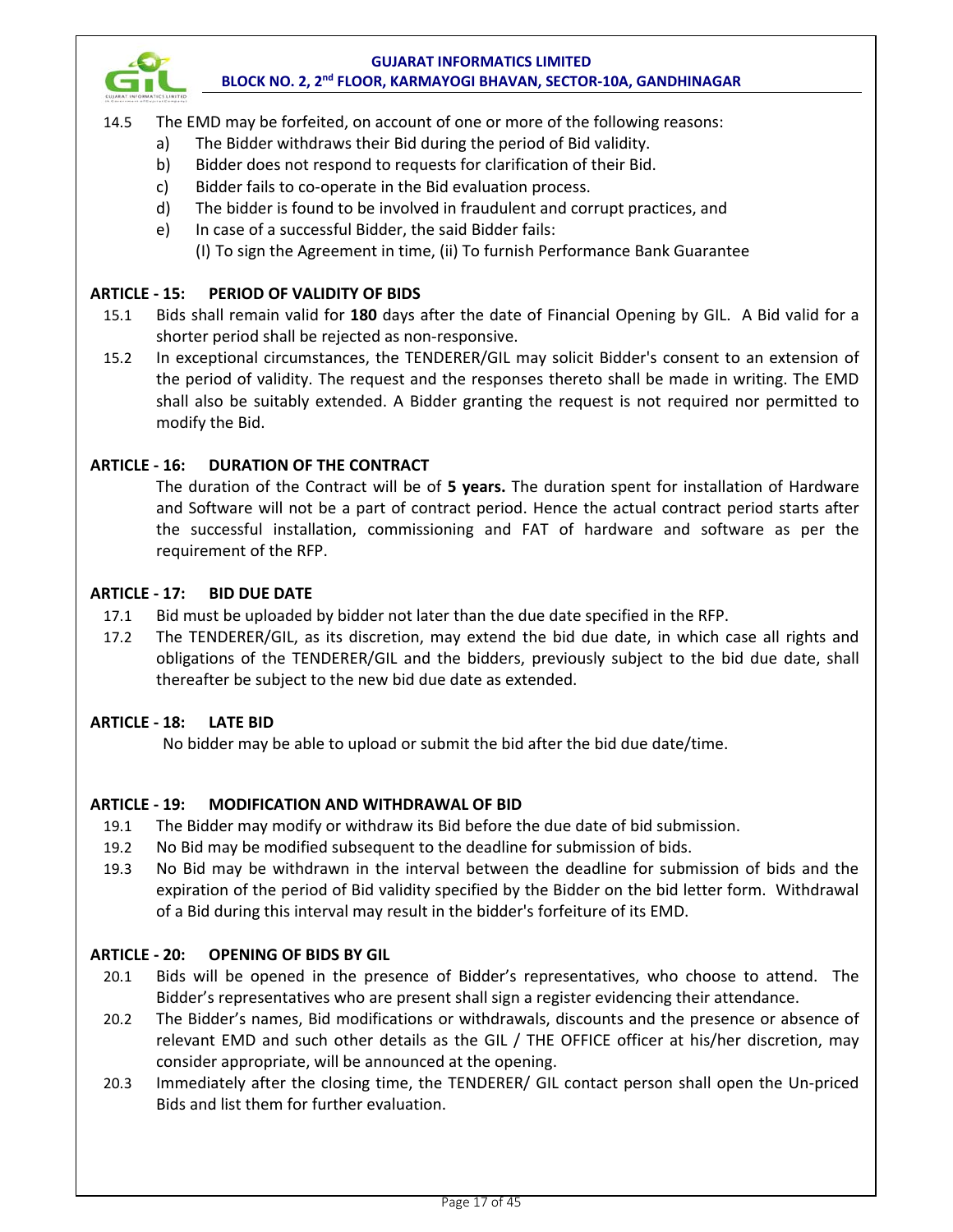

# **ARTICLE - 21: CONTACTING GIL / THE OFFICE**

- 21.1 Bidder shall not approach GIL / THE OFFICE officers outside of office hours and / or outside GIL / THE OFFICE premises, from the time of the Bid opening to the time the Contract is awarded.
- 21.2 Any effort by a bidder to influence GIL / THE OFFICE officers in the decisions on Bid evaluation, bid comparison or contract award may result in rejection of the Bidder's offer. If the Bidder wishes to bring additional information to the notice of the GOG, it should do so in writing.

# **ARTICLE - 22: REJECTION OF BIDS**

The TENDERER/GIL reserves the right to reject any Bid, and to annul the bidding process and reject all bids at any time prior to award of Contract, without thereby incurring any liability to the affected Bidder(s) or any obligation to inform the affected Bidder(s) of the grounds for such decision.

# **ARTICLE - 23: PRELIMINARY EXAMINATION OF BID**

- 23.1 Un-priced Bid documentation shall be evaluated in two steps.
- 23.2 Firstly, the documentation furnished by the Bidder will be examined based on the following criteria:
	- (i) Compliance to bid document.
	- (ii) Evaluation of Eligibility Criteria (As per the eligibility criteria defined in this bid document) & compliance to the Technical Specifications of the Product / Solution Offered. (The bidder shall provide details required/asked along with the bid)
- 23.3 In the second step, the TENDERER/GIL may ask the Bidder(s) for additional information, demonstration of the equipment's if required, field testing of the equipment's. If required, further clarifications may be sought from the concern, to verify the claims made in Un-priced Bid documentation.
- 23.4 **Priced Bid:** Priced Bids of only those bidder(s) will be opened whose bid(s) are technically qualified and fulfill the Eligibility Criteria. The TENDERER/GIL may at its discretion discuss with qualified Bidder(s) at this stage to clarify contents of Price Bid.
- 23.5 **Choice of Firm:** Final Choice of Firm to execute this project shall be made on the basis of conformity to eligibility & technical bid. The financial bid of the technically qualified bidders will be opened and financially L1 bidder will be decided from the sum total of prices for all line items without tax and then called for further negotiations if required.

# **ARTICLE - 24: AWARD OF CONTRACT**

- 24.1 Award Criteria: The Criteria for selection will be the lowest effective cost to THE OFFICE for the technically qualified bids for total cost. (Excluding any taxes).
- 24.2 THE OFFICE's right to vary requirements at time of award: GIL/ THE OFFICE reserves the right at the time of award to increase or decrease quantity for the requirements originally specified in the document without any change in Bid rate or other terms and conditions.
- 24.3 In case, if lowest bidder does not accept the award of contract or found to be involved in corrupt and/or fraudulent practices, the next lowest bidder will be awarded the contract. In such scenario, the lowest bidder has to born the difference between lowest prices and next lowest prices.
- 24.4 The tendered quantities are estimated based on the survey carried out as well as receipt of the requirement from the TENDERER. The quantities may vary at the time of finalization, depending upon the change in the requirements/grants available with the purchaser(s), which shall be binding to the bidder.

# **ARTICLE - 25: NOTIFICATION OF AWARD & SIGNING OF CONTRACT**

25.1 Prior to expiration of the period of Bid validity, the TENDERER will notify the successful Bidder and issue LoI/Work Order.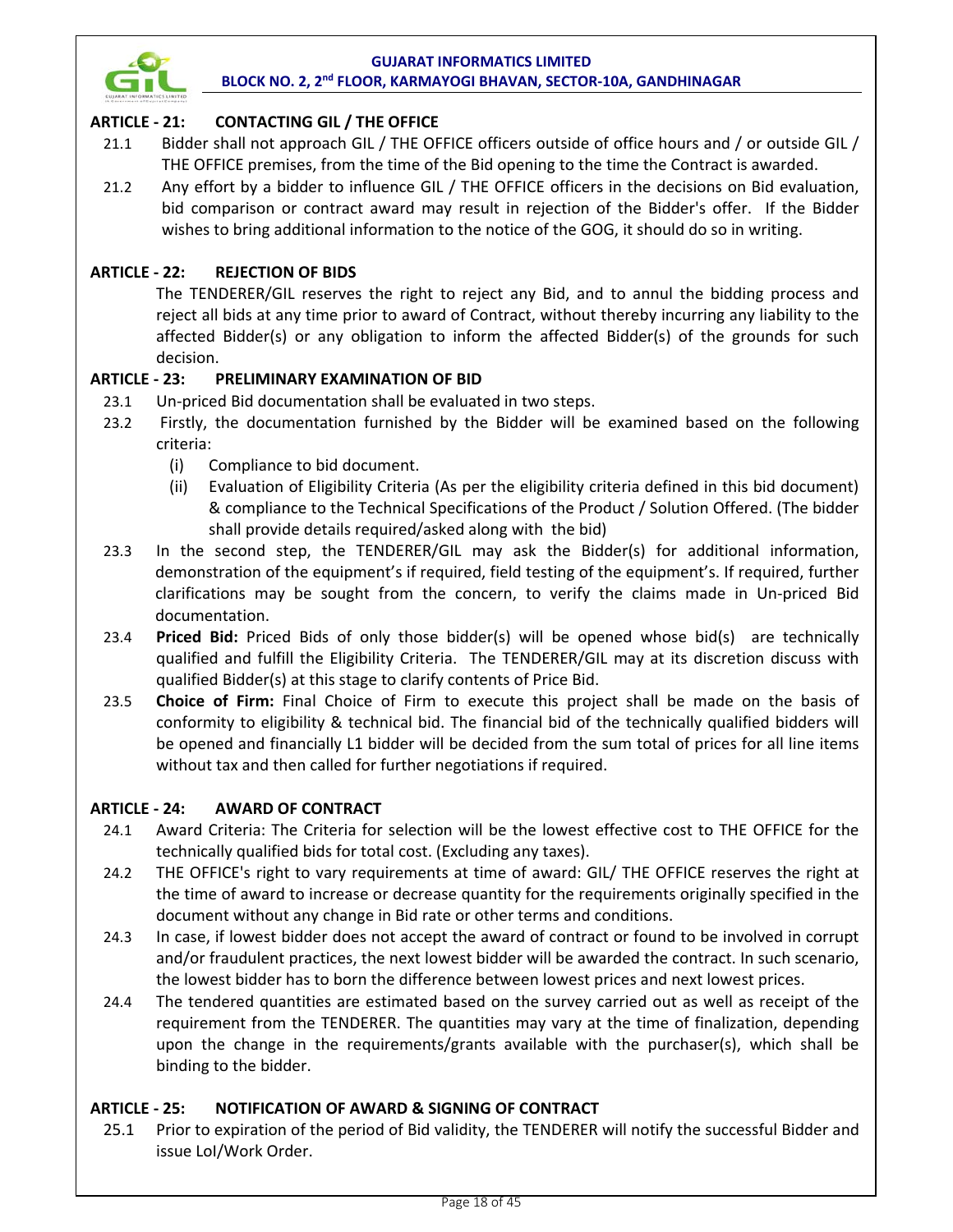

- 25.2 The Successful bidder has to submit Performance Bank Guarantee @ 10% of total order value within 15 days from the date of issue of LoI/ Work Order as per article 33 of this bid from any Nationalized Bank including the public sector bank or Private Sector Banks authorized by RBI or Commercial Bank or Regional Rural Banks of Gujarat or Co-Operative Bank of Gujarat (operating in India having branch at Ahmedabad / Gandhinagar) as per the G.R. no. EMD/10/2018/18/DMO dated 16.04.2018 issued by Finance Department or further instruction issued by Finance department time to time. (The draft of Performance Bank Guarantee is attached herewith
- 25.3 Successful Bidder will have to sign the contract upon receiving the Work Order with the purchaser(s) within 15 working days from the date of Work Order. (The draft is attached herewith).

# **ARTICLE - 26: FORCE MAJEURE**

- 26.1 Force Majeure shall mean any event or circumstances or combination of events or circumstances that materially and adversely affects, prevents or delays any Party in performance of its obligation in accordance with the terms of the Agreement, but only if and to the extent that such events and circumstances are not within the affected party's reasonable control, directly or indirectly, and effects of which could have prevented through Good Industry Practice or, in the case if construction activities through reasonable skill and care, including through the expenditure of reasonable sums of money. Any events or circumstances meeting the description of the Force Majeure which have same effect upon the performance of any contractor shall constitute Force Majeure with respect to the bidder. The Parties shall ensure compliance of the terms of the Agreement unless affected by the Force Majeure Events. The bidder shall not be liable for forfeiture of its implementation / Performance guarantee, levy of Penalties, or termination for default if and to the extent that its delay in performance or other failure to perform its obligations under the Agreement is the result of Force Majeure.
- 26.2 Force Majeure Events

The Force Majeure circumstances and events shall include the following events to the extent that such events or their consequences (it being understood that if a causing event is within the reasonable control of the affected party, the direct consequences shall also be deemed to be within such party's reasonable control) satisfy the definition as stated above.

Without limitation to the generality of the foregoing, Force Majeure Event shall include following events and circumstances and their effects to the extent that they, or their effects, satisfy the above requirements:

- 26.3 Natural events ("Natural Events") to the extent they satisfy the foregoing requirements including:
	- (a) Any material effect on the natural elements, including lightning, fire, earthquake, cyclone, flood, storm, tornado, or typhoon;
	- (b) Explosion or chemical contamination (other than resulting from an act of war);
	- (c) Epidemic such as plague;
	- (d) Any event or circumstance of a nature analogous to any of the foregoing.
- 26.4 Other Events ("Political Events") to the extent that they satisfy the foregoing requirements including:

 Political Events which occur inside or Outside the State of Gujarat or involve directly the State Government and the Central Government ("Direct Political Event"), including:

(i) Act of war (whether declared or undeclared), invasion, armed conflict or act of foreign enemy, blockade, embargo, revolution, riot, insurrection, civil commotion, act of terrorism or sabotage;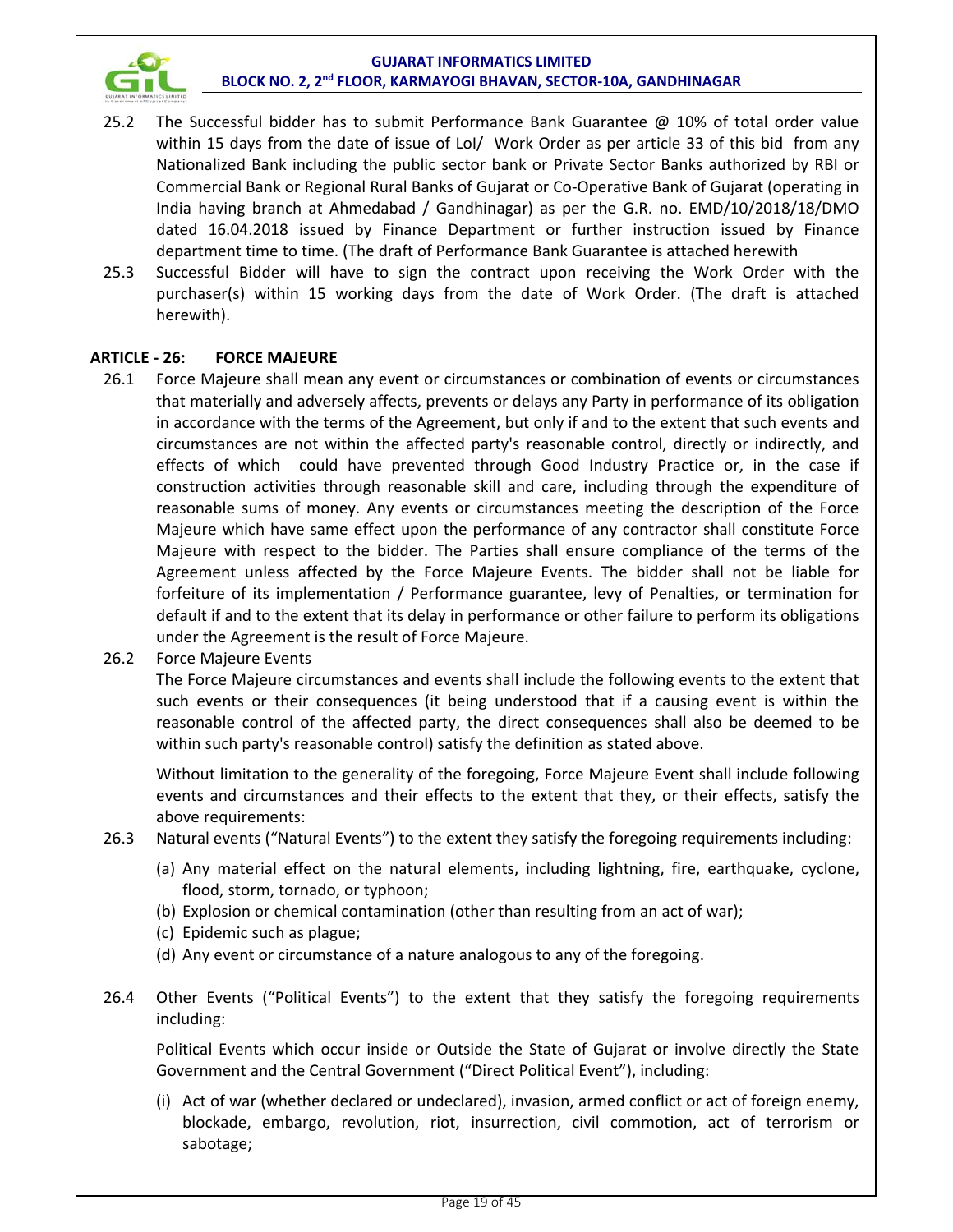

- (ii) Strikes, work to rules, go-slows which are either widespread, nation-wide, or state-wide and are of political nature;
- (iii) Any event or circumstance of a nature analogous to any of the foregoing.

# **26.5 FORCE MAJEURE EXCLUSIONS**

Force Majeure shall not include the following event(s) and/or circumstances, except to the extent that they are consequences of an event of Force Majeure:

- (a) Unavailability, late delivery
- (b) Delay in the performance of any contractor, sub-contractors or their agents;

# **26.6 PROCEDURE FOR CALLING FORCE MAJEURE**

The Affected Party shall notify to the other Party in writing of the occurrence of the Force Majeure as soon as reasonably practicable, and in any event within 5 (five) days after the Affected Party came to know or ought reasonably to have known, of its occurrence and that the Force Majeure would be likely to have a material impact on the performance of its obligations under the Agreement.

# **ARTICLE – 27: CONTRACT OBLIGATIONS**

Once the contract agreement is confirmed and signed, the terms and conditions contained therein shall take precedence over the Bidder's bid and all previous correspondence.

# **ARTICLE – 28: AMENDMENT TO THE AGREEMENT**

Amendments to the Agreement may be made by mutual agreement by both the Parties. No variation in or modification in the terms of the Agreement shall be made except by written amendment signed by both the parties. All alterations and changes in the Agreement will take into account prevailing rules, regulations and laws applicable in the State of Gujarat.

# **ARTICLE – 29: USE OF AGREEMENT DOCUMENTS AND INFORMATION**

The successful bidder shall not without prior written consent from GoG disclose the Agreement or any provision thereof or any specification, plans, drawings, pattern, samples or information furnished by or on behalf of the TENDERER in connection therewith to any person other than the person employed by the successful bidder in the performance of the Agreement. Disclosure to any such employee shall be made in confidence and shall extend only as far as may be necessary for such performance.

The successful bidder shall not without prior written consent of the TENDERER make use of any document or information made available for the project except for purposes of performing the Agreement.

All project related documents issued by the TENDERER other than the Agreement itself shall remain the property of the TENDERER and Originals and all copies shall be returned to the TENDERER on completion of the successful bidder performance under the Agreement, if so required by the TENDERER.

# **29.1: LIMITATION OF LIABILITY**

Notwithstanding anything contrary contained herein, the aggregate total liability of contractor or buyer under the Agreement or otherwise shall be limited to 100% of Agreement / Order price.

# **29.2: RESOLUTION OF DISPUTES**

1. If any dispute arises between the Parties hereto during the subsistence or thereafter, in connection with the validity, interpretation, implementation or alleged material breach of any provision of the Agreement or regarding a question, including the questions as to whether the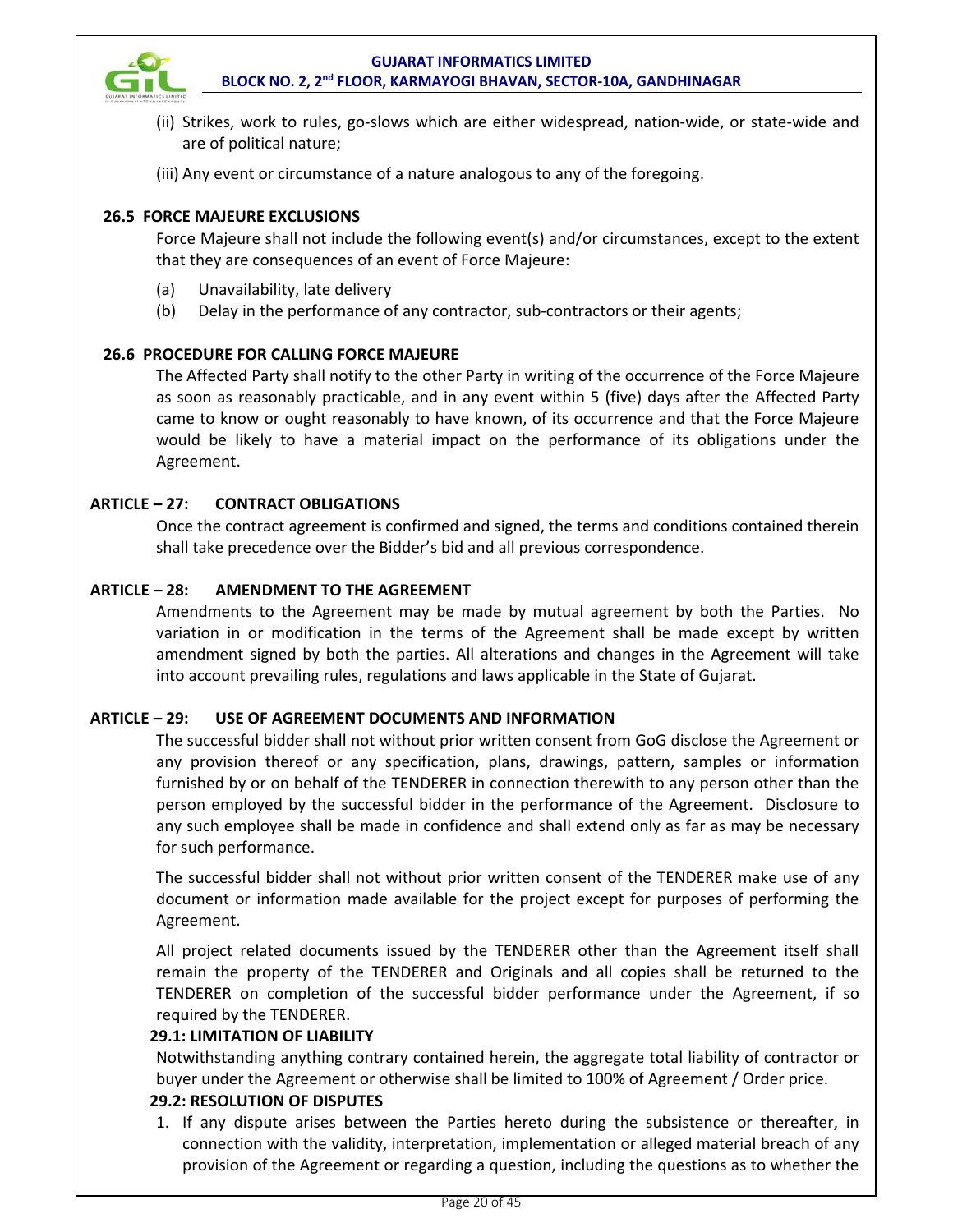

termination of the Contract Agreement by one Party hereto has been legitimate, both Parties hereto shall endeavor to settle such dispute amicably.

- 2. The attempt to bring about an amicable settlement is considered to have failed as soon as one of the Parties hereto, after reasonable attempts [which attempt shall continue for not less than 30 (thirty) days], give 15 days' notice thereof to the other Party in writing.
- 3. In the case of such failure the dispute shall be referred to three arbitrators, two of whom will be appointed by each Party and the third appointed by the two arbitrators. The place of the arbitration shall be Ahmedabad, Gujarat.
- 4. The Arbitration proceeding shall be governed by the Arbitration and Conciliation Act of 1996 as amended. The proceedings of arbitration shall be in English language. The arbitrator's award shall be substantiated in writing. The arbitration tribunal shall also decide on the costs of the arbitration procedure.
- 5. The Parties hereto shall submit to the arbitrator's award and the award shall be enforceable in any competent court of law.

# **ARTICLE – 30: TAXES & DUTIES**

The successful bidder will be paid all taxes and duties etc. as may be applicable from time to time.

# **ARTICLE – 31: BOOKS & RECORDS**

The successful bidder shall maintain adequate books and records in connection with Contract and shall make them available for inspection and audit by the TENDERER during the terms of Contract until expiry of the performance guarantee.

# **ARTICLE – 32: WARANTY TERMS**

The successful bidder shall give on-site warranty and support for all equipment's mentioned in RFP for 5 years. In the event that the materials supplied under the contract do not meet the specifications and/or are not in accordance with the drawings data in terms of this order, and rectification is required at site, The TENDERER shall notify the successful bidder giving details of difference. The successful bidder shall attend the site within seven (7) days of receipt of such notice to meet and agree with representatives of the TENDERER, the action required to correct the deficiency. Should the successful bidder fail the attend the site within the time specified above, The TENDERER shall be at liberty to rectify the work/materials and the successful bidder shall reimburse the TENDERER all costs and expenses incurred in connection with such trouble or defect.

**Warranty should also cover the equipment damage or burn due to power failure, high voltage, surge and earthing.** 

# **ARTICLE – 33: PERFORMANCE GUARANTEE**

- 33.1 The successful bidder shall furnish Performance Guarantee equals to 10% of the contract value valid for the duration of 180 days beyond the expiry of the contract.
- 33.2 The performance guarantee will be in the form of bank guarantee for the amount equal to 10 % of the contract value towards faithful performance of the contract obligation, and performance of the equipment's during Warrantee period. In case of material breach of the contract terms and conditions, the TENDERER shall invoke the PBG.
- 33.3 The Performance Guarantee shall be denominated in Indian Rupees and shall be in the form of an unconditional Bank Guarantee issued by any Nationalized Bank including the public sector bank or Private Sector Banks authorized by RBI or Commercial Bank or Regional Rural Banks of Gujarat or Co-Operative Bank of Gujarat (operating in India having branch at Ahmedabad / Gandhinagar) as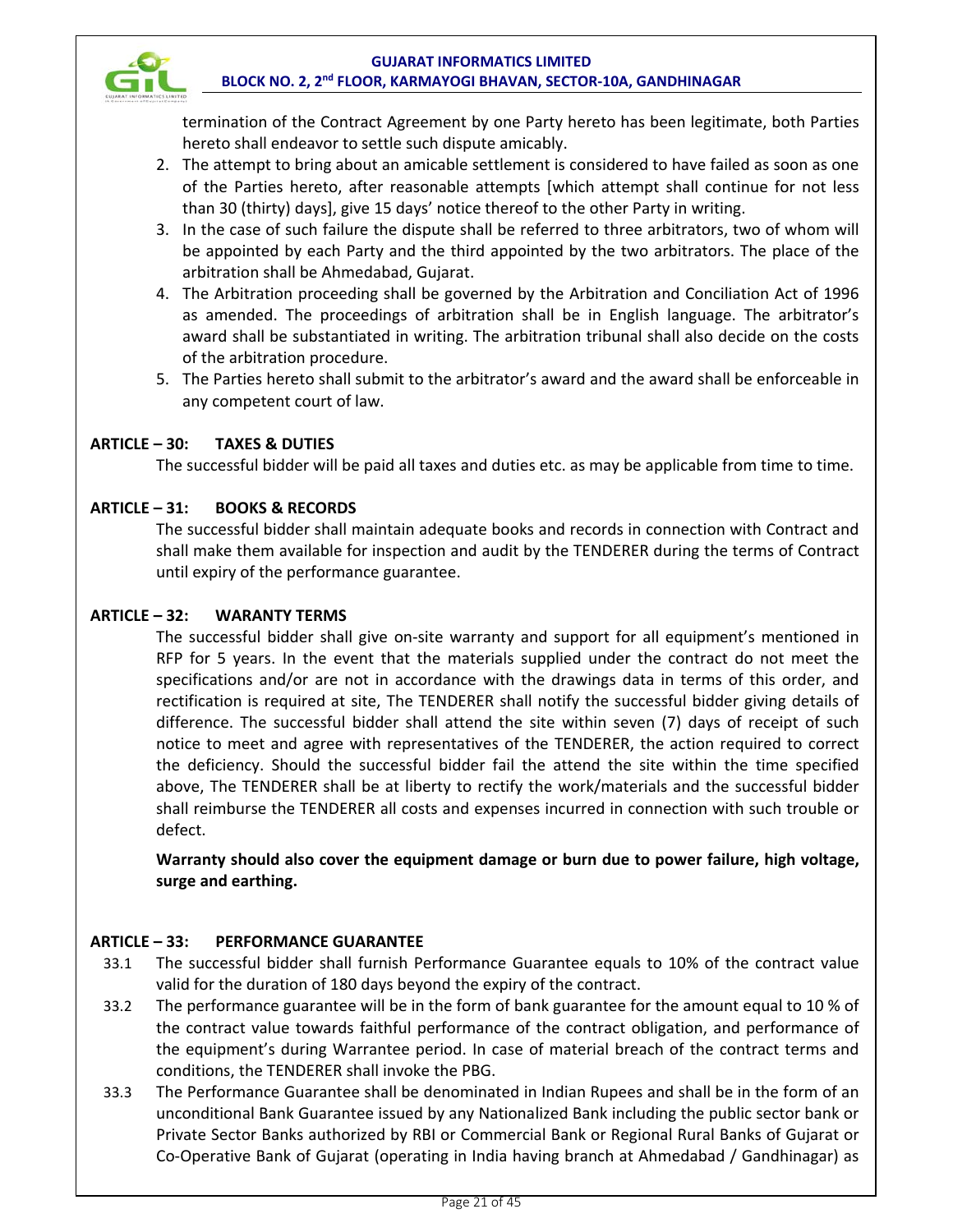

per the G.R. NO. EMD/10/2018/18/DMO dated 16.04.2018 issued by Finance Department or further instruction issued by Finance department time to time in the format provided by the TENDERER to be submitted within 15 working days from the date of receipt of award.

33.4 The Performance Guarantee shall be discharged by the TENDERER and returned to the bidder within 30 days from the date of expiry of the Performance Bank Guarantee.

# **ARTICLE- 34 DELIVERIES AND INSTALLATION / IMPLEMENTATION:**

- 34.1 The work as defined under the Scope of work has to be completed in accordance to the Project Implementation timeline as specified under Article 38. The bidder has to take the necessary approval of the TENDERER or its user departments for Schematics Diagram (Layout) within 15 working days for cabling & laying work of Video Surveillance System.
- 34.2 If in any case the quoted Item is not available in the market at the time of delivery, the bidder will have to supply Higher Version/replacement of that Item in the quoted cost in the same time duration with prior approval of GIL. No "End of Life" product should be quoted to minimize such instances.

| S/N                                                                                                         | <b>Activity</b>                                                                                                                      | Payment (%)                              |
|-------------------------------------------------------------------------------------------------------------|--------------------------------------------------------------------------------------------------------------------------------------|------------------------------------------|
|                                                                                                             | Successful Delivery and Inspection of Hardware/Equipment<br>at the central location/Bidder's Warehouse at Gandhinagar /<br>Ahmedabad | 50% of the Sum total of<br>financial bid |
|                                                                                                             | Successful Installation and commissioning                                                                                            | 30% of the Sum total of<br>financial bid |
| Successful Completion of 3 months from completion of the<br>work and training to personnel from THE OFFICE. |                                                                                                                                      | 20% of the Sum total financial<br>bid    |

#### **ARTICLE –35: PAYMENTS TERMS**

# 35.1 **Payment Procedure:**

- 1) The successful bidder shall raise the component wise invoice against the milestones achieved (as per the payment schedule) and submit the invoice to the TENDERER.
- 2) The successful bidder shall submit 2 original copies of invoices along with the necessary supporting documents confirming milestone achieved and other documents as required by the TENDERER for processing of invoices. Invoice should be raised in English language only.
- 3) The TENDERER shall verify the Invoices raised against the milestone achieved and shall make the payment.

# **ARTICLE – 36: SERVICE TERMS**

- 36.1 The entire scope of the work depends on the technical skill and experience in management of the same level or kind of infrastructure.
- 36.2 It is mandatory for successful bidder to deploy qualified professional to install, commission & maintain the equipment's, as defined under scope of work.
- 36.3 The successful bidder has to submit regular schedule of man power availability & get it approved by the TENDERER.
- 36.4 The successful bidder is free to deploy or to develop applications to facilitate the operation. The TENDERER will welcome the deployment such application in respect to improve Quality of Services.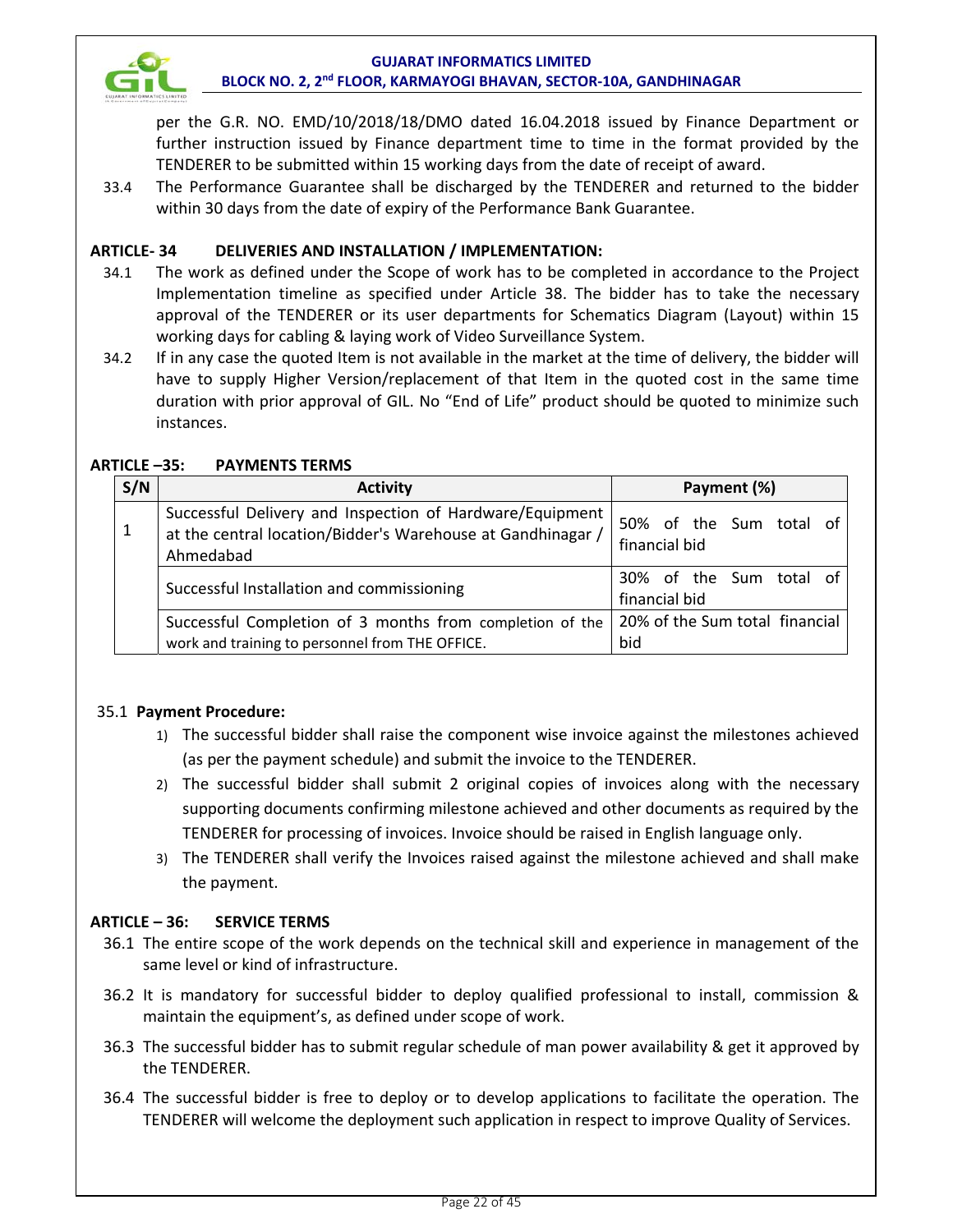

- 36.5 For extending better services to the user, the successful bidder will be allowed to deploy & use own tested and proven solution, with prior permission from the TENDERER.
- 36.6 The successful bidder needs to manage & maintain various records related to the services extended to the user.
- 36.7 The network is being operated & maintained by various agencies. In such circumstances the successful bidder may need to coordinate and approach various agencies, if required.
- 36.8 The successful bidder is responsible to maintain documentation on the progress of the work and will have to update the same on regular basis. The successful bidder will have to submit the progress reports regularly, to the TENDERER.
- 36.9 The understanding of the comprehensive maintenance under warranty period is as follows.
	- a) In case of failure of equipment (s), the successful bidder needs to repair or replace the faulty part/component/device to restore the services at the earliest.
	- b) The cost of the repairing or replacement of faulty part/component/device has to be entirely born by the successful bidder.
	- c) All expenses related to part/component/device, including hiring of specialized technical expertise, in case required, has to be borne by the bidder as part of comprehensive maintenance.
	- d) The successful bidder also needs to make alternate arrangement in case of major failure happens in the network, due to which services may be affecting for longer period.
	- e) After repairing or replacement of the part/component/device, the successful bidder needs to put the same into operation.

# **ARTICLE – 37: PENALTY CLAUSE**

#### **37.1 Penalties for delay in implementation:**

- a) If the bidder fails to deliver the requisite hardware and software within the time limit as mentioned in the bid, then a sum equivalent to one percent (1%) of the total contract value shall be deducted from the payment from each calendar week of delay or part thereof.
- b) The amount of penalty for delay in delivery & installation shall be subject to maximum limit of 10 % of the total contract value.
- c) Delay in excess of 10 weeks will be sufficient to cause for termination of the contract. In that case the Performance Bank Guarantee of the bidder will be forfeited.
- d) In case, the selected bidder does not supply the ordered items for any reason, the bidder will be liable to pay the difference amount to the purchaser, over and above the performance guarantee, which indenter department has to pay to the next or other selected bidder for purpose of the said items.

# **37.2 Operational Penalties:**

- a) During warranty period, if the complaint is not resolved within 48 hrs, the penalty of Rs. 500 per day for Camera, NVR, Switch, and UPS & within 72 hrs for networking components and other peripherals, the penalty of Rs. 300 per day will be levied. However, if the complaints not resolved within 7 days then from  $8<sup>th</sup>$  day to 14<sup>th</sup> day, penalty would be levied @ 150% and from 15<sup>th</sup> day onwards penalty @ 200% of the above rates would be levied. The amount of penalty will be recovered from the Performance bank guarantee during warranty period.
- b) In case of major failure happens due to which services may be effecting for longer period, the bidder will be required to an immediate alternate arrangement of the same till it is repaired. Failure to arrange for the immediate repair/replacement will be liable for penalty of Rs. 500 per day for Camera, NVR, Switch,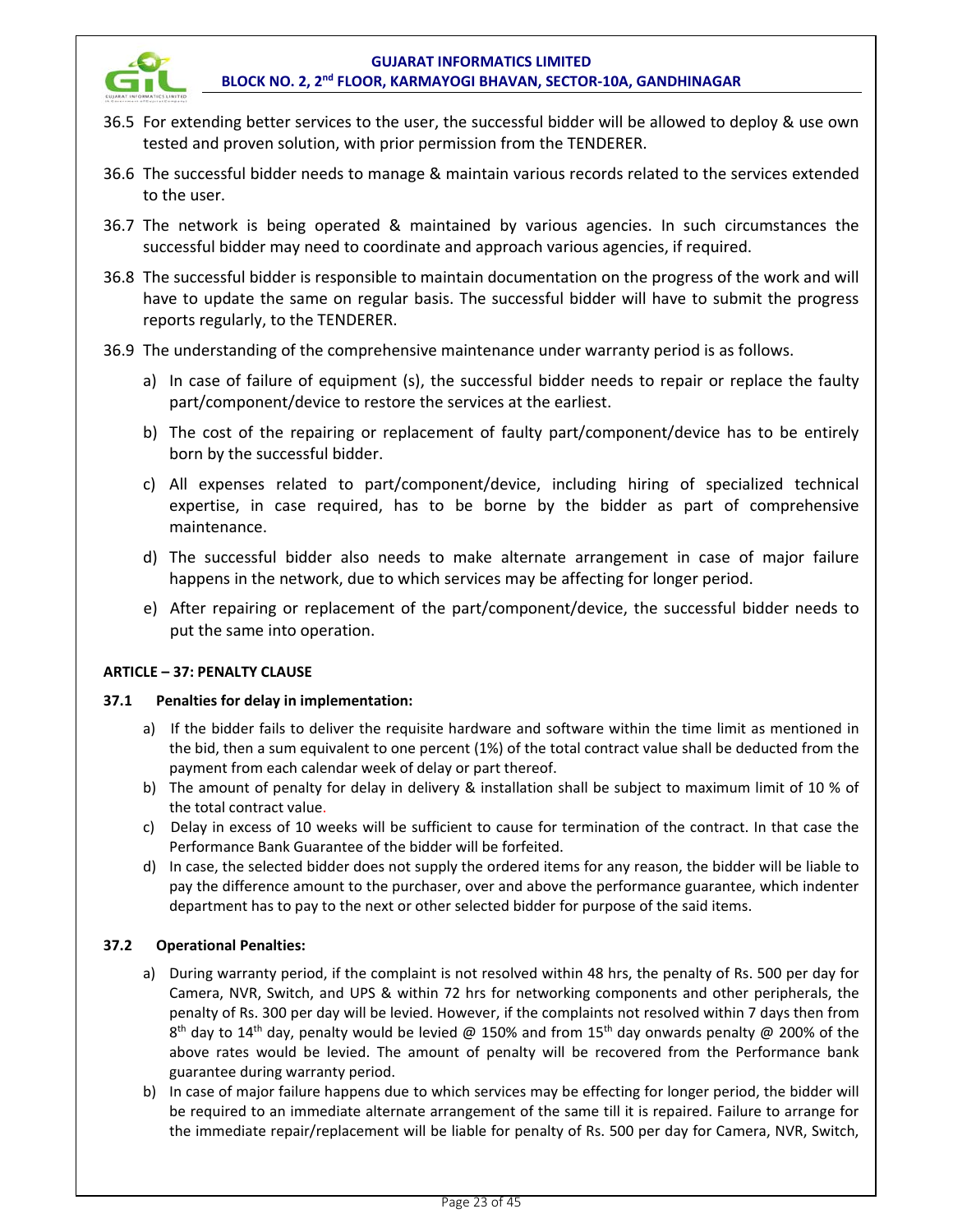

UPS and Rs. 300 per day for networking components and other peripherals. The amount of penalty will be recovered from the Performance bank guarantee during warranty period.

c) The Bidder/System Integrator will be required to co-ordinate with TENDERER, software vendor and/or do liaisonning with other service provider to achieve the end-to-end connectivity. This also includes Server/NVR OS configuration with respect to LAN/WAN technologies implementation.

#### **ARTICLE – 38: PROJECT IMPLEMENTATION**

- 38.1 The selected agency will have to complete the work which includes Supply, Installation, Testing and Commissioning of hardware and required equipment including LAN & cabling work within the time limit given in the bid. The bidder has to take the necessary approval of TENDERER for Schematics Diagram (Layout) within 15 days for cabling & laying work of Video Surveillance System and complete the work from the remaining 45 days.
- 38.2 The Selected agency will implement the project strictly as per the plan approved by TENDERER. The Vendor shall carry out cabling work at such locations as may be decided by TENDERER within a specified period as specified in Instruction letter/LOI/Order and complete their Provisional Acceptance Test to the satisfaction of TENDERER within 10 days from the date specified. This period may be extended depending upon the fulfillment of Conditions Precedent.
- 38.3 Installation, Commissioning and Acceptance of work will be undertaken by TENDERER. All Invoices, Vouchers, Bills for supplied goods and services by the Supplier under the scope of the work will be verified measured and accepted by TENDERER for release of payment.
- 38.4 As part of implementation the Vendor shall provide details of equipment that will be incorporated in the proposed system, material and manpower as required. The location for storing spare parts and quantity there on should also be clearly indicated.
- 38.5 The Vendor shall provide the necessary technical support, Standard Operating Procedure (SOP) and other information to TENDERER and its user organizations in implementing the proposed system applications. TENDERER at any time during the currency of the Agreement should have access to the proposed sites.
- 38.6 The Vendor shall provide training to personnel of TENDERER with no cost at SITE. The training schedule, content and modalities will be defined jointly by both the parties.
- 38.7 The Vendor shall arrange to obtain all statutory permission with no cost to TENDERER. The Vendor may have to work during Holidays and Sundays, according to the urgency of work. The Vendor will obtain such permission on his own in consultation with TENDERER. It will be the responsibility of the Vendor to coordinate with TENDERER required to execute the job.
- 38.8 The Vendor shall not disturb or damage the existing network of communication. If in case any damage to the network is done, the same shall be corrected with no extra cost. The agency shall also be responsible for paying penalty, as imposed by the service owner to which the damage is incurred.
- 38.9 In case of the material/solution supplied and installed is rejected owing to its non-conformity to the specification or due to the poor quality of workmanship, the same shall be replaced promptly.
- 38.10 Vendor shall treat all matters connected with the contract strictly confidential and shall undertake not to disclose, in any way, information, documents, technical data, experience and know how, without prior written permission from TENDERER.
- 38.11 Any damage caused to the property of TENDERER while executing the job shall be solely Vendor's responsibility. In case any damage to the property is caused, the same will be recovered from the Vendors. No any extra cost shall be paid to the Vendor for such reasons.
- 38.12 The Vendor shall have to furnish the documentation of the work undertaken in consultation with TENDERER. 3 sets of such documentation should be provided before the issue of completion certificate.
- 38.13 It is a turnkey project. The Vendor shall be fully responsible for implementing the Project in totality and should include the items and their prices, if not included in Schedule of Requirement to complete the project on turnkey basis. Any claim whatsoever in this regard will not be entertained later on.
- 38.14 In the event of the delay in delivery of contracted services or services is not satisfactory the purchaser may procure goods from else ware as prescribed in bid and Vendor shall be liable without limitations for the difference between the cost of such substitution and the price set forth in the contract for the goods involved i.e. at the risk and cost of the Vendor.
- 38.15 TENDERER reserves the right to visit any working site of the Vendor with prior intimation. The concern Vendor has to make necessary arrangement for the same.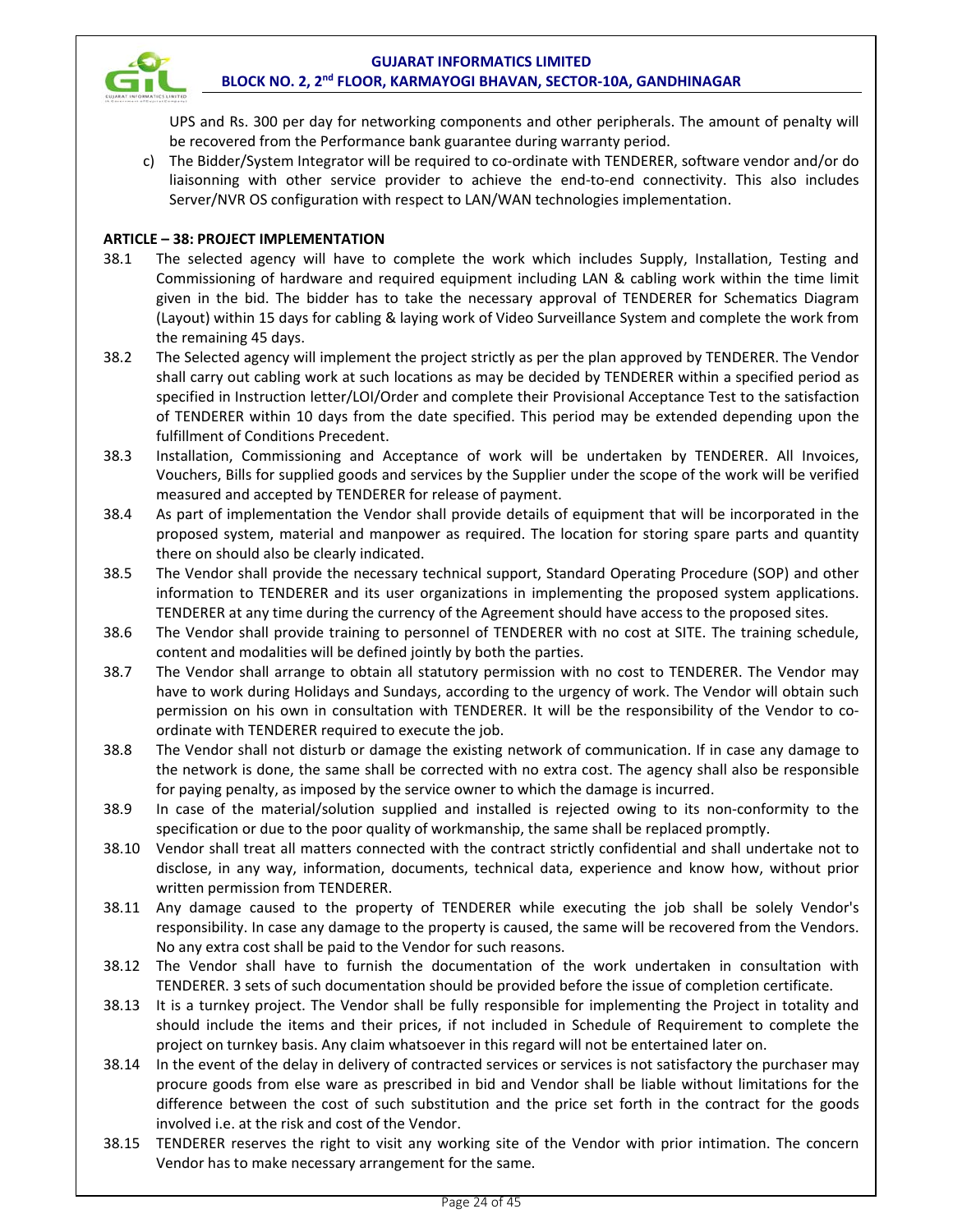

- 38.16 The Supplier shall be responsible and take required insurance for all of their representations working on the site at their own cost. TENDERER will not be responsible for any loss or damage to any of the representatives of the Supplier during the said contract.
- 38.17 All work shall be performed and executed by the Supplier in strict conformity with TENDERER and any relative instruction issued to the Supplier by TENDERER time to time.
- 38.18 In the event of the delay in delivery of contracted services or services is not satisfactory the purchaser may procure goods from elsewhere as prescribed in bid and Vendor shall be liable without limitations for the difference between the cost of such substitution and the price set forth in the contract for the goods involved i.e. at the risk and cost of the Vendor.
- 38.19 TENDERER shall associate few engineers / technicians during installation and commissioning work. Vendor shall ensure proper participation of the nominated personnel from TENDERER and train them on the system related. Also, vendor shall organize the systematic training of selected personnel from TENDERER on the operation / management of equipment(s).

# **ARTICLE – 39: ACCEPTANCE TEST**

Acceptance Test will be conducted in as follows:

- 39.1 TENDERER reserves the right to inspect equipment's and OFC/JFC, Cat-5/Cat-6 cables etc. The cost of all such tests shall be borne by the Vendor. Any inspected goods fail for confirm to specification after installation, TENDERER may reject them and the Vendor shall have to replace the rejected goods. In case of inspection waiver the same shall be obtained before the dispatch of goods. Inspection of rest of material shall be done at site. Sample approval should be obtained before installation for such material.
- 39.2 The first step will involve successful installation of all sites. The provisional acceptance of these sites will be defined as Partial Acceptance.
- 39.3 The date on which Acceptance Certificate is issued shall be deemed to be the date of successful Commissioning of the System.
- 39.4 Any delay by the Vendor in the Acceptance Testing shall render the Vendor liable to the imposition of appropriate Penalties.

# **ARTICLE – 40: INSTALLATION REQUIREMENTS**

- 40.1 The Vendor needs to pull necessary cables up to required place, using approved PVC Piping/Channel/RF/CAT5 or CAT6 Cable.
- 40.2 The necessary Civil & Electrical work has to be carried out by the Vendor if required at customer site like requirement of brackets, installation of camera on wall etc. TENDERER will not reimburse any cost towards the same. The Vendor need to take necessary permission if require from concern authority.

# **ARTICLE – 41: SOFTWARE LICENCES (IF APPLICABLE)**

The Vendor shall be responsible for providing Software (System Software, Application Software, Device Drivers, IOS, etc.) required, if any, during warranty period to TENDERER. All license software must be in the name of TENDERER / Government of Gujarat. The ownership of any involved customize software will be of the TENDERER / Government of Gujarat.

# **ARTICLE – 42: INSTALLATION OF ADDITIONAL HARDWARE (IF APPLICABLE)**

During the currency of the Agreement, for any additional requirement of equipment including interface equipment, the specifications will be provided by the Vendor. TENDERER / The Third-Party Agency will verify suitability of the specifications submitted by Vendor and recommend to TENDERER for acceptance. The Vendor will be obligated to undertake integration, operation and maintenance for all additional equipment(s) if required.

# **ARTICLE – 43: THIRD PARTY AGENCY**

TENDERER may appoint Third Party Agency, who would monitor the project during implementation, commissioning and operation. The Third-Party Agency will also conduct the Partial and Final Acceptance Test as per the technical requirement of the Agreement and will issue the Certificate of Completion of each proposed site. Third Party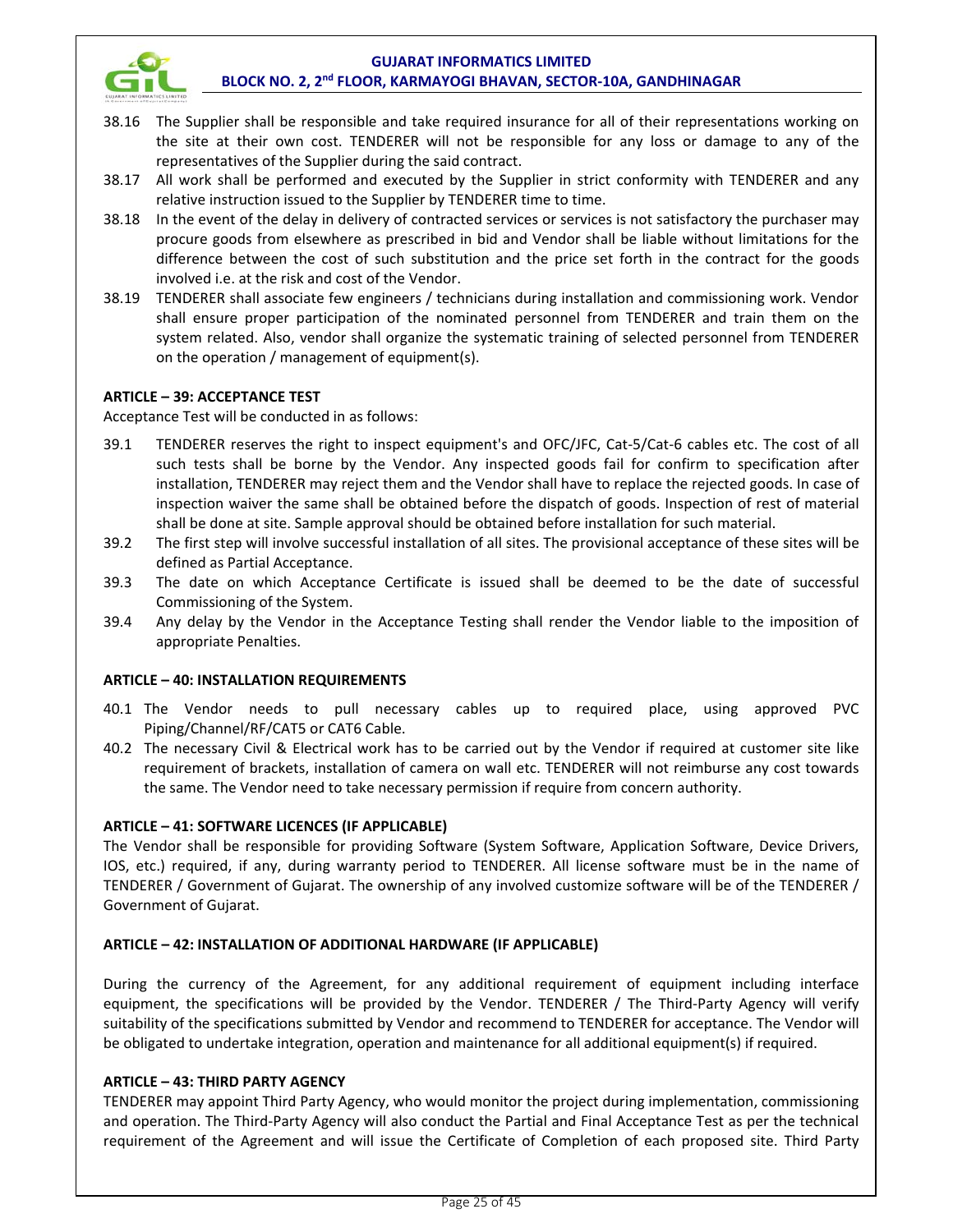

Agency will verify the services provided by the Vendor under the Agreement. The Vendor will co-operate with such Third-Party Agency.

#### **ARTICLE – 44: SUPPORT FROM EXTERNAL AGENCY (IF APPLICABLE)**

In case, if Vendor wish to have support from any external agency, it's very necessary to inform TENDERER in written prior to allow them to work at SITE. The information should contain all respective information about the company from whom support has been extended, the person/group of people and the segment in which services has been taken. On completion of the task, another report should be submitted by mentioning action taken by this person/group of people from external agency, with duration. The Vendor is sole responsible for the action taken by such agency on their behalf. No Data / Information should be sent out of the premise without obtaining prior written confirmation from the TENDERER.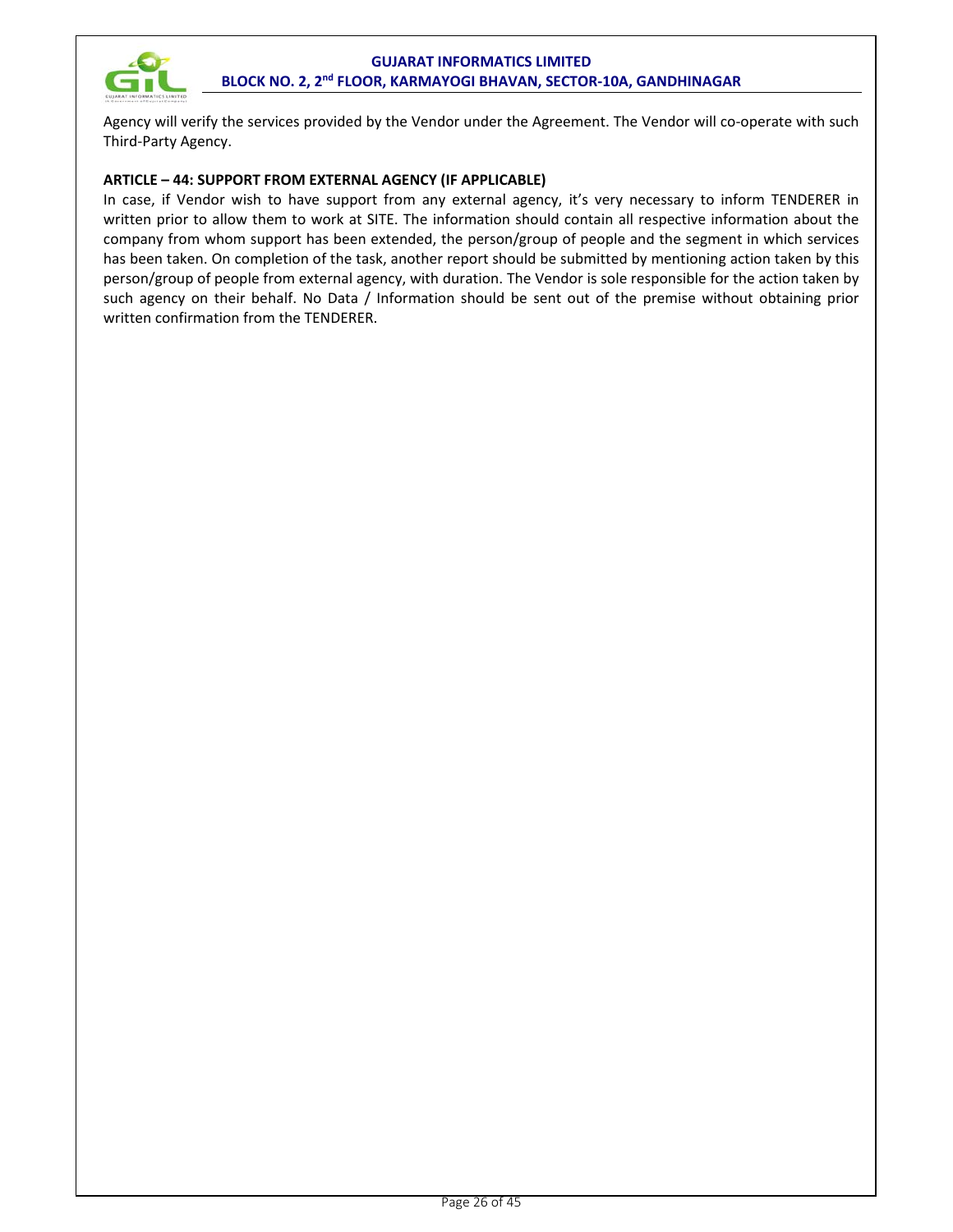

# **Section – 4: Technical Specification**

# **4.1 Indoor Fixed Dome Cameras**

| S/N            | Specification                                                                                      |
|----------------|----------------------------------------------------------------------------------------------------|
| $\mathbf{1}$ . | Image sensor: 1/3" Progressive Scan CMOS 2 MP or better                                            |
| 2.             | Lens: 2.8 to 12 mm or better, DC-iris, motorized                                                   |
| 3.             | Day and Night: Automatic/manual/scheduled                                                          |
| 4.             | IR Range: Min 30 meter or better                                                                   |
| 5.             | WDR: True WDR $> = 100$ db                                                                         |
| 6.             | Min. Illumination / Light Sensitivity: Color mode: F1.4 @ 0.5 lux and B&W mode: F1.4@ 0.01 lux     |
| 7.             | Light sensor: Senses the level of ambient light to determine when to switch day/night mode.        |
| 8.             | Video Compression: H.264, H. 265                                                                   |
| 9.             | Video Stream: Individually configurable min 03 video streams (H.264/H.265), Unicast/ Multicast     |
| 10.            | Intelligent Video: Motion Detection, Camera Tampering, camera masking                              |
| 11.            | Resolutions and frame rates: 25/30 fps at 1920x1080 (1080p)                                        |
| 12.            | Protocol Support: IPv4, IPv6, TCP/IP, HTTP, DHCP, UDP, DNS, SMTP, RTP, RTSP, SNMP protocols/Should |
|                | meet all functional requirement of the project                                                     |
| 13.            | Interface: 10/100BaseT or better RJ45 Port with 802.3af POE Support                                |
| 14.            | Camera Should remote Zoom and Auto focus                                                           |
| 15.            | Camera should supplied with internal microphone and 32GB Micro SD/SDHC /SDXC memory card for       |
|                | recording                                                                                          |
| 16.            | IP 66 and IK 10 Rated housing                                                                      |
| 17.            | Should be ONVIF Profile S compliant                                                                |
| 18.            | Certification:- ETL/UL, BIS certified at the time of bidding                                       |
| 19.            | Operating Temperature: 0-50 °C                                                                     |

# **4.2 Outdoor Bullet Camera**

| S/N | Specification                                                                                      |  |  |
|-----|----------------------------------------------------------------------------------------------------|--|--|
| 1.  | Image sensor: 1/3" Progressive Scan CMOS 2 MP or better                                            |  |  |
| 2.  | Lens: 2.8 to 12 mm or better, DC-iris, motorized zoom                                              |  |  |
| 3.  | Day and Night: Automatic/manual/scheduled                                                          |  |  |
| 4.  | IR Range: Min 30 meter or better                                                                   |  |  |
| 5.  | WDR: True WDR >=100 db or better                                                                   |  |  |
| 6.  | Min. Illumination / Light Sensitivity: Color mode: F1.4 @ 0.5 lux and B&W mode: F1.4@ 0.01 lux     |  |  |
| 7.  | Light sensor: Senses the level of ambient light to determine when to switch day/night mode.        |  |  |
| 8.  | Video Compression: H.264, H. 265                                                                   |  |  |
| 9.  | Video Stream: Individually configurable min 03 video streams (H.264/H.265), Unicast/ Multicast     |  |  |
| 10. | Intelligent Video: Motion Detection, Camera Tampering, camera masking                              |  |  |
| 11. | Resolutions and frame rates: 25/30 fps at 1920x1080 (1080p)                                        |  |  |
| 12. | Protocol Support: IPv4, IPv6, TCP/IP, HTTP, DHCP, UDP, DNS, SMTP, RTP, RTSP, SNMP protocols/Should |  |  |
|     | meet all functional requirement of the project                                                     |  |  |
| 13. | Interface: 10/100 BaseT or better RJ45 Port with 802.3af POE Support                               |  |  |
| 14. | Camera Should remote Zoom and Auto focus                                                           |  |  |
| 15. | Camera should supplied with 32GB Micro SD/SDHC/SDXC memory card for recording                      |  |  |
| 16. | IP 66 and IK 10 Rated housing                                                                      |  |  |
| 17. | Should be ONVIF Profile S compliant                                                                |  |  |
| 18. | Certification: - ETL/UL, BIS certified at the time of bidding                                      |  |  |
| 19. | Operating Temperature: 0-55 °C, should have sun shield on top of the camera enclosure              |  |  |
| 20. | Should be supplied with suitable mounting box, L/C Bracket and other required accessories          |  |  |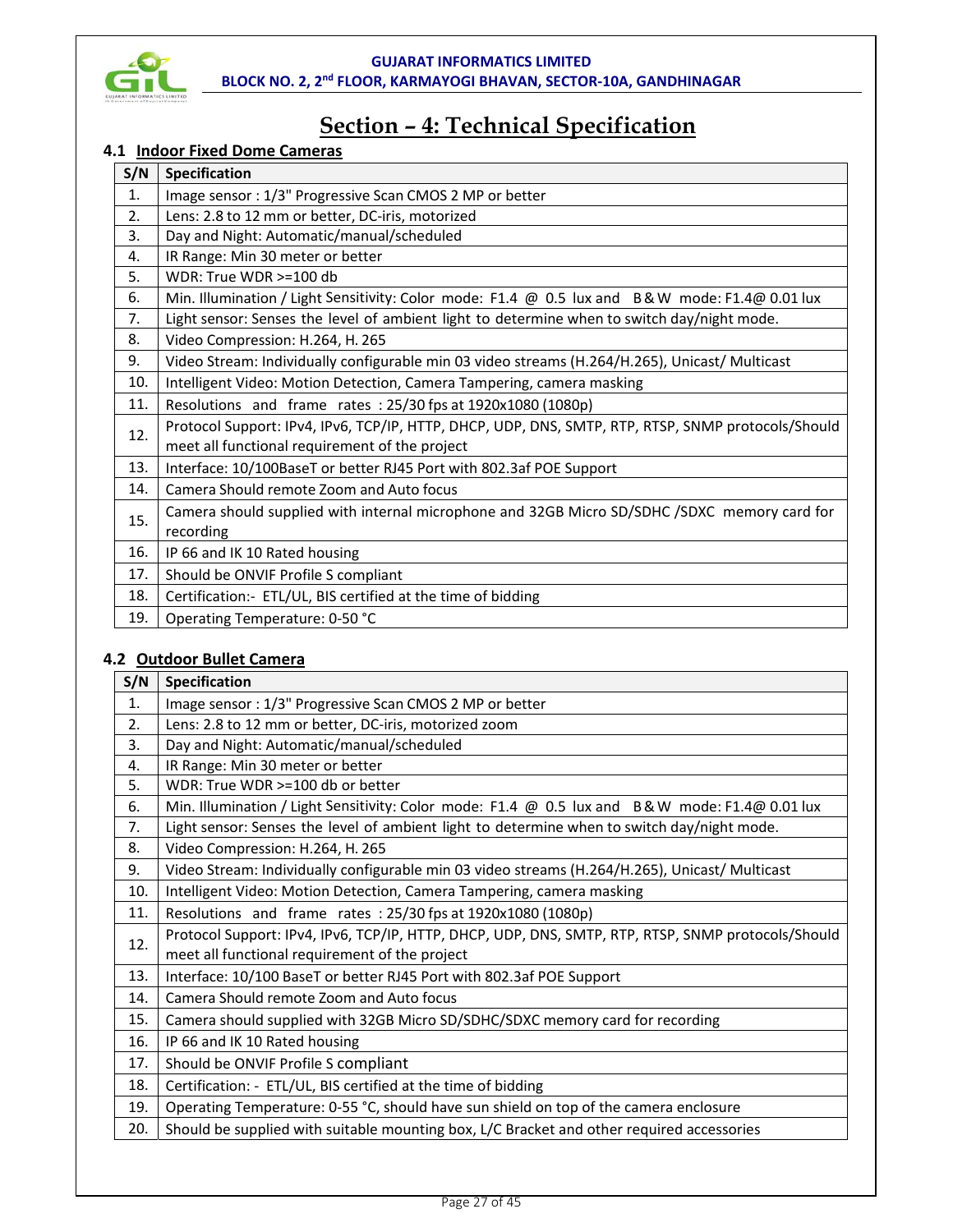

# **4.3 16 CH Network Video Recorder (NVR)/ Video Recording System with Storage**

#### **Network Video Recorder**

NVR with SATA/NL-SAS hard drive support configured with RAID or equivalent levels for disk protection with 16 TB storage capacities.

Support H.264, H.265 or better

Minimum: 1x10/100/1000 Ethernet ports, 2 USB, 1 HDMI, 1 VGA with load balancing and failover

It should support RAID or equivalent levels for hard drive data protection

Support ONVIF Profile S compliant cameras, and should support any compatible make/model of IP CCTV cameras.

**System**: Multi-channel Live view, remote live view, remove playback, record, remote access, play back, backup and remotely control the system simultaneously.

**Recording schedule:** Manual, Motion detection, Timing.

**Backup**: Should support Network, Internal and external storage.

**Playback**: Synchronous playback

Operating Temperature: 0 to 50 degree C

Certification: BIS certified at the time of bidding

#### **4.4 32 CH Network Video Recorder (NVR)/ Video Recording System with Storage**

#### **Network Video Recorder**

NVR with SATA/NL-SAS hard drive support configured with RAID or equivalent levels for disk protection with 32 TB storage capacities.

Support H.264, H.265 or better

Minimum 2x10/100/1000 Ethernet ports, 2 USB, 1 HDMI, 1 VGA with load balancing and failover

It should support RAID or equivalent levels for hard drive data protection

Support ONVIF Profile S compliant cameras, and should support any compatible make/model of IP CCTV cameras.

**System**: Multi-channel Live view, remote live view, remove playback, record, remote access, play back, backup and remotely control the system simultaneously.

**Recording schedule:** Manual, Motion detection, Timing.

**Backup**: Should support Network, Internal and external storage.

**Playback**: Synchronous playback

Operating Temperature: 0 to 50 degree C

Certification: BIS certified at the time of bidding

# **4.5 128 CH Network Video Recorder (NVR)/ Video Recording System with Storage**

#### **Network Video Recorder**

NVR with SATA/NL-SAS hard drive support configured with RAID or equivalent levels for disk protection with 128 TB storage capacities.

Support H.264, H.265 or better

Minimum 2x10/100/1000 Ethernet ports, 2 USB, 1 HDMI, 1 VGA with load balancing and failover

It should support RAID or equivalent levels for hard drive data protection

Support ONVIF Profile S compliant cameras, and should support any compatible make/model of IP CCTV cameras.

**System**: Multi-channel Live view, remote live view, remove playback, record, remote access, play back, backup and remotely control the system simultaneously.

**Recording schedule:** Manual, Motion detection, Timing.

**Backup**: Should support Network, Internal and external storage.

**Playback**: Synchronous playback

Operating Temperature: 0 to 50 degree C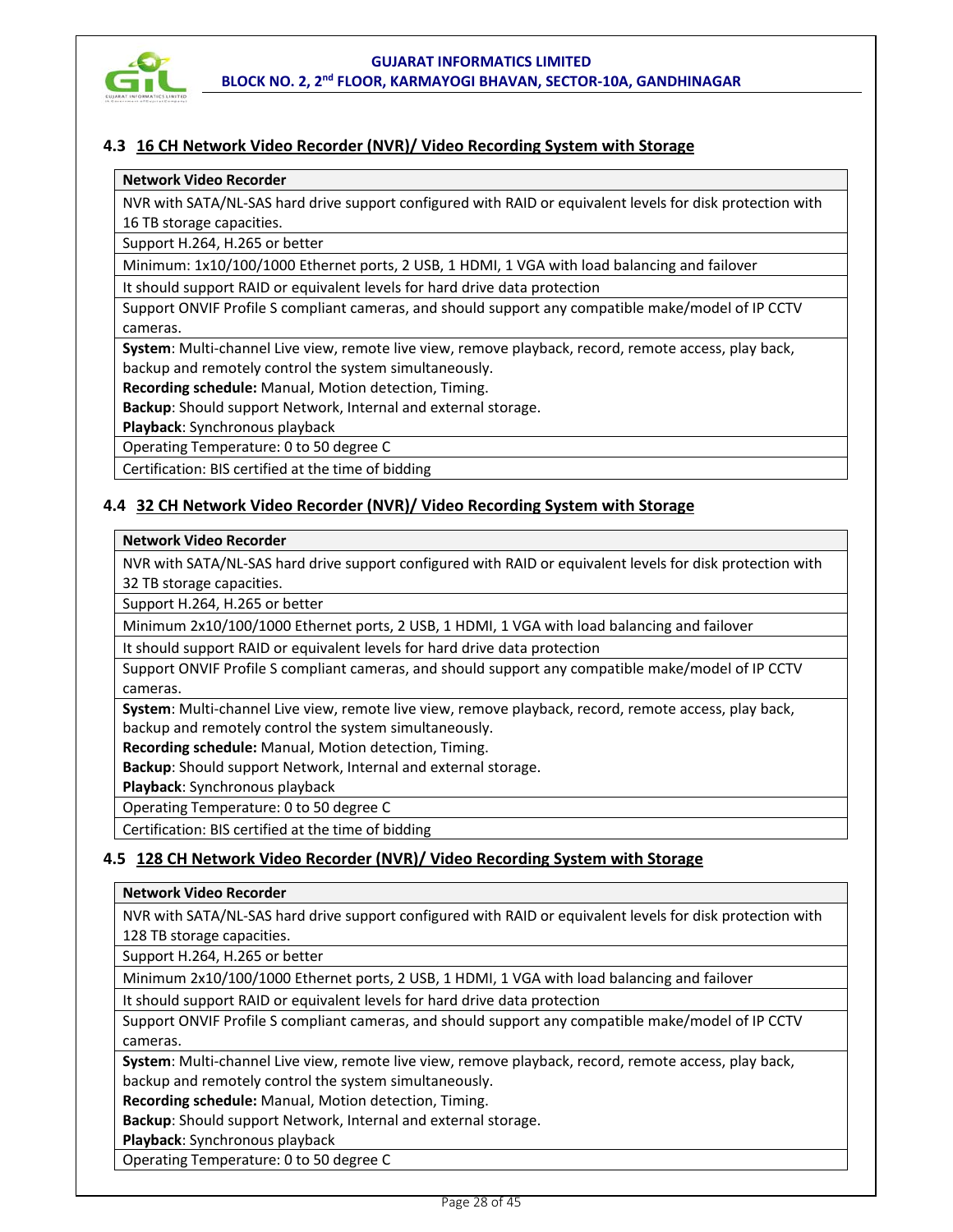

Certification: BIS certified at the time of bidding

### **4.6 UPS with minimum 1 Hour Backup**

| S/N | Parameter                    | <b>Minimum Specification</b>                                                                                                                                                                                                                                                         |
|-----|------------------------------|--------------------------------------------------------------------------------------------------------------------------------------------------------------------------------------------------------------------------------------------------------------------------------------|
| 1.  | <b>Output Power Capacity</b> | True Online Double Conversion 1 KVA                                                                                                                                                                                                                                                  |
| 2.  | Technology                   | Rectifier & Inverter both to be IGBT based PWM                                                                                                                                                                                                                                       |
| 3.  | Certifications               | CE, BIS and ROHS standards (certified at the time of bidding)                                                                                                                                                                                                                        |
| 4.  | Input Voltage Range          | 160-280 VAC @ 100% load, Single Phase                                                                                                                                                                                                                                                |
| 5.  | Input Freq. Range            | 50Hz +/- 5% (auto sensing)                                                                                                                                                                                                                                                           |
| 6.  | <b>Input Protection</b>      | Thermal Circuit Breaker/Isolator with fuses                                                                                                                                                                                                                                          |
| 7.  | <b>Output Voltage</b>        | 220/230/240 VAC +/-1%                                                                                                                                                                                                                                                                |
| 8.  | <b>Output Frequency</b>      | $50$ Hz $\pm$ 2%                                                                                                                                                                                                                                                                     |
| 9.  | Output Waveform              | <b>Pure Sinewave</b>                                                                                                                                                                                                                                                                 |
| 10. | <b>Output Power Factor</b>   | 0.8 or better                                                                                                                                                                                                                                                                        |
| 11. | Efficiency                   | >90%                                                                                                                                                                                                                                                                                 |
| 12. | <b>Battery Type</b>          | SMF-VRLA (Sealed maintenance free valve regulated lead acid)                                                                                                                                                                                                                         |
| 13. | <b>Battery Make</b>          | Exide / Rocket/ Quanta/ Panasonic/ CSB/ Yuasa/ Relicell/Rocket or<br>equivalent (Battery Sr. No on OEM Letter Head with Warranty Assurance of<br>2 years)                                                                                                                            |
| 14. | <b>Battery Backup</b>        | Min. 60-minute backup on Full Load                                                                                                                                                                                                                                                   |
| 15. | Communication                | Full-Functional SNMP Card should be present; RS 232 OR USB port with<br>software for UPS status monitoring                                                                                                                                                                           |
| 16. | Protection                   | Inherent protection should be provided for Output Short-circuit and<br>Overload, Input Fault, Cold Start, Low battery, Battery Over and Under<br>charge, Battery Disconnect, Battery self-test feature, Over Temperature,<br>OVCD, External Transient Voltage Surge Suppressor, etc. |
| 17. | <b>LCD Display</b>           | Input Voltage, Input Frequency, Output voltage, Output Current, Output<br>Frequency, Battery Voltage, UPS Status, Load Level, Battery Level, Discharge<br>Timer, Battery Disconnect and Fault Conditions                                                                             |
| 18. | By Pass                      | Manual and Automatic (Built-in) Bypass switch should be provided                                                                                                                                                                                                                     |
| 19. | Environment                  | Noise Level - less than 50 dB at a distance of 1 meter                                                                                                                                                                                                                               |
| 20. | Operating<br>Temperature     | $0-40^\circ$ C                                                                                                                                                                                                                                                                       |
| 21. | <b>Relative Humidity</b>     | 10-90% RH @ 0-40° C (Non-condensing)                                                                                                                                                                                                                                                 |
|     |                              | ECO Mode Operation with Enable/Disable function                                                                                                                                                                                                                                      |
| 22. | Miscellaneous                | Cables: With all necessary cables and plug and Battery links                                                                                                                                                                                                                         |
|     |                              | Rack: Suitable Metallic Rack for housing of SMF Batteries to be provided                                                                                                                                                                                                             |
| 23. | <b>Battery Replacement</b>   | The successful bidder has to replace the UPS battery every 2 years for<br>uninterrupted and smooth operations. OEM should confirm battery<br>replacement in UPS at the end of 2nd year and 4th year respectively                                                                     |

*Note: For all types of UPS, warranty assured by bidders should be reflected on OEMs website/portal (Please upload OEM undertaking letter* 

# **4.7 LED Display Unit**

| S/N | Parameter      | <b>Minimum Required Specifications</b>             |
|-----|----------------|----------------------------------------------------|
|     | Configuration  | Full HD LED Display, Direct LED Backlight          |
|     | Screen Size    | 55" or higher                                      |
|     | Resolution     | Full High definition (1920 X 1080) 16:9 Widescreen |
|     | Contrast Ratio | $1000:1$ or better                                 |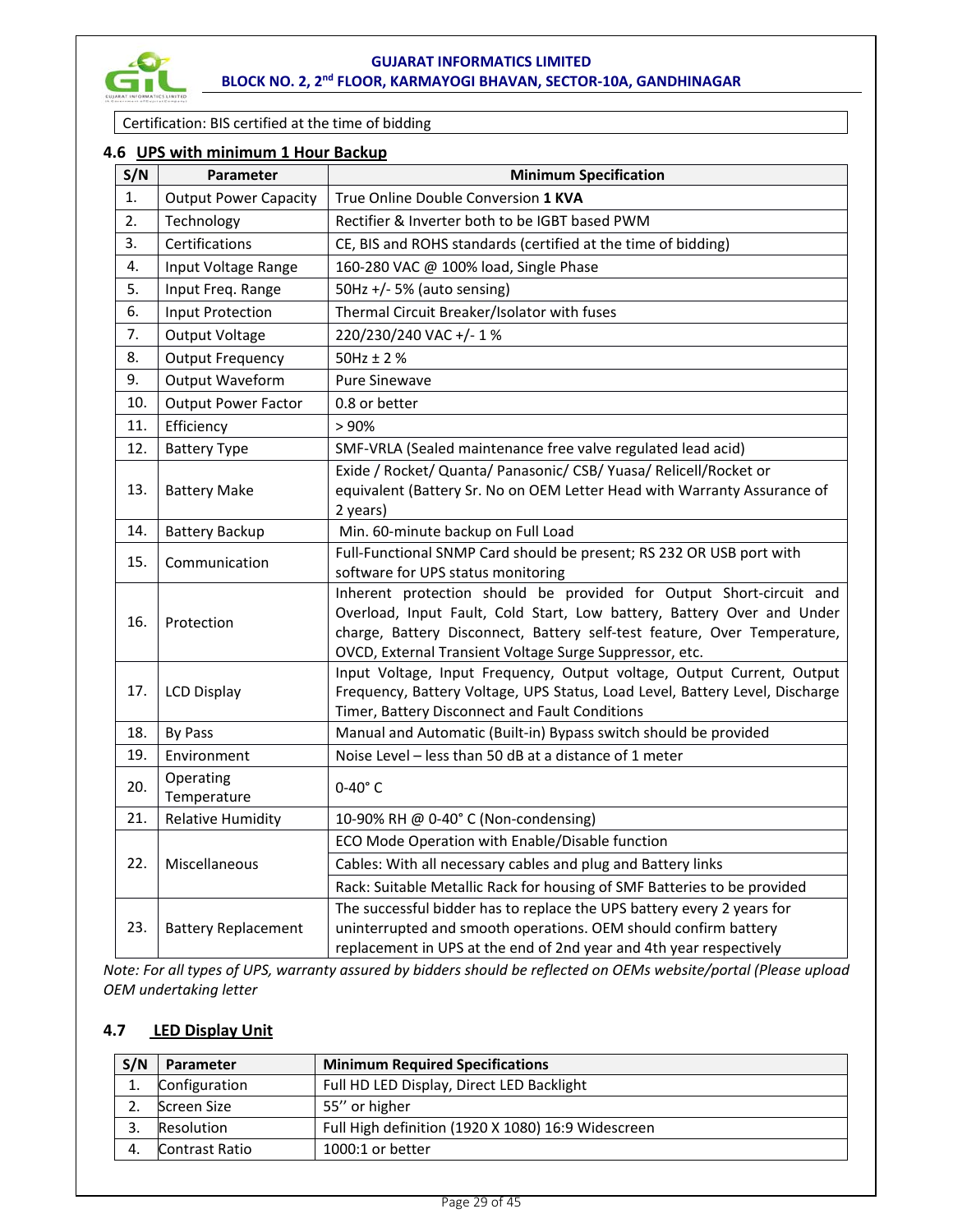

| 5. | <b>Brightness</b>                | 300 Cd/m2 or better                                                        |
|----|----------------------------------|----------------------------------------------------------------------------|
| 6. | <b>Standard Inputs</b>           | 1x Digital DVI-D/HDMI Port or Higher, USB                                  |
|    | Power Supply                     | AC 100 -240 V ~ (+/-10 %), 50/60 Hz                                        |
| 8. | Operating Temperature 0°C - 40°C |                                                                            |
| 9. | Accessories                      | Dual Link DVI-D /DP/HDMI cable, AC power cable, Remote Control, Batteries, |
|    |                                  | Wall mount bracket etc.                                                    |

# **4.8 24 U Rack for control center**

| S/N | <b>Specification (Minimum)</b>                                                                |  |
|-----|-----------------------------------------------------------------------------------------------|--|
| ⊥.  | Powder Coated full Perforated Steel Door and size of 600Width x 42U with removable side doors |  |
| z.  | Castor with foot break $(2+2)$                                                                |  |
|     | Sliding Tray, adjustable rails in front and rear                                              |  |
|     | Should have sufficient perforation for ventilation of air                                     |  |

# **4.9 L2 Switch with PoE**

| S/N | Item (Minimum Specification)                                                                                                                |  |  |
|-----|---------------------------------------------------------------------------------------------------------------------------------------------|--|--|
|     | a) Switch should have minimum 10/100/1000 Base-Tx PoE ports Duplex, Full, Half as per the                                                   |  |  |
|     | proposed solution (Bidder is required to propose no. of ports required as per the actual                                                    |  |  |
| 1.  | requirement of proposed architecture and solution i.e. 8/16/24).                                                                            |  |  |
|     | b) Min. 2 nos. of SFP ports (2 SFP Slots loaded with 1 Gbps Single mode SFP Module).                                                        |  |  |
|     | c) Switch PoE power rating should sufficient to support the cameras to be connected                                                         |  |  |
| 2.  | Should have minimum switching capacity as per the proposed switch and solution requirement.                                                 |  |  |
| 3.  | Should be IPv4 and IPv6 ready from day one                                                                                                  |  |  |
| 4.  | Should have IGMP snooping v1,2 & 3 supporting min 100 multicast groups                                                                      |  |  |
| 5.  | Should support protocols like MSTP, STP, RSTP, dot1q VLAN-tagging, IEEE 802.3ad, NTP                                                        |  |  |
| 6.  | Switch should support Port-based and 802.1Q tag-based VLANs, MAC-based VLAN, Guest VLAN,<br>Private VLAN, with multiple uplinks             |  |  |
| 7.  | All ports should have features of auto- negotiate, flow control (802.3x), port-based network access                                         |  |  |
|     | control (802.1x), port security, MAC filtering etc.                                                                                         |  |  |
| 8.  | The switch should support, IPv6 DHCP-Guard/ DHCP Snooping, Source-Guard features                                                            |  |  |
| 9.  | All necessary SFP's, interfaces, connectors, patch cords (if any) & licenses must be delivered along                                        |  |  |
|     | with the switch from day one.                                                                                                               |  |  |
| 10. | Should have console port for administration & management, CLI and web-based GUI for easy<br>management                                      |  |  |
|     | Port Security to secure the access to a port based on the MAC address of a user's device. The aging                                         |  |  |
| 11. | feature to                                                                                                                                  |  |  |
|     | remove the MAC address from the switch after a specific time to allow another device to connect to                                          |  |  |
|     | the same port.                                                                                                                              |  |  |
| 12. | Multilevel security on console access to prevent unauthorized users from altering the switch                                                |  |  |
|     | configuration.                                                                                                                              |  |  |
| 13. | Web/SSL, Telnet server/SSH, ping, traceroute, Simple Network Time Protocol (SNTP)/NTP, Trivial File                                         |  |  |
|     | Transfer Protocol (TFTP), SNMP, RADIUS, syslog, DNS client, protocol-based VLANs                                                            |  |  |
| 14. | Duplicate address detection (DAD)                                                                                                           |  |  |
| 15. | Operating Temperature: 0 °C to 50 °C                                                                                                        |  |  |
| 16. | 10 % to 90 % RH, non-condensing                                                                                                             |  |  |
| 17. | The Switch should be Rack mountable & the switch should be supplied with Indian standard AC power<br>cord, suitable Patch Panels with I/O's |  |  |

# **4.10 UPS 600 VA**

| S/N       | Parameter  | <b>Minimum Specifications</b>   |
|-----------|------------|---------------------------------|
| ᆠ.        | Capacity   | 600 VA or more Line Interactive |
| <u>L.</u> | Technology | Automatic Voltage Regulation    |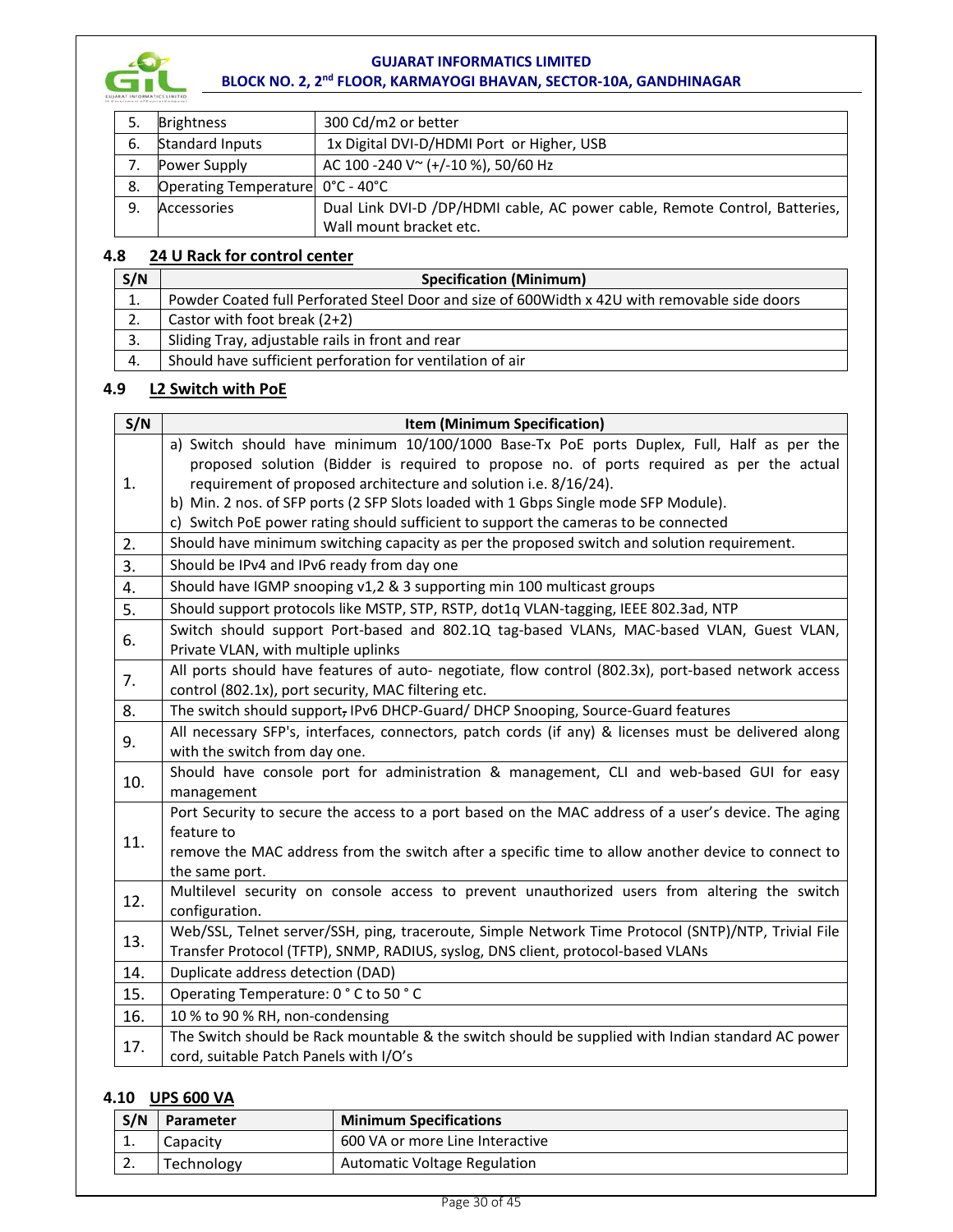

| 3.  | Input Frequency Range        | 50 Hz +/- 5%                                                                     |
|-----|------------------------------|----------------------------------------------------------------------------------|
| 4.  | <b>Output Frequency</b>      | 50 Hz +/- $5%$                                                                   |
|     | Range                        |                                                                                  |
| 5.  | Input Voltage                | 160 V - 280 V, Single phase AC                                                   |
| 6.  | Output Voltage               | 180VAC - 250 VAC +/- 10%                                                         |
| 7.  | <b>Voltage Regulation</b>    | +/-10% (or better)                                                               |
| 8.  | Output Waveform              | <b>Modified Sine Wave</b>                                                        |
| 9.  | <b>Output Power Factor</b>   | 0.6 or more                                                                      |
| 10. | Battery type                 | SMF-VRLA built-in                                                                |
| 11. | Battery make                 | Exide/Quanta/CSB/Panasonic /Yuasa/Rocket (Battery Sr. No on OEM Letter           |
|     |                              | Head with Warranty Assurance of 1 years)                                         |
| 12. | Battery Backup               | Minimum backup of 15 Minutes                                                     |
| 13. | <b>Operating Temperature</b> | 0 to 40 Degree Celsius                                                           |
| 14. | Alarms & Indications         | All necessary alarms & indications essential for performance monitoring of       |
|     |                              | UPS like mains presence or fail, UPS mode, low battery, overload                 |
|     |                              | If input voltage goes outside the range 160V-280V, the system shall<br>$\bullet$ |
|     | Protections                  | switch over to UPS mode.                                                         |
| 15. |                              | Over Voltage, short circuit and overload at UPS output terminal, no load<br>٠    |
|     |                              | shut down.                                                                       |
|     |                              | Under voltage at battery terminal, Battery over charge<br>$\bullet$              |
|     |                              | It should protect from any input voltage or current spikes, surge<br>$\bullet$   |
| 16. | Certifications               | BIS certified at the time of bidding                                             |

#### **4.11 Junction box**

| S/N                                                                                                                                                                             | Parameter           | Specification                                                                                                                                                                                                                                                                                                                                                                                                                 |  |  |
|---------------------------------------------------------------------------------------------------------------------------------------------------------------------------------|---------------------|-------------------------------------------------------------------------------------------------------------------------------------------------------------------------------------------------------------------------------------------------------------------------------------------------------------------------------------------------------------------------------------------------------------------------------|--|--|
| 1.                                                                                                                                                                              | Built               | The Outdoor Utility Cabinet will be constructed with a front sheet steel door with 3-<br>point Locking system to ensure the security of the cabinet. Side and Wall Panels shall<br>be thick wall constructed, with fixing bolts internal to the cabinet. The Cabinet should<br>have the required frames to mount the required components like, network device,<br>power, UPS, Stabilizer, surge protector, LIU, battery, etc. |  |  |
| Utility & IP<br>Should be Made for 24X7X365 Outdoor Applications; The Utility Cabinet shall be IP 55<br>2.<br>certified (Regulatory Standard) for ingress protection.<br>rating |                     |                                                                                                                                                                                                                                                                                                                                                                                                                               |  |  |
| 3.                                                                                                                                                                              | <b>Size</b>         | The cabinet has to be provided of size suitable for the mounting of the associated<br>network devices, power, UPS and Battery components securely and safely within the<br>cabinet.                                                                                                                                                                                                                                           |  |  |
| 4.                                                                                                                                                                              | Power Slot          | Minimum 3 x 5-way Indian Standard PDU's has to be provided to support the site<br>equipment. PDU type should be as per actual requirement.                                                                                                                                                                                                                                                                                    |  |  |
| 5.                                                                                                                                                                              | Installation        | Each Cabinet will be mounted on a raised height Plinth (600 - 1000 mm high) OR wall<br>mounted as per the actual requirement of site. FAN Cooling unit shall be inherent in<br>the design. It should be provided with all the mounting accessories, sliding trays,<br>adjustable rails etc. as per the actual site requirement                                                                                                |  |  |
|                                                                                                                                                                                 |                     | Proper cable management should be provided                                                                                                                                                                                                                                                                                                                                                                                    |  |  |
| 6.                                                                                                                                                                              | Cable<br>Management | Cable Routing: Power connection cable shall be provided from the nearest access point<br>provided by Power utility company to the Outdoor Utility Cabinet through Power<br>meter enclosure.                                                                                                                                                                                                                                   |  |  |

# **4.12 12U Rack:**

| 12U Rack - Minimum Specifications                          |
|------------------------------------------------------------|
| Powder Coated Door Steel 600mm x 12U                       |
| Wall mountable, Door and Lock, Top and Bottom Cable entry, |
| Removable side doors                                       |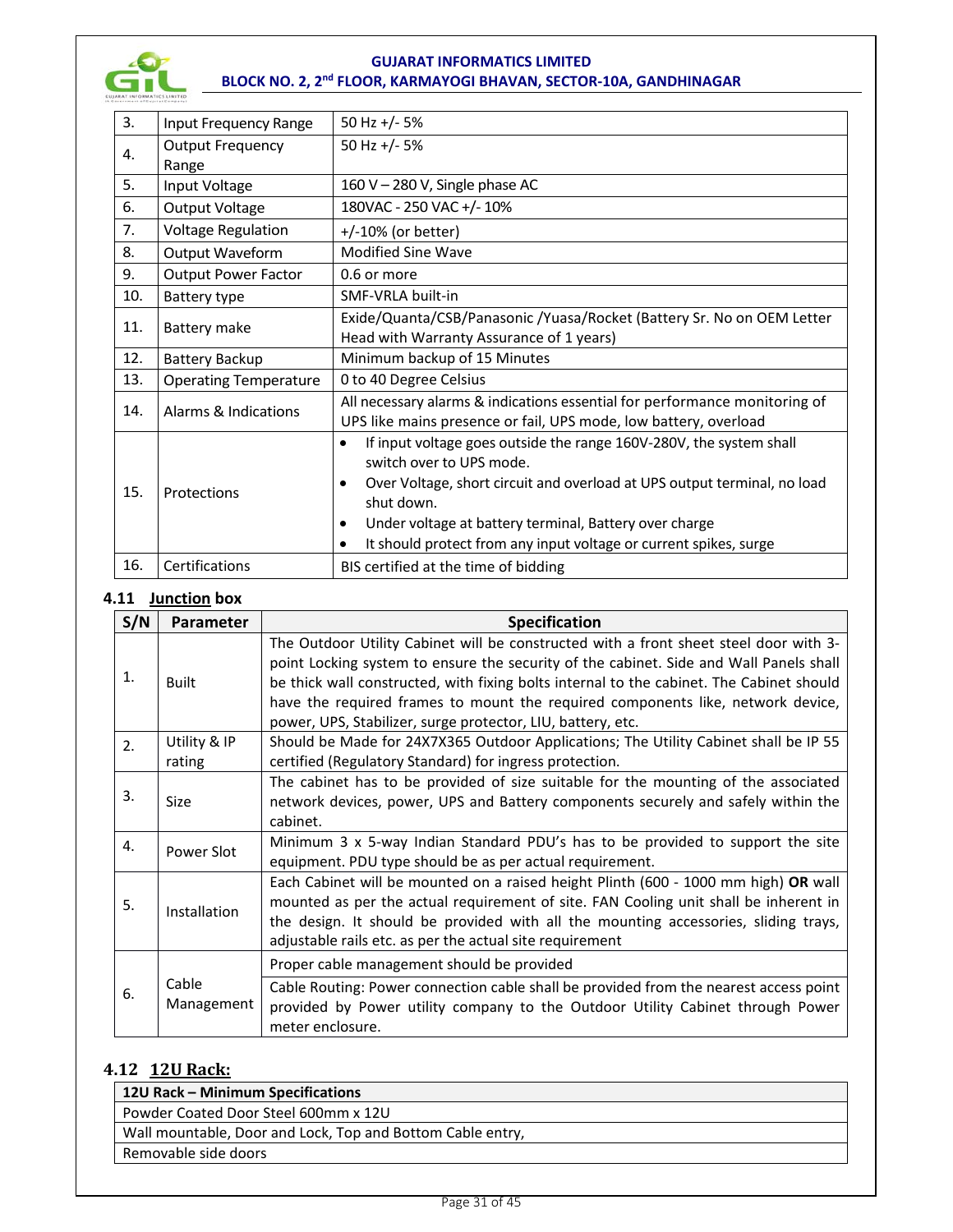

Sliding Tray, adjustable rails in front and rear

Should have sufficient perforation for ventilation of air, fan

AC Power distribution unit: As per the requirements of the IT equipment's to be loaded, Indian power socket

The Cabinet should have the required frames to mount the components like, network device, power, UPS,

Stabilizer, surge protector, LIU, battery, etc. securely and safely within the cabinet

# **4.13 Surge Protection Device (SPD)**

| S/n            | Parameter                                         | Specification                 |  |  |
|----------------|---------------------------------------------------|-------------------------------|--|--|
| $\mathbf 1$    | Nominal AC voltage                                | 230 V (50-60 Hz)              |  |  |
| $\overline{2}$ | SPD in accordance with - EN 61643-11/IEC 61643-11 | Type 2/Class II               |  |  |
| 3              | Max operating AC voltage [L-N]                    | 275 V                         |  |  |
| 4              | Max operating voltage [N-PE]                      | 255 V                         |  |  |
| 5              | Nominal discharge current                         | 20 kA                         |  |  |
| 6              | Max discharge current                             | 40 kA                         |  |  |
| 7              | Voltage protection level [L-N]                    | $<$ 1 $k$ V                   |  |  |
| 8              | Voltage protection level [N-PE]                   | $<$ 1.5 kV                    |  |  |
| 9              | Response time [L-N]                               | $<$ 25 ns                     |  |  |
| 10             | Response time [N-PE]                              | $<$ 100 ns                    |  |  |
| 11             | Operating temperature range                       | $0 - 65C$                     |  |  |
| 12             | Degree of protection                              | IP 20 rating                  |  |  |
| 13             | Enclosure protection                              | <b>IEC 60529</b>              |  |  |
| 14             | Certification                                     | <b>UL 1449</b>                |  |  |
| 15             | <b>Visual Display</b>                             | LED indicator (Green and Red) |  |  |
| 16             | Features                                          | Audible Alarm                 |  |  |

# **Note***:*

1.) The above-mentioned specification are the minimum required specifications, the bidder is free to quote a product with better or higher specifications to meet the outcome of each service asked under the project.

# 2.) **Better or Higher Specification would mean:**

- In case of a camera, higher pixel resolution, lower focal length on lower end of zoom and higher focal length on higher end of zoom, more frame rates than sought, bigger sensor size (number on denominator being smaller when sensor size presented as 1/x" size), better pan/tilt angles, better zoom
- In case of networking devices, better through put, more number of ports for ethernet or fibre as specified, PoE Rating.
- 3.) The certifications for the items wherever asked has to be submitted along with the Technical Compliance and supported with relevant certificate/documents, failing which the bid may be summarily rejected.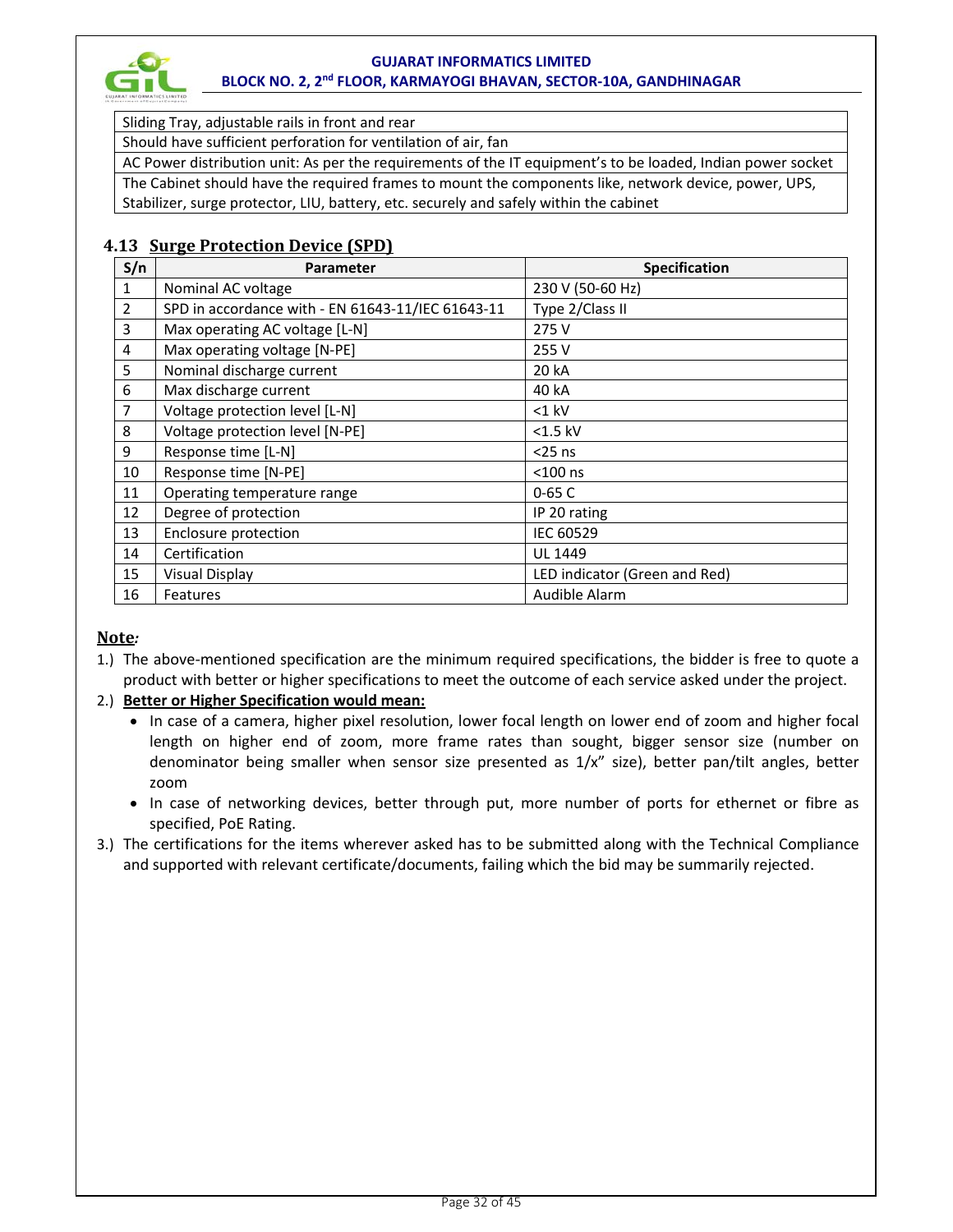

# **Section 5: - Price Bid Format**

|         |                                         |                |                         |                                                                      |                                                                       | Amount in Rs.     |
|---------|-----------------------------------------|----------------|-------------------------|----------------------------------------------------------------------|-----------------------------------------------------------------------|-------------------|
| S/<br>N | Item                                    | <b>UO</b><br>M | Qty.<br>$($ In<br>Nos.) | <b>Unit Price</b><br><b>With 5 Year</b><br>Warranty<br>(Without Tax) | <b>Total Price</b><br><b>With 5 Year</b><br>Warranty<br>(Without Tax) | <b>GST</b><br>(%) |
| A       | B                                       | $\mathsf{C}$   | D                       | E                                                                    | $F=(D*E)$                                                             | G                 |
| 1.      | <b>Indoor Fixed Dome Camera</b>         | Nos.           | 64                      |                                                                      |                                                                       |                   |
| 2.      | <b>Outdoor Bullet Camera</b>            | Nos.           | 61                      |                                                                      |                                                                       |                   |
| 3.      | <b>Surge Protection Device</b>          | Nos.           | 05                      |                                                                      |                                                                       |                   |
| 4.      | 1 KVA UPS with 1 hrs. Backup            | Nos.           | 05                      |                                                                      |                                                                       |                   |
|         | 16 CH NVR with 16 TB Storage            |                |                         |                                                                      |                                                                       |                   |
|         | (With all the required Hardware,        |                |                         |                                                                      |                                                                       |                   |
|         | Software, Storage, accessories etc.     |                |                         |                                                                      |                                                                       |                   |
| 5.      | with required Licenses valid perpetual  | Nos.           | 02                      |                                                                      |                                                                       |                   |
|         | for life for all the locations/CCTV     |                |                         |                                                                      |                                                                       |                   |
|         | cameras as per the proposed solution    |                |                         |                                                                      |                                                                       |                   |
|         | and scope of work)                      |                |                         |                                                                      |                                                                       |                   |
|         | 32 CH NVR with 32 TB Storage            |                |                         |                                                                      |                                                                       |                   |
|         | (With all the required Hardware,        |                |                         |                                                                      |                                                                       |                   |
|         | Software, Storage, accessories etc.     |                |                         |                                                                      |                                                                       |                   |
| 6.      | with required Licenses valid perpetual  |                | 02                      |                                                                      |                                                                       |                   |
|         | for life for all the locations/CCTV     |                |                         |                                                                      |                                                                       |                   |
|         | cameras as per the proposed solution    |                |                         |                                                                      |                                                                       |                   |
|         | and scope of work)                      |                |                         |                                                                      |                                                                       |                   |
|         | 128 CH NVR with 128 TB Storage          |                |                         |                                                                      |                                                                       |                   |
|         | (With all the required Hardware,        |                |                         |                                                                      |                                                                       |                   |
|         | Software, Storage, accessories etc.     |                |                         |                                                                      |                                                                       |                   |
| 7.      | with required Licenses valid perpetual  |                | 01                      |                                                                      |                                                                       |                   |
|         | for life for all the locations/CCTV     |                |                         |                                                                      |                                                                       |                   |
|         | cameras as per the proposed solution    |                |                         |                                                                      |                                                                       |                   |
|         | and scope of work)                      |                |                         |                                                                      |                                                                       |                   |
| 8.      | 55" or higher Additional LED Display    | Nos.           | 05                      |                                                                      |                                                                       |                   |
| 9.      | 24 U Rack with required installation    | Nos.           | 05                      |                                                                      |                                                                       |                   |
|         | SPIPA, Ahmedabad: Edge                  |                |                         |                                                                      |                                                                       |                   |
|         | Infrastructure (as per proposed         |                |                         |                                                                      |                                                                       |                   |
|         | architecture, solution and scope of     |                |                         |                                                                      |                                                                       |                   |
|         | work):                                  |                |                         |                                                                      |                                                                       |                   |
|         | Inclusive of all the Active and passive |                |                         |                                                                      |                                                                       |                   |
|         | line items like Network Switches,       |                |                         |                                                                      |                                                                       |                   |
|         | UPS, Junction Box, 12U Rack, Pole,      | Per            |                         |                                                                      |                                                                       |                   |
| 10.     | Cable along with its various            |                | 01                      |                                                                      |                                                                       |                   |
|         | Hardware & accessories, labour          |                |                         |                                                                      |                                                                       |                   |
|         | work for end-to-end LAN, OFC &          |                |                         |                                                                      |                                                                       |                   |
|         | Electrical cabling work and any other   |                |                         |                                                                      |                                                                       |                   |
|         | components inadvertently missed         |                |                         |                                                                      |                                                                       |                   |
|         | out but it is required as per the       |                |                         |                                                                      |                                                                       |                   |
|         | proposed solution of the bidder.        |                |                         |                                                                      |                                                                       |                   |
|         | As per the scope of work, functional    |                |                         |                                                                      |                                                                       |                   |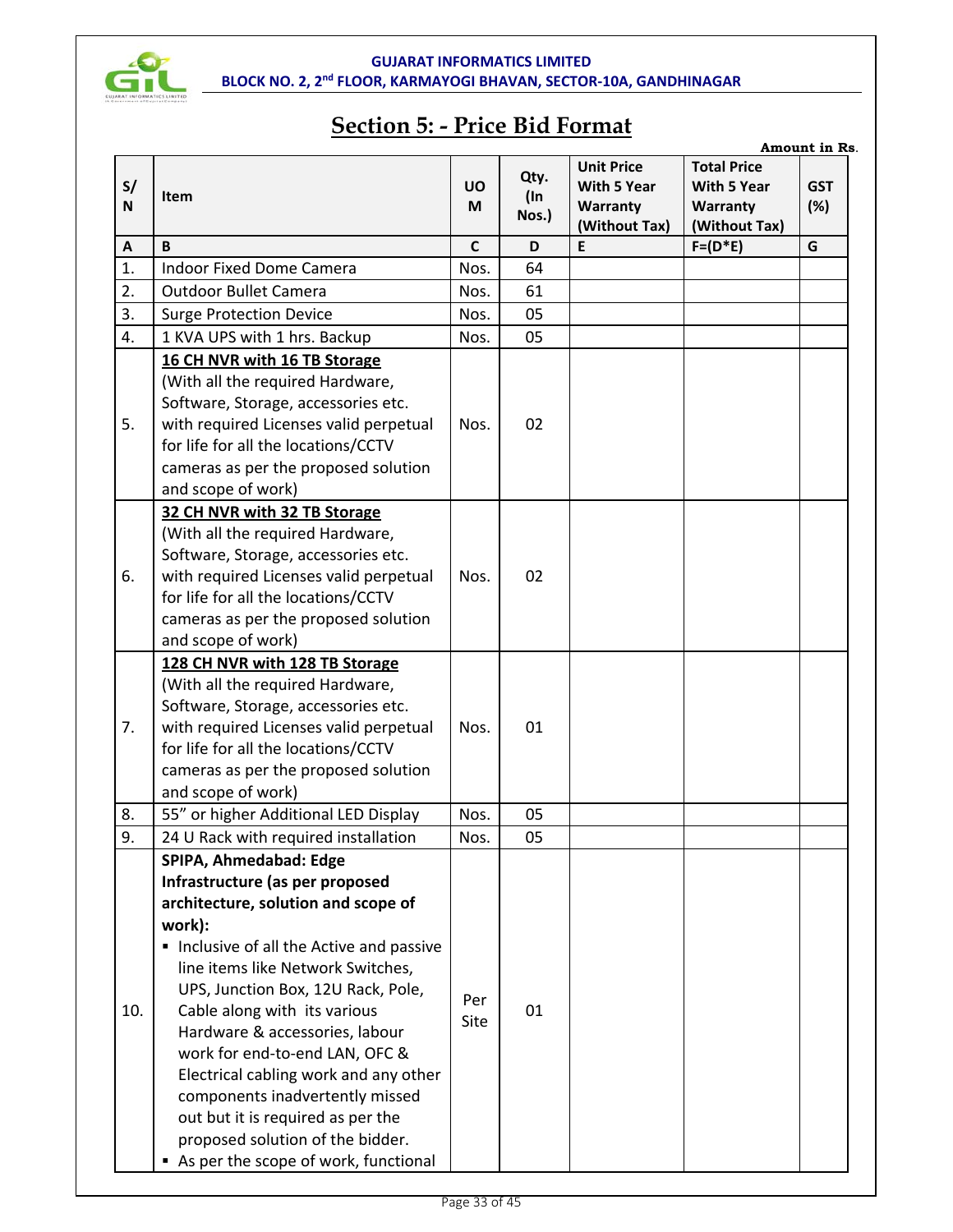

|     | and technical requirement of the<br><b>RFP</b><br>Bidder is responsible to arrive at the<br>required actual nos. of quantities of<br>all of the above items.<br>At SPIPA, Ahmedabad premises LAN<br>٠<br>cabling (passive work) has already<br>been carried out, however, bidder<br>have to visit the site and if additional<br>LAN/CAT-6 cabling/OFC cabling<br>required then bidder has to install<br>required cabling works at SPIPA,<br>Ahmedabad. Bidder have to quote |             |    |  |  |
|-----|-----------------------------------------------------------------------------------------------------------------------------------------------------------------------------------------------------------------------------------------------------------------------------------------------------------------------------------------------------------------------------------------------------------------------------------------------------------------------------|-------------|----|--|--|
|     | accordingly.                                                                                                                                                                                                                                                                                                                                                                                                                                                                |             |    |  |  |
|     | <b>Regional Training Center, Mehsana:</b>                                                                                                                                                                                                                                                                                                                                                                                                                                   |             |    |  |  |
|     | Edge Infrastructure (as per proposed<br>architecture, solution and scope of                                                                                                                                                                                                                                                                                                                                                                                                 |             |    |  |  |
|     | work):                                                                                                                                                                                                                                                                                                                                                                                                                                                                      |             |    |  |  |
|     | Inclusive of all the Active and passive                                                                                                                                                                                                                                                                                                                                                                                                                                     |             |    |  |  |
|     | line items like Network Switches,                                                                                                                                                                                                                                                                                                                                                                                                                                           |             |    |  |  |
|     | UPS, Junction Box, 12U Rack, Pole,                                                                                                                                                                                                                                                                                                                                                                                                                                          |             |    |  |  |
|     | Cable along with its various                                                                                                                                                                                                                                                                                                                                                                                                                                                |             |    |  |  |
|     | Hardware & accessories, labour                                                                                                                                                                                                                                                                                                                                                                                                                                              |             |    |  |  |
| 11. | work for end-to-end LAN, OFC &                                                                                                                                                                                                                                                                                                                                                                                                                                              | Per         | 01 |  |  |
|     | Electrical cabling work and any other                                                                                                                                                                                                                                                                                                                                                                                                                                       | Site        |    |  |  |
|     | components inadvertently missed<br>out but it is required as per the                                                                                                                                                                                                                                                                                                                                                                                                        |             |    |  |  |
|     | proposed solution of the bidder.                                                                                                                                                                                                                                                                                                                                                                                                                                            |             |    |  |  |
|     | As per the scope of work, functional<br>п                                                                                                                                                                                                                                                                                                                                                                                                                                   |             |    |  |  |
|     | and technical requirement of the                                                                                                                                                                                                                                                                                                                                                                                                                                            |             |    |  |  |
|     | <b>RFP</b>                                                                                                                                                                                                                                                                                                                                                                                                                                                                  |             |    |  |  |
|     | Bidder is responsible to arrive at the<br>٠                                                                                                                                                                                                                                                                                                                                                                                                                                 |             |    |  |  |
|     | required actual nos. of quantities of                                                                                                                                                                                                                                                                                                                                                                                                                                       |             |    |  |  |
|     | all of the above items.                                                                                                                                                                                                                                                                                                                                                                                                                                                     |             |    |  |  |
|     | <b>Regional Training Center, Rajkot: Edge</b>                                                                                                                                                                                                                                                                                                                                                                                                                               |             |    |  |  |
|     | Infrastructure (as per proposed                                                                                                                                                                                                                                                                                                                                                                                                                                             |             |    |  |  |
|     | architecture, solution and scope of                                                                                                                                                                                                                                                                                                                                                                                                                                         |             |    |  |  |
|     | work):                                                                                                                                                                                                                                                                                                                                                                                                                                                                      |             |    |  |  |
|     | Inclusive of all the Active and passive<br>line items like Network Switches,                                                                                                                                                                                                                                                                                                                                                                                                |             |    |  |  |
|     | UPS, Junction Box, 12U Rack, Pole,                                                                                                                                                                                                                                                                                                                                                                                                                                          |             |    |  |  |
| 12. | Cable along with its various                                                                                                                                                                                                                                                                                                                                                                                                                                                | Per<br>Site | 01 |  |  |
|     | Hardware & accessories, labour<br>work for end-to-end LAN, OFC &                                                                                                                                                                                                                                                                                                                                                                                                            |             |    |  |  |
|     |                                                                                                                                                                                                                                                                                                                                                                                                                                                                             |             |    |  |  |
|     | Electrical cabling work and any other                                                                                                                                                                                                                                                                                                                                                                                                                                       |             |    |  |  |
|     | components inadvertently missed                                                                                                                                                                                                                                                                                                                                                                                                                                             |             |    |  |  |
|     | out but it is required as per the                                                                                                                                                                                                                                                                                                                                                                                                                                           |             |    |  |  |
|     | proposed solution of the bidder.                                                                                                                                                                                                                                                                                                                                                                                                                                            |             |    |  |  |
|     | As per the scope of work, functional                                                                                                                                                                                                                                                                                                                                                                                                                                        |             |    |  |  |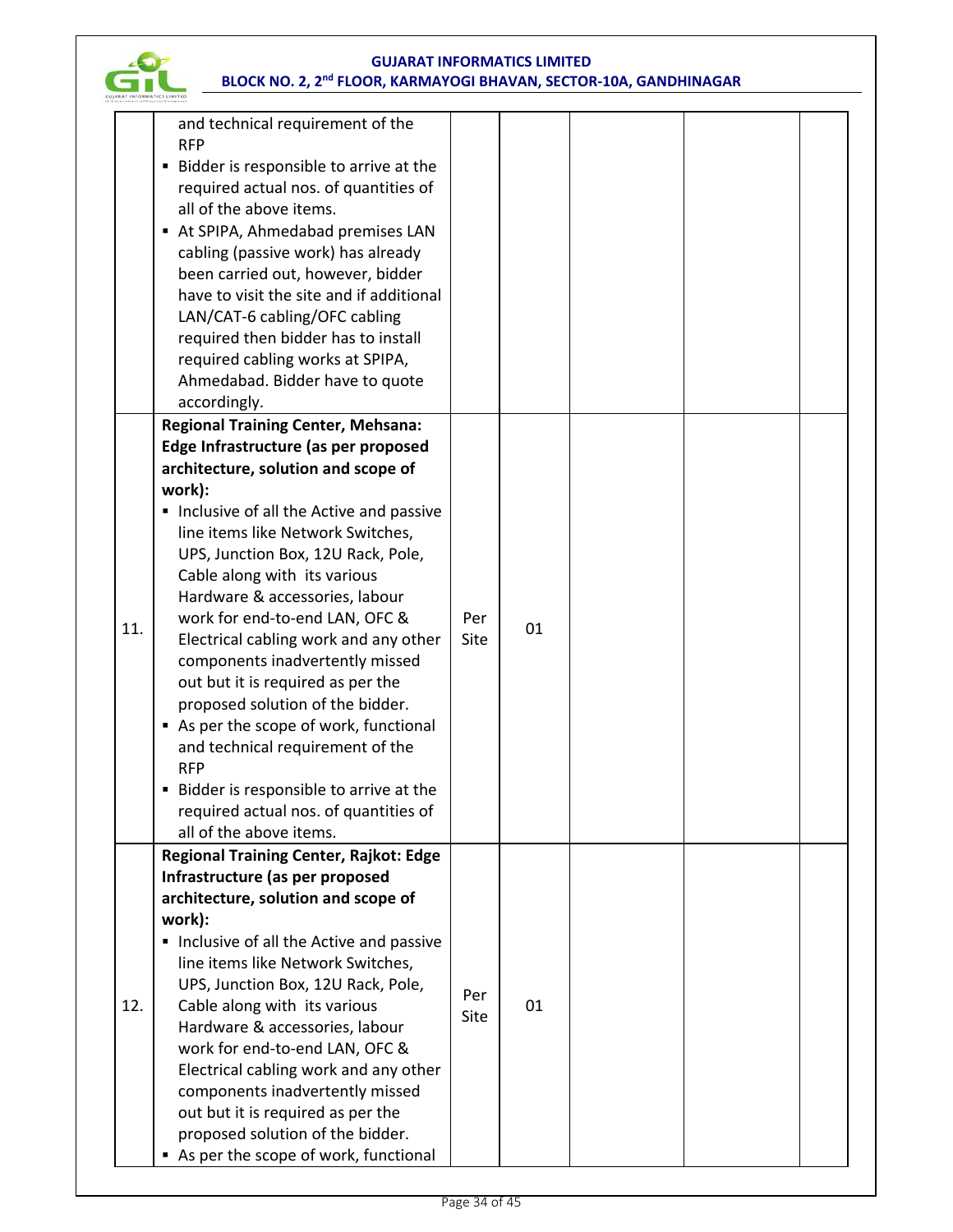

**Note:**

1. L1 bidder will be decided from the sum total of prices for all line items without tax with 5 years warranty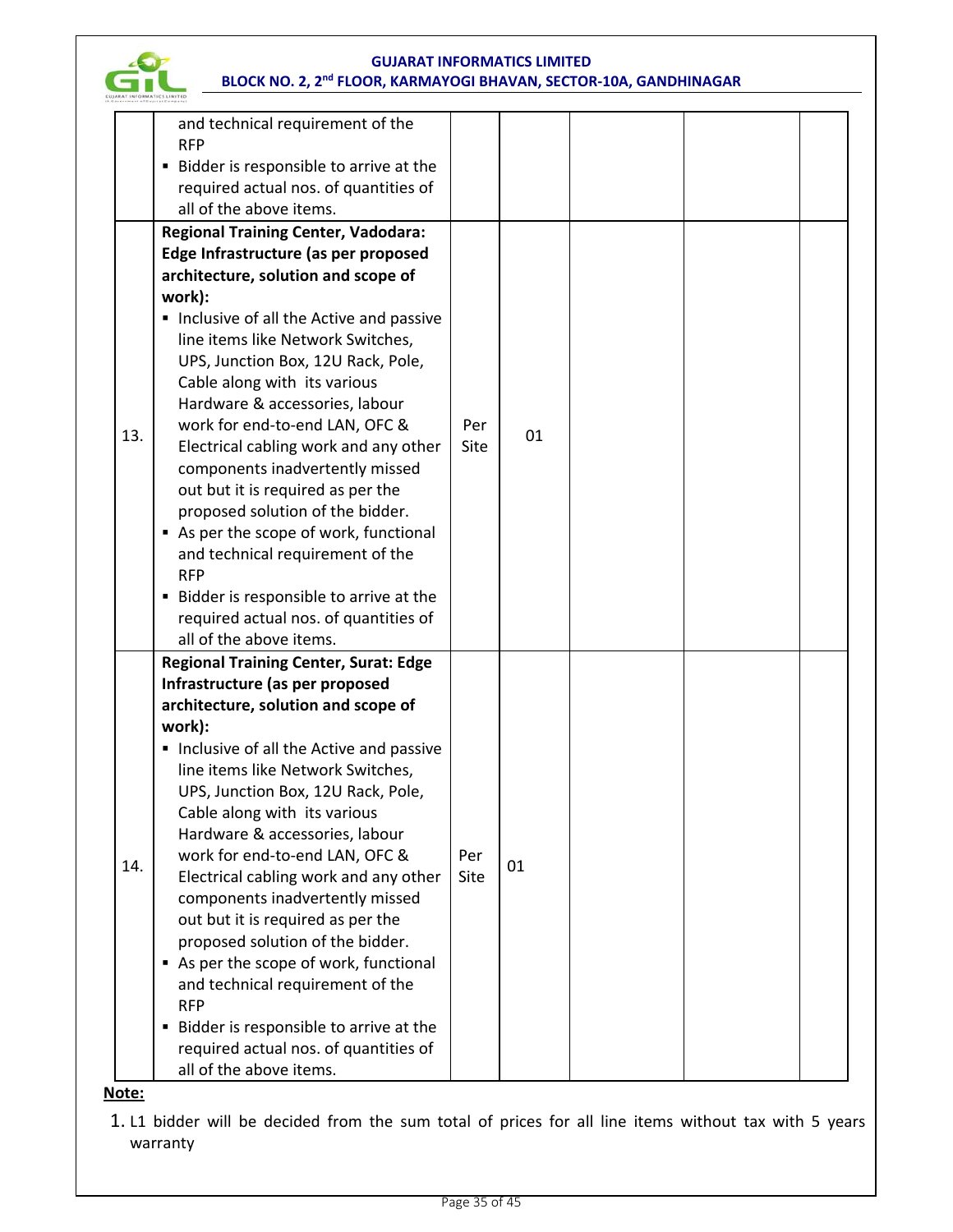

- 2. All the above-mentioned line items should comply to functional, Technical specifications and Scope of work including all applicable Licenses, Active and passive Cabling and Accessories, Installation, Commissioning and Configuration and onsite Support.
- 3. Quoted Rates should be inclusive of all like Packing/ Forwarding, Insurance, FOR destination (anywhere in the Gujarat state) etc. and with applicable warranty except GST. GST needs to be shown separately at the appropriate column in price bid and will be paid on actual basis at the time invoicing.
- 4. Bidder needs to upload detailed BOQ along with make & Model and part codes of all the line items.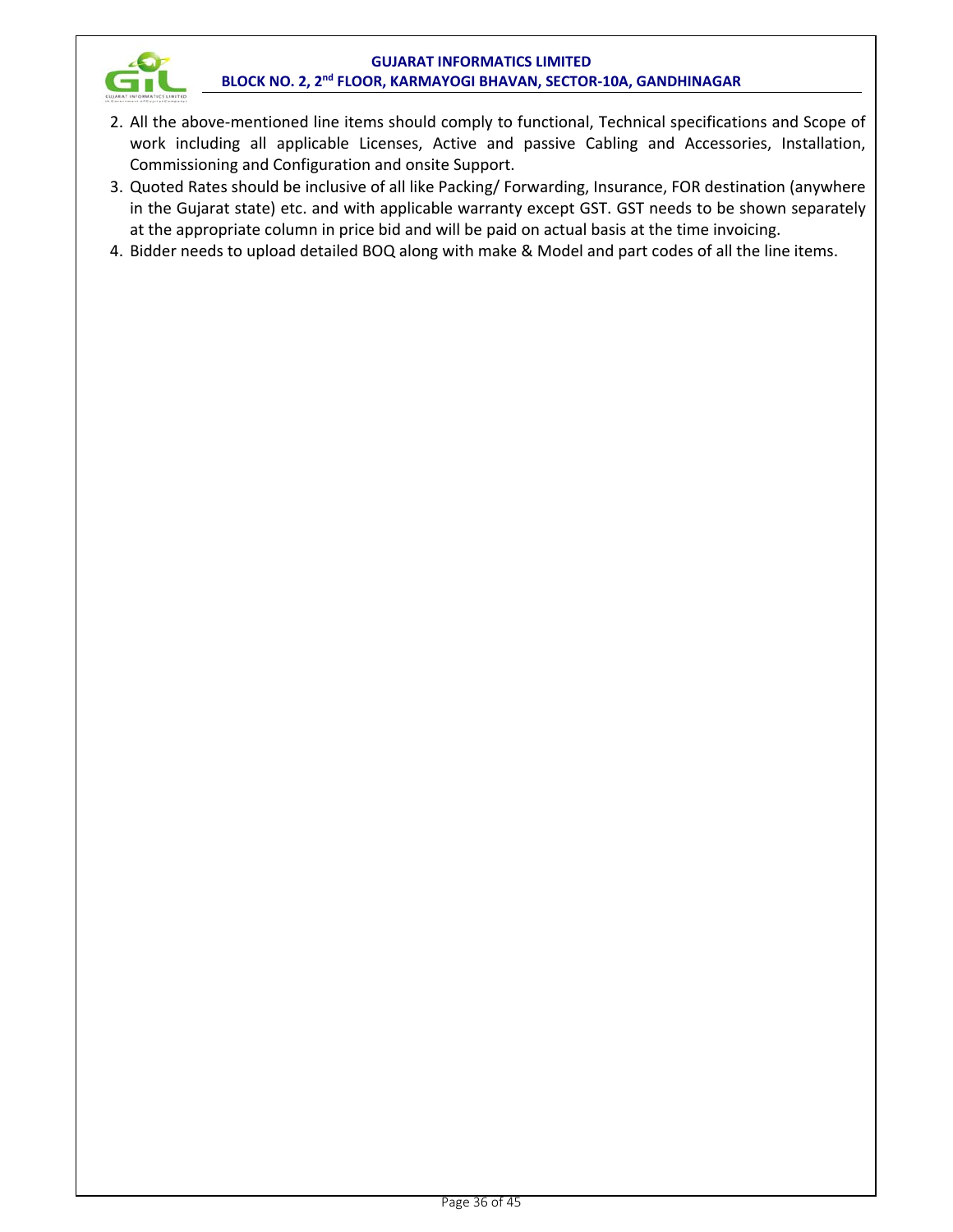

# **Section - 6**

# **Performa of Compliance letter/Authenticity of Information Provided (On Non judicial Stamp paper of 100 duly attested by the First-class Magistrate/Notary Public)**

discussion of the contract of the contract of the Date:

**To, DGM (Tech.) Gujarat Informatics Ltd.**  Block No.2, 2<sup>nd</sup> Floor, Karmayogi Bhavan, Gandhinagar.

**Sub: Compliance with the Tender Terms & Conditions, Specifications and Eligibility Criteria.** 

# **Ref: RFP.NO. GIL\Training center\Video Surveillance\2019-20**

Dear Sir,

With reference to above referred tender, I, undersigned <<Name of Signatory>>, in the capacity of <<Designation of Signatory>>, is authorized to give the undertaking on behalf of <<Name of the bidder>>.

We wish to inform you that we have read and understood the technical specification and total requirement of the above-mentioned bid submitted by us on **DD.MM.YYYY.**

We hereby confirm that all our quoted items meet or exceed the requirement and are absolutely compliant with specifications mentioned in the bid document.

We also explicitly understand that all quoted items meet technical specification of the bid & that such technical specification overrides the brochures/standard literature if the same contradicts or is absent in brochures.

In case of breach of any tender terms and conditions or deviation from bid specification other than already specified as mentioned above, the decision of GIL Tender Committee for disqualification will be accepted by us.

The Information provided in our submitted bid is correct. In case any information provided by us are found to be false or incorrect, you have right to reject our bid at any stage including forfeiture of our EMD/ PBG/cancel the award of contract. In this event, GIL reserves the right to take legal action on us.

 $\_$ 

Thanking you,

| Dated this | day of | 2019 |
|------------|--------|------|
|            |        |      |

Signature: \_ (In the Capacity of) : Duly authorized to sign bid for and on behalf of

**Note: This form should be signed by authorized signatory of bidder**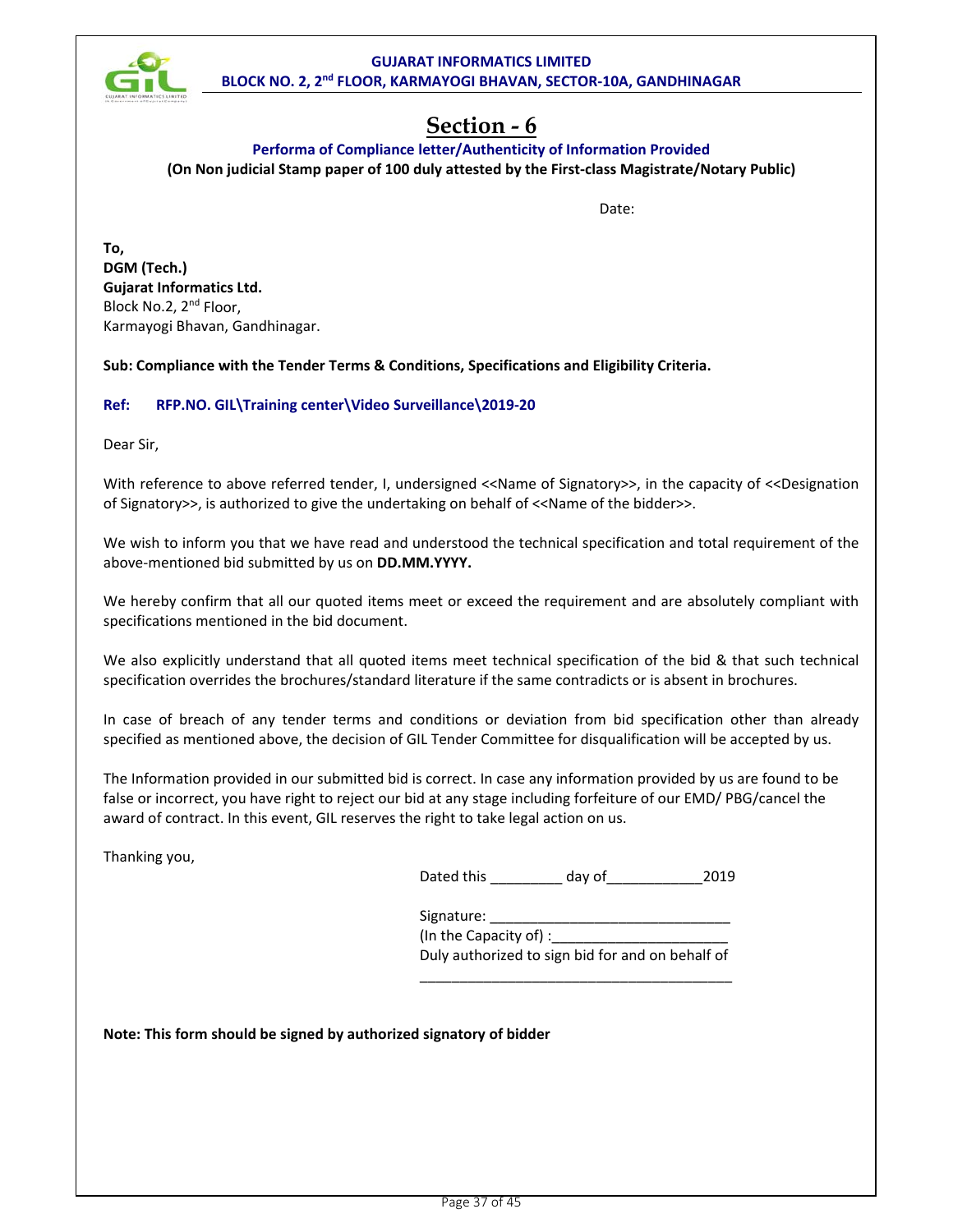

#### **Format of Earnest Money Deposit in the form of Bank Guarantee**

Ref: Bank Guarantee No. de de la contradición de la contradición de la contradición de la contradición de la contradición de la contra

To,

#### **DGM (Technical)**

Gujarat Informatics Limited Block No.2, 2<sup>nd</sup> Floor, Karmayogi Bhavan, Gandhinagar - 382017

Gujarat, India

Whereas ------------------------------------------------------------ (here in after called "the Bidder")) has submitted its bid dated ---------------- in response to the RFP.NO. GIL\Training center\Video Surveillance\2019-20 Bid for Selection of Agency for Supply, Installation, Commissioning and warranty support of various Equipments for the Implementation of Video Surveillance System at Training center KNOW ALL MEN by these presents that WE --------------------------------------------------------------- -------------------------------------------------- having our registered office at ------------ ----------------------- ---------------------------- (hereinafter called "the Bank") are bound unto the Gujarat Informatics Limited in the sum of ---------------------- for which payment well and truly to be made to Gujarat Informatics Limited , the Bank binds itself, its successors and assigns by these presents. Sealed with the Common Seal of the said Bank this --------------day of ----------------------- ----2019.

#### **THE CONDITIONS of this obligation are:**

- 1. The E.M.D. may be forfeited:
	- a. if a Bidder withdraws its bid during the period of bid validity
	- b. Does not accept the correction of errors made in the tender document;
	- c. In case of a successful Bidder, if the Bidder fails:
		- (i) To sign the Contract as mentioned above within the time limit stipulated by purchaser or
		- (ii) To furnish performance bank guarantee as mentioned above or
		- (iii) If the bidder is found to be involved in fraudulent practices.
		- (iv) If the bidder fails to submit the copy of purchase order & acceptance thereof.

We undertake to pay to the GIL/Purchaser up to the above amount upon receipt of its first written demand, without GIL/ Purchaser having to substantiate its demand, provided that in its demand GIL/ Purchaser will specify that the amount claimed by it is due to it owing to the occurrence of any of the abovementioned conditions, specifying the occurred condition or conditions.

This guarantee will remain valid up to **9 months** from the date of bid submission. The Bank undertakes not to revoke this guarantee during its currency without previous consent of the OWNER/PURCHASER and further agrees that if this guarantee is extended for a period as mutually agreed between bidder & owner/purchaser, the guarantee shall be valid for a period so extended provided that a written request for such extension is received before the expiry of validity of guarantee.

The Bank shall not be released of its obligations under these presents by any exercise by the OWNER/PURCHAER of its liability with reference to the matters aforesaid or any of them or by reason or any other acts of omission or commission on the part of the OWNER/PURCHASER or any other indulgence shown by the OWNER/PURCHASER or by any other matter or things.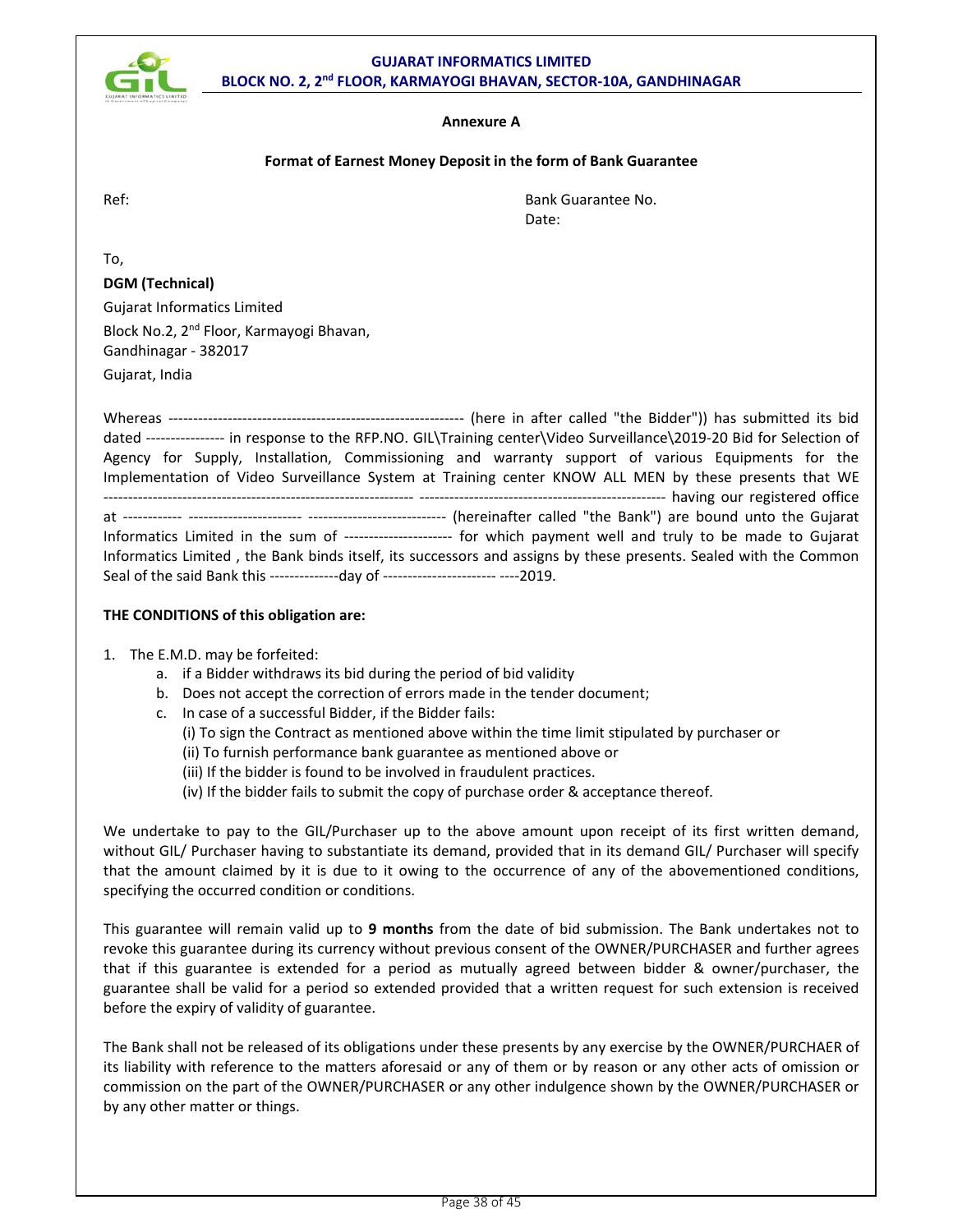

The Bank also agree that the OWNER/PUCHASER at its option shall be entitled to enforce this Guarantee against the Bank as a Principal Debtor, in the first instance without proceeding against the SELLER and not withstanding any security or other guarantee that the OWNER/PURCHASER may have in relation to the SELLER's liabilities.

Dated at \_\_\_\_\_\_\_\_\_\_\_\_\_\_\_\_\_\_\_\_\_\_\_ on this \_\_\_\_\_\_\_\_\_\_\_\_\_ day of \_\_\_\_\_\_\_\_\_\_\_\_\_\_\_\_2019.

Signed and delivered by \_\_\_\_\_\_\_\_\_\_\_\_\_\_\_\_\_\_\_\_\_

\_\_\_\_\_\_\_\_\_\_\_\_\_\_\_\_\_\_\_\_

For & on Behalf of

Name of the Bank & Branch & Its official Address

**(Approved Bank: All Nationalized Bank including the public sector bank or Private Sector Banks or Commercial Banks or Co-Operative & Rural Banks (operating in India having branch at Ahmedabad/ Gandhinagar) as per the G.R. no. EMD/10/2018/DMO dated 16.04.2018 http://www.gil.gujarat.gov.in/grs/DMO\_2173\_16\_Apr\_2018\_714.pdf) issued by Finance Department or further instruction issued by Finance department time to time)**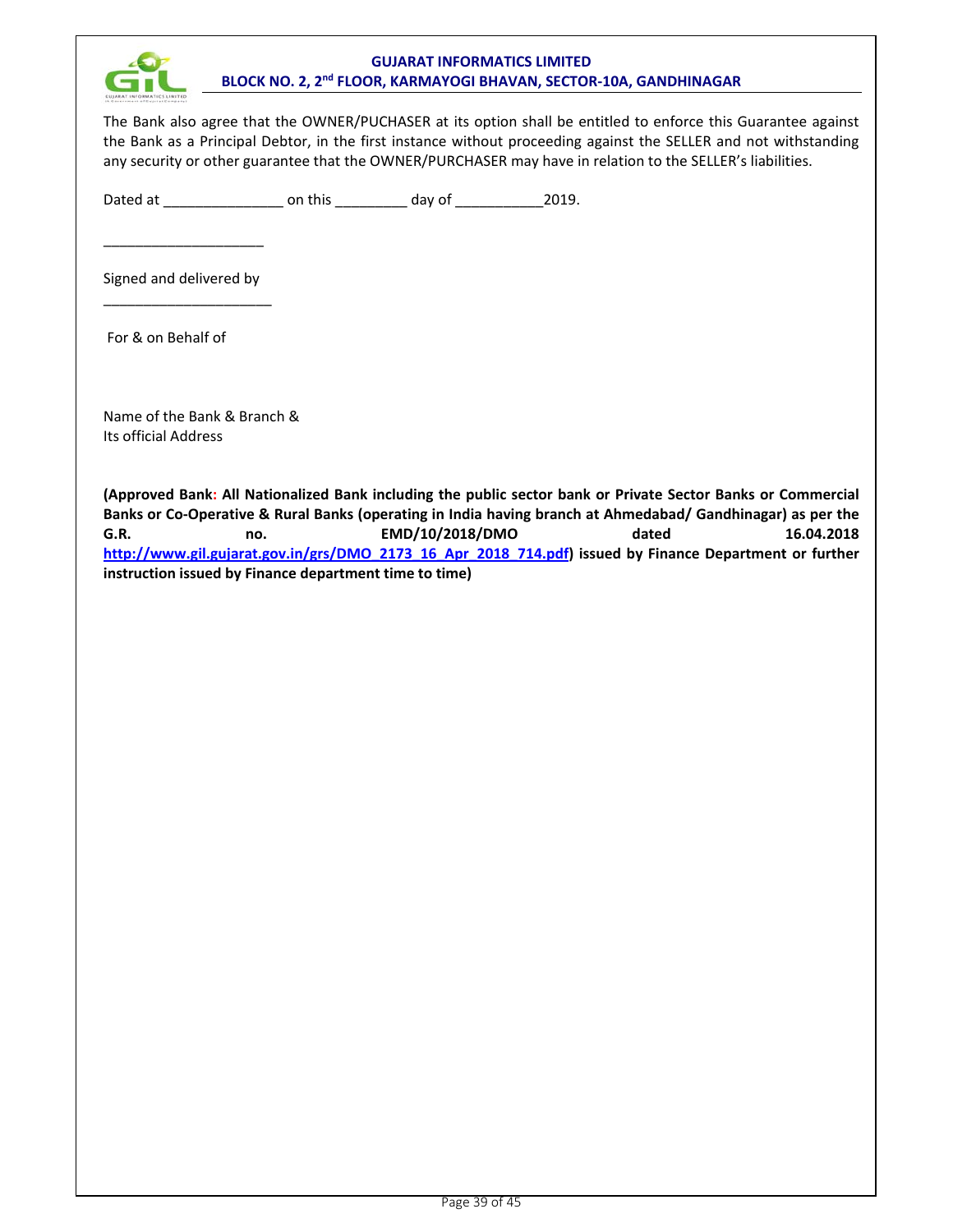

# **Section - 7**

**Performance Bank Guarantee**  (To be stamped in accordance with Stamp Act)

Ref: Bank Guarantee No. des and the contract of the contract of the Date:

To Name & Address of the Purchaser/Indenter

\_\_\_\_\_\_\_\_\_\_\_\_\_\_\_\_\_\_\_\_\_\_\_\_\_\_\_\_

\_\_\_\_\_\_\_\_\_\_\_\_\_\_\_\_\_\_\_\_\_\_\_\_\_\_\_\_

Dear Sir,

In consideration of **<<Name & Address of the Purchaser/Indenter, Government of Gujarat, Gandhinagar>>** (hereinafter referred to as the OWNER/PURCHASER which expression shall unless repugnant to the context or meaning thereof include successors, administrators and assigns) having awarded to M/s. …………….……………………………………………………………………… …………………….. having Principal Office at ……………………………………………………… (hereinafter referred to as the "SELLER" which expression shall unless repugnant to the context or meaning thereof include their respective successors, administrators, executors and assigns) the supply of The Supply of Transform Supply issue of Purchase Order No…………………… Dated ………… issued by Gujarat Informatics Ltd. ,Gandhinagar for and on behalf of the OWNER/PURCHASER and the same having been accepted by the SELLER resulting into CONTRACT for supplies of materials/equipments as mentioned in the said purchase order and the SELLER having agreed to provide a Contract Performance and Warranty Guarantee for faithful performance of the aforementioned contract and warranty quality to the OWNER/PURCHASER, having Head Office at (hereinafter referred to as the 'Bank' which expressly shall, unless repugnant to the context or meaning thereof include successors, administrators, executors and assigns) do hereby guarantee to undertake to pay the sum of Rs. The community of the OWNER/PURCHASER on demand at any time up to\_\_\_\_\_\_\_\_\_\_\_\_\_\_\_\_ without a reference to the SELLER. Any such demand made by the OWNER/PURCHASER on the Bank shall be conclusive and binding notwithstanding any difference between Tribunals, Arbitrator or any other authority.

The Bank undertakes not to revoke this guarantee during its currency without previous consent of the OWNER/PURCHASER and further agrees that the guarantee herein contained shall continue to be enforceable till the OWNER/PURCHASER discharges this guarantee. OWNER/PURCHASER shall have the fullest liberty without affecting in any way the liability of the Bank under this guarantee from time to time to extend the time for performance by the SELLER of the aforementioned CONTRACT. The OWNER/ PURCHASER shall have the fullest liberty, without affecting this guarantee, to postpone from time to time the exercise of any powers vested in them or of any right which they might have against the SELLER, and to exercise the same at any time in any manner, and either to enforce to forebear to enforce any covenants contained or implied, in the aforementioned CONTRACT between the OWNER/PURCHASER and the SELLER or any other course of or remedy or security available to the OWNER/PURCHASER.

The Bank shall not be released of its obligations under these presents by any exercise by the OWNER/PURCHAER of its liability with reference to the matters aforesaid or any of them or by reason or any other acts of omission or commission on the part of the OWNER/PURCHASER or any other indulgence shown by the OWNER/PURCHASER or by any other matter or things.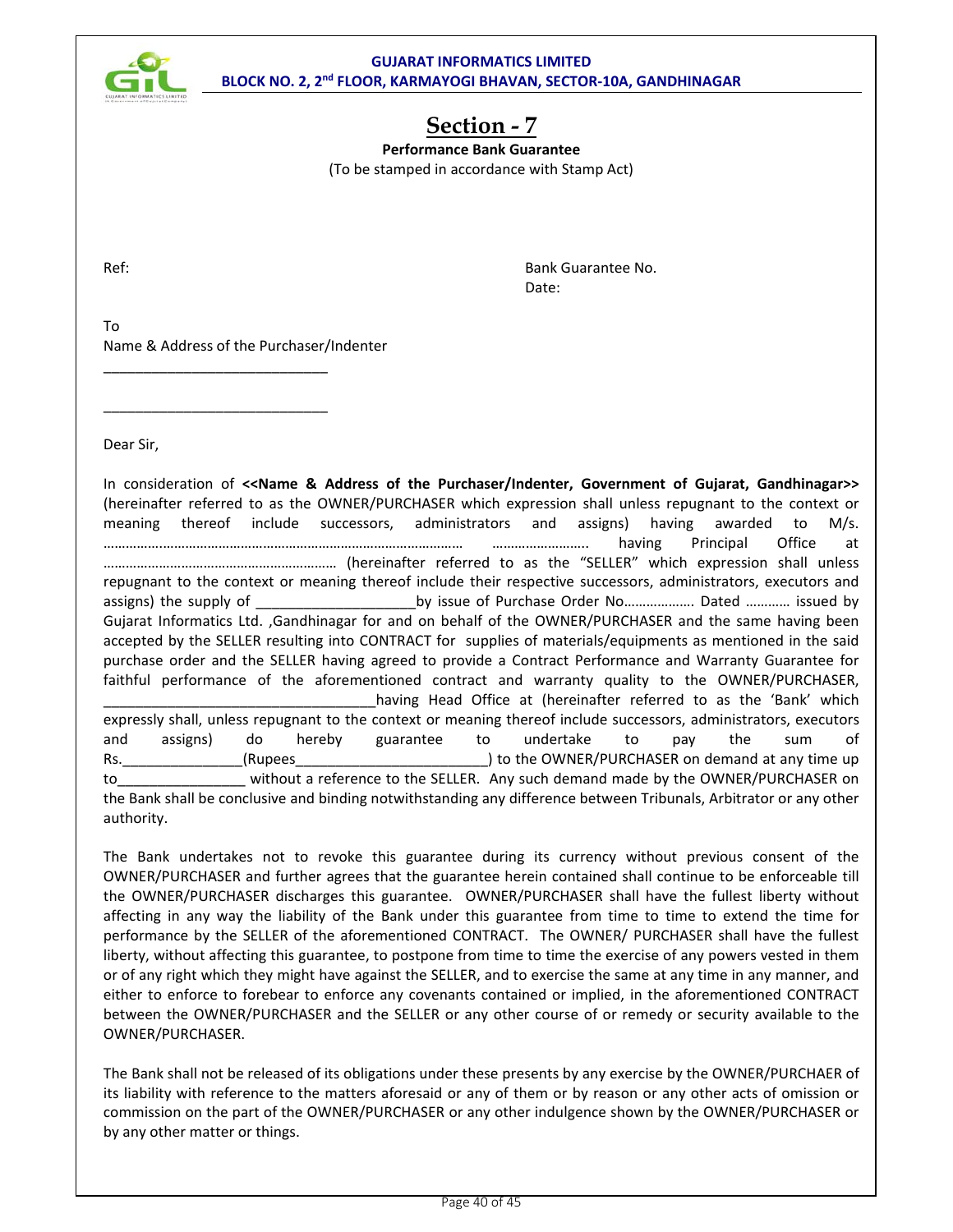

The Bank also agree that the OWNER/PUCHASER at its option shall be entitled to enforce this Guarantee against the Bank as a Principal Debtor, in the first instance without proceeding against the SELLER and not withstanding any security or other guarantee that the OWNER/PURCHASER may have in relation to the SELLER's liabilities.

Notwithstanding anything contained herein above our liability under this Guarantee is restricted to Rs. \_\_\_\_\_\_\_\_\_\_\_\_\_\_\_\_\_ (Rupees \_\_\_\_\_\_\_\_\_\_\_\_\_\_\_\_\_\_\_\_\_\_\_\_\_) and it shall remain in force up to and including and shall be extended from time to time for such period as may be desired by the SELLER on whose behalf this guarantee has been given.

Dated at \_\_\_\_\_\_\_\_\_\_\_\_\_\_\_\_\_\_\_\_\_\_\_\_\_ on this \_\_\_\_\_\_\_\_\_\_\_\_\_ day of \_\_\_\_\_\_\_\_\_\_\_\_\_\_\_2019.

\_\_\_\_\_\_\_\_\_\_\_\_\_\_\_\_\_\_\_\_\_ Signed and delivered by

\_\_\_\_\_\_\_\_\_\_\_\_\_\_\_\_\_\_\_\_\_

For & on Behalf of

Name of the Bank & Branch & Its official Address

List of approved Banks

**Approved Bank: All Nationalized Bank including the public sector bank or Private Sector Banks or Commercial Banks or Co-Operative & Rural Banks (operating in India having branch at Ahmedabad/ Gandhinagar) as per the G.R. no. EMD/10/2018/DMO dated 16.04.2018 issued by Finance Department or further instruction issued by Finance department time to time**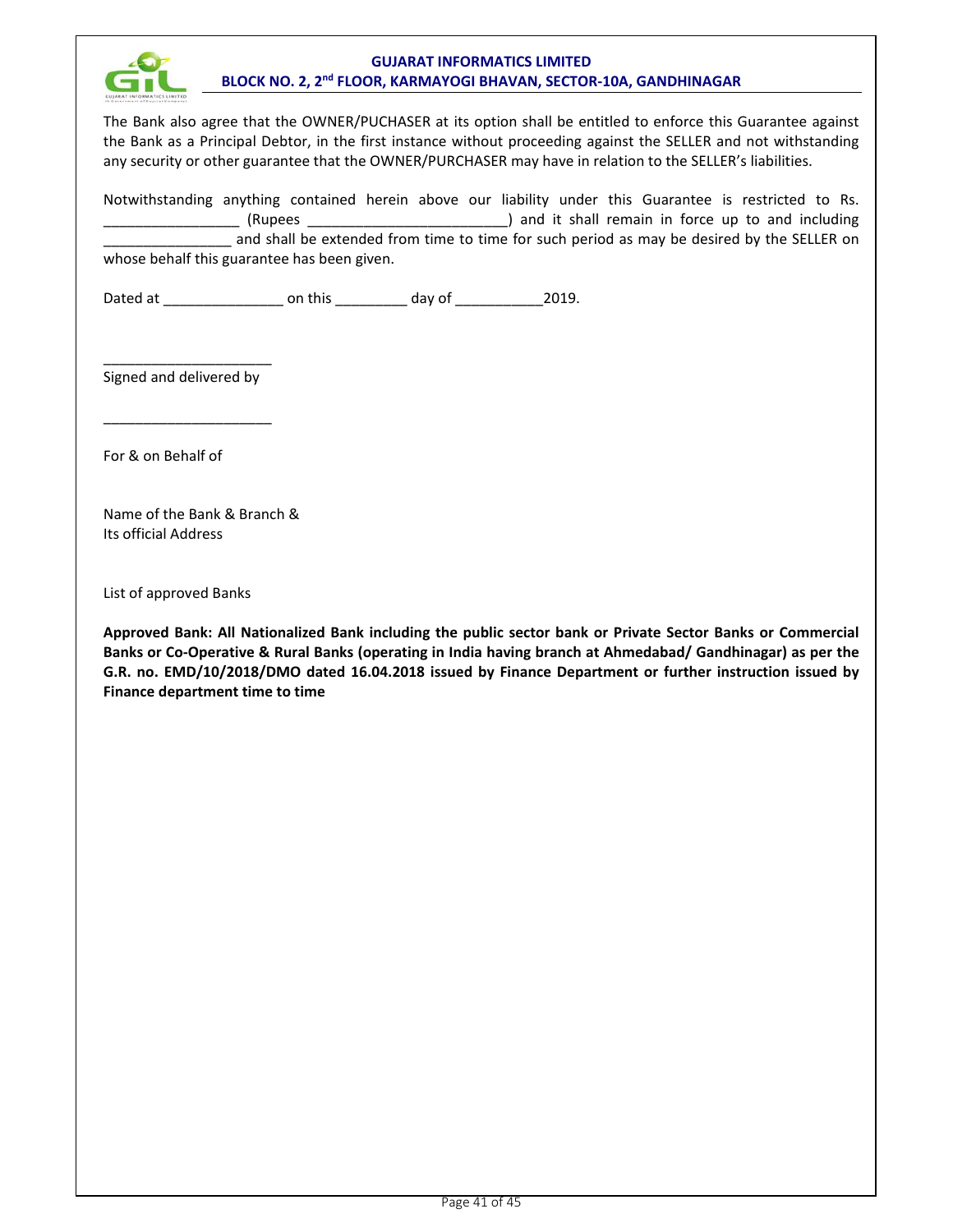

| <b>GUJARAT INFORMATICS LIMITED</b> |                                                                                                                                                                                                                                                                                                                       |
|------------------------------------|-----------------------------------------------------------------------------------------------------------------------------------------------------------------------------------------------------------------------------------------------------------------------------------------------------------------------|
|                                    | <b>Performa of Contract Form</b><br>THIS AGREEMENT made on the<br>day of                                                                                                                                                                                                                                              |
|                                    | Between<br>(Name of purchaser) of<br>(Country of                                                                                                                                                                                                                                                                      |
|                                    | Purchaser) hereinafter "the Purchaser" of the one part and ______________________<br>(Name of                                                                                                                                                                                                                         |
|                                    |                                                                                                                                                                                                                                                                                                                       |
| other part:                        |                                                                                                                                                                                                                                                                                                                       |
| <b>WHEREAS</b>                     | Purchaser<br>desirous<br>certain<br>Goods<br>ancillary<br>the<br>is<br>that<br>and<br>services<br>Viz.,<br>(Brief                                                                                                                                                                                                     |
|                                    | Description of Goods and Services) and has accepted a bid by the Supplier for the supply of those goods and                                                                                                                                                                                                           |
|                                    | Contract Price in Words and<br>Figures) hereinafter called "the Contract Price in Words and Figures" hereinafter called "the Contract Price."                                                                                                                                                                         |
|                                    | NOW THIS AGREEMENT WITHNESSETH AS FOLLOWS:                                                                                                                                                                                                                                                                            |
| $\mathbf{1}$                       | In this Agreement words and expressions shall have the same meanings as are respectively assigned to                                                                                                                                                                                                                  |
|                                    | them in the Conditions of Contract referred to.                                                                                                                                                                                                                                                                       |
| $\overline{2}$                     | The following documents shall be deemed to form and be read and construed as part of this Agreement,<br>viz. :                                                                                                                                                                                                        |
|                                    | 2.1<br>the Bid Form and the Price Schedule submitted by the Bidder;                                                                                                                                                                                                                                                   |
|                                    | terms and conditions of the bid<br>2.2                                                                                                                                                                                                                                                                                |
|                                    | the Purchaser's Notification of Award<br>2.3                                                                                                                                                                                                                                                                          |
| 3                                  | In consideration of the payments to be made by the Purchaser to the Supplier as hereinafter mentioned,<br>the Supplier hereby covenants with the Purchaser to provide the goods and services and to remedy defects<br>therein in conformity in all respects with the provisions of the Contract.                      |
| 4                                  | The Purchaser hereby covenants to pay the Supplier in consideration of the provision of the goods and<br>services and the remedying of defects therein, the Contract Price or such other sum as may become<br>payable under the provisions of the Contract at the times and in the manner prescribed by the Contract. |
| 5                                  | Particulars of the goods and services which shall be supplied / provided by the Supplier are as enlisted in<br>the enclosed annexure:                                                                                                                                                                                 |
| <b>TOTAL VALUE:</b>                |                                                                                                                                                                                                                                                                                                                       |
|                                    | <b>DELIVERY SCHEDULE:</b><br>IN WITNESS whereof the parties hereto have caused this Agreement to be executed in accordance with their<br>respective laws the day and year first above written.                                                                                                                        |
|                                    | Signed, Sealed and Delivered by the                                                                                                                                                                                                                                                                                   |
|                                    |                                                                                                                                                                                                                                                                                                                       |
|                                    |                                                                                                                                                                                                                                                                                                                       |
|                                    | Signed, Sealed and Delivered by the                                                                                                                                                                                                                                                                                   |
|                                    |                                                                                                                                                                                                                                                                                                                       |
|                                    |                                                                                                                                                                                                                                                                                                                       |
|                                    |                                                                                                                                                                                                                                                                                                                       |
|                                    |                                                                                                                                                                                                                                                                                                                       |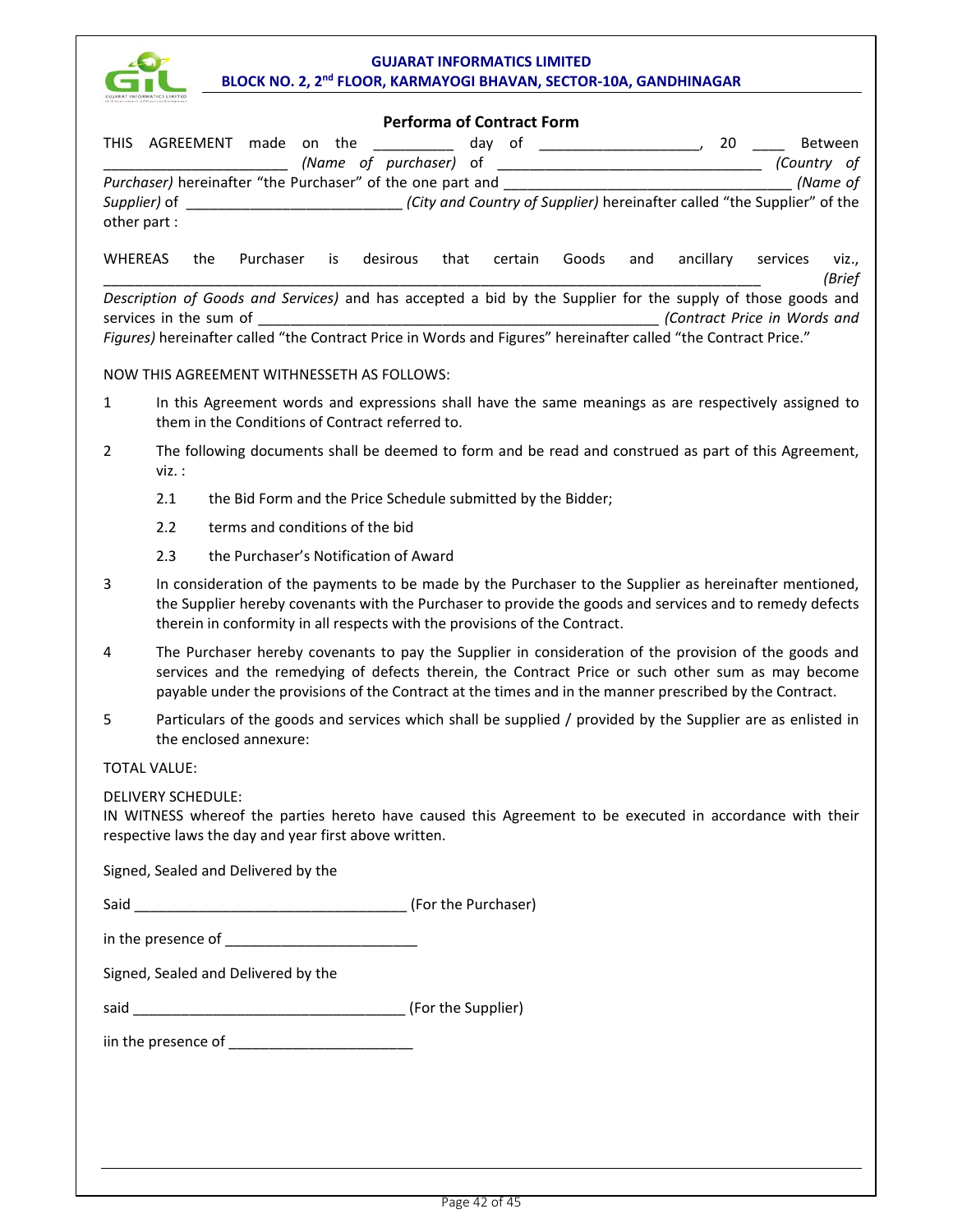

# **Section - 8 Annexure**

#### **Bid Processing Fees & Earnest Money Deposit Details:**

| Sr. No. | Item                           | Amount<br>$($ ln Rs. $)$ | Name & branch of<br>the bank | <b>Demand Draft</b><br>No./Date |
|---------|--------------------------------|--------------------------|------------------------------|---------------------------------|
|         | <b>Bid Processing Fees</b>     |                          |                              |                                 |
|         | Earnest Money Deposit (E.M.D.) |                          |                              |                                 |

# **ELIGIBILITY CRITERIA**

#### Form no. E1: Financial strength of the bidder:

| Sr. No.   | <b>Turnover in Crore</b> | <b>Audited Accounts</b><br><b>Statement/CA Certificate</b><br>Submitted? (Yes/No) |  |
|-----------|--------------------------|-----------------------------------------------------------------------------------|--|
| <b>FY</b> |                          |                                                                                   |  |
|           |                          |                                                                                   |  |

**Note:** Please fill this form and upload Audited Annual Accounts for the last three financial years. **Form no. E2: Bidder's Office in GUJARAT**:

| Sr. No. | <b>Address</b> | <b>Contact Person</b> | Contact nos. | <b>Type of supporting</b><br>document attached |
|---------|----------------|-----------------------|--------------|------------------------------------------------|
| -       |                |                       |              |                                                |
|         |                |                       |              |                                                |

**Note:** Please fill this form and submit the supporting documents. Failing the same may lead to the rejection of the bid. You may mention more than one office (if applicable) by adding multiple rows which may be added by "NUMBER OF ROWS TO ADD".

#### **Form no. E3: Bidder's Experience in installation of minimum 05 LAN/WAN system with minimum 50 nodes at each site and operational in the campus or different campus.**

| Sr.<br>No.     | Name of<br>the<br><b>Customer</b> | <b>Address of</b><br><b>Installation</b> | <b>Start</b><br><b>Date</b><br>οf<br>Project | <b>Completion</b><br>Date of the<br>Project | Scope of<br>Work.<br>Also<br>specify<br>the system<br>installed | <b>Specify No.</b><br>of Active &<br><b>Passive</b><br><b>Components</b> | Value of<br>the<br>project<br>in Rs. | No. of<br><b>Nodes</b><br>installed |
|----------------|-----------------------------------|------------------------------------------|----------------------------------------------|---------------------------------------------|-----------------------------------------------------------------|--------------------------------------------------------------------------|--------------------------------------|-------------------------------------|
|                |                                   |                                          |                                              |                                             |                                                                 |                                                                          |                                      |                                     |
| $\overline{2}$ |                                   |                                          |                                              |                                             |                                                                 |                                                                          |                                      |                                     |
|                |                                   |                                          |                                              |                                             |                                                                 |                                                                          |                                      |                                     |

**Note:** Please fill this form and upload necessary supporting documents like copies of purchase order / contract agreement and completion certificate for each of project details mentioned, as a proofs in the eligibility section. You may add the customer references by adding multiple rows which may be added by "NUMBER OF ROWS TO ADD

**Form no. E4: Bidder's Relevant Experience:** 

| Sr.<br>No. | Name of the<br>Organization                                                                                                                                                                                           | <b>Address of</b><br>installation | P.O/ W.O.<br><b>Date</b> | No. of IP CCTV<br><b>Cameras Installed</b> | Value of the<br>project in<br><b>Rupees</b> | <b>Document</b><br>attached or<br>not? |  |  |
|------------|-----------------------------------------------------------------------------------------------------------------------------------------------------------------------------------------------------------------------|-----------------------------------|--------------------------|--------------------------------------------|---------------------------------------------|----------------------------------------|--|--|
| 1          |                                                                                                                                                                                                                       |                                   |                          |                                            |                                             |                                        |  |  |
| Note:      | Please fill this form and upload necessary supporting documents like copies of purchase order / contract<br>agreement and completion certificate for each of project details mentioned, as a proof in the eligibility |                                   |                          |                                            |                                             |                                        |  |  |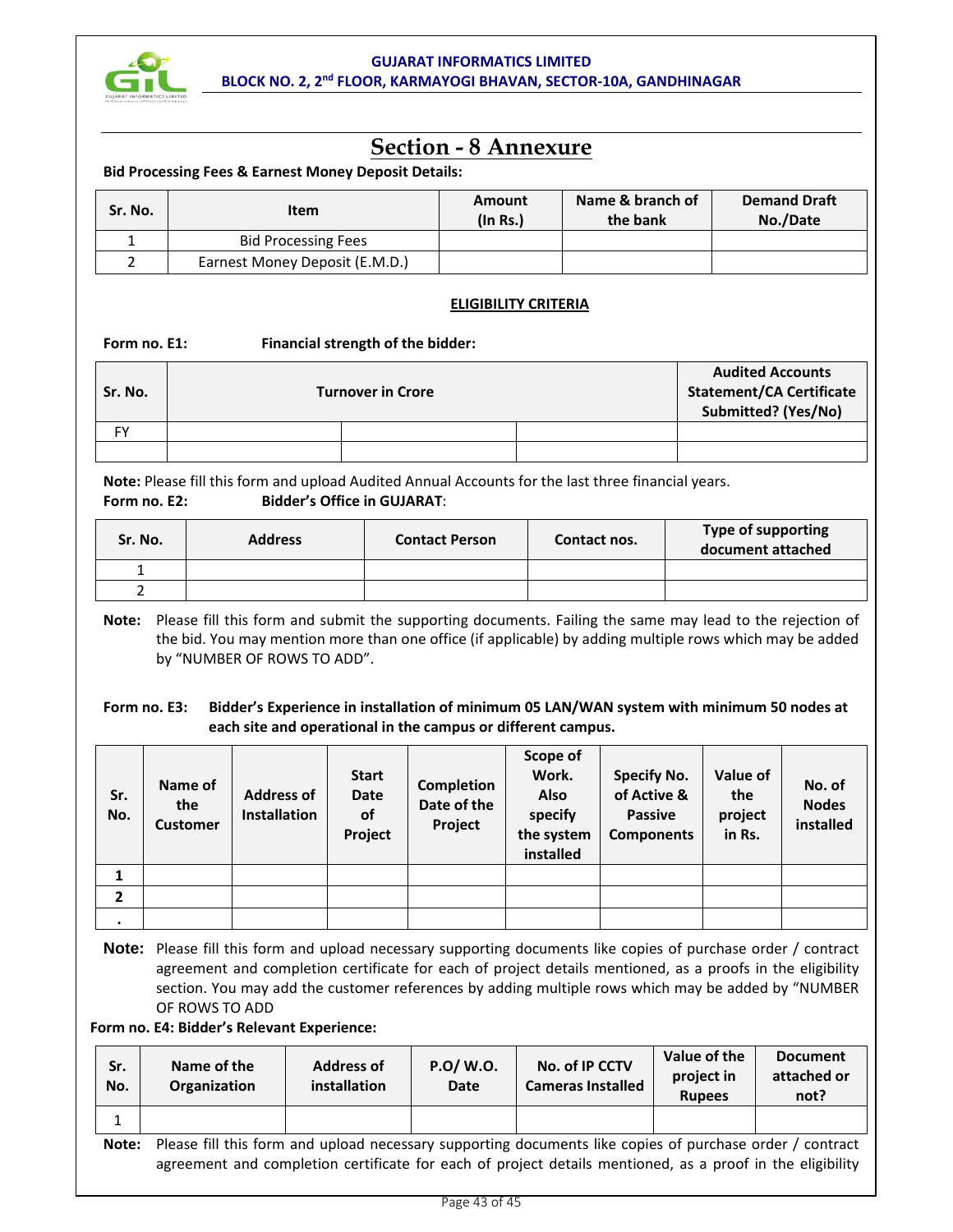

section. You may add the customer references by adding multiple rows which may be added by "NUMBER OF ROWS TO ADD".

#### **Form no. E5: OEM Authorization Letters:**

| Sr.<br>No.     | <b>Item</b>                                 | <b>Make &amp; Model</b> | <b>Authorization Certificate</b><br>(Yes/No) |
|----------------|---------------------------------------------|-------------------------|----------------------------------------------|
| 1              | Indoor Fixed Dome Camera                    |                         |                                              |
| $\overline{2}$ | <b>Outdoor Bullet Camera</b>                |                         |                                              |
| 3              | 1 KVA UPS                                   |                         |                                              |
| 4              | 16 CH NVR                                   |                         |                                              |
| 5              | 32 CH NVR                                   |                         |                                              |
| 6              | 128 CH NVR                                  |                         |                                              |
| 7              | 55" LED Display Unit                        |                         |                                              |
| 8              | L2 Switch with PoE                          |                         |                                              |
| 9              | 600 VA UPS (with 15 Minutes battery backup) |                         |                                              |

**Note:** Please upload necessary supporting proofs in eligibility section.

#### **Form no. E6: Office and Service Center in India of OEM / IP CCTV Camera Product Company:**

| Sr. No. | <b>Address</b> | <b>Contact Person</b> | Contact nos. | <b>Type of supporting</b><br>document attached |
|---------|----------------|-----------------------|--------------|------------------------------------------------|
|         |                |                       |              |                                                |
|         |                |                       |              |                                                |

**Note:** Please fill this form and submit the supporting documents. Failing the same may lead to the rejection of the bid. You may mention more than one office (if applicable) by adding multiple rows which may be added by "NUMBER OF ROWS TO ADD".

#### **Form no. E7: Experience of OEM / IP CCTV Camera Product Company:**

| Sr.<br>No. | Name of the<br>Organization | <b>Address of</b><br>installation | P.O/W.O.<br><b>Date</b> | No. of IP CCTV<br><b>Cameras Installed</b> | Value of the<br>project in<br><b>Rupees</b> | <b>Document</b><br>attached or<br>not? |
|------------|-----------------------------|-----------------------------------|-------------------------|--------------------------------------------|---------------------------------------------|----------------------------------------|
| 1          |                             |                                   |                         |                                            |                                             |                                        |
|            |                             |                                   |                         |                                            |                                             |                                        |
| $\cdot$    |                             |                                   |                         |                                            |                                             |                                        |

**Note:** Please fill this form and upload necessary supporting documents like copies of purchase order / contract agreement and completion certificate for each of project details mentioned, as a proof in the eligibility section. You may add the customer references by adding multiple rows which may be added by "NUMBER OF ROWS TO ADD".

#### **Format of Detailed BoQ and Make and Model list of each line item**

| Sr.<br>No. | Item | Make & Model | Supporting<br>Document<br>uploaded? (Yes/No) |
|------------|------|--------------|----------------------------------------------|
|            |      |              |                                              |
|            |      |              |                                              |
|            |      |              |                                              |

**Note:** The Bidder may quote only one option (i.e. one Make and Model can be quoted) against each item. Bidders are required to mention Make and Model of the product (Do not write "OEM" against items). Bidders are expected to give make and model of the product). Ensure that all equipment including material to be installed by the Bidder shall be new and the product should not be de-supported or declared end of life during the next 7 years.